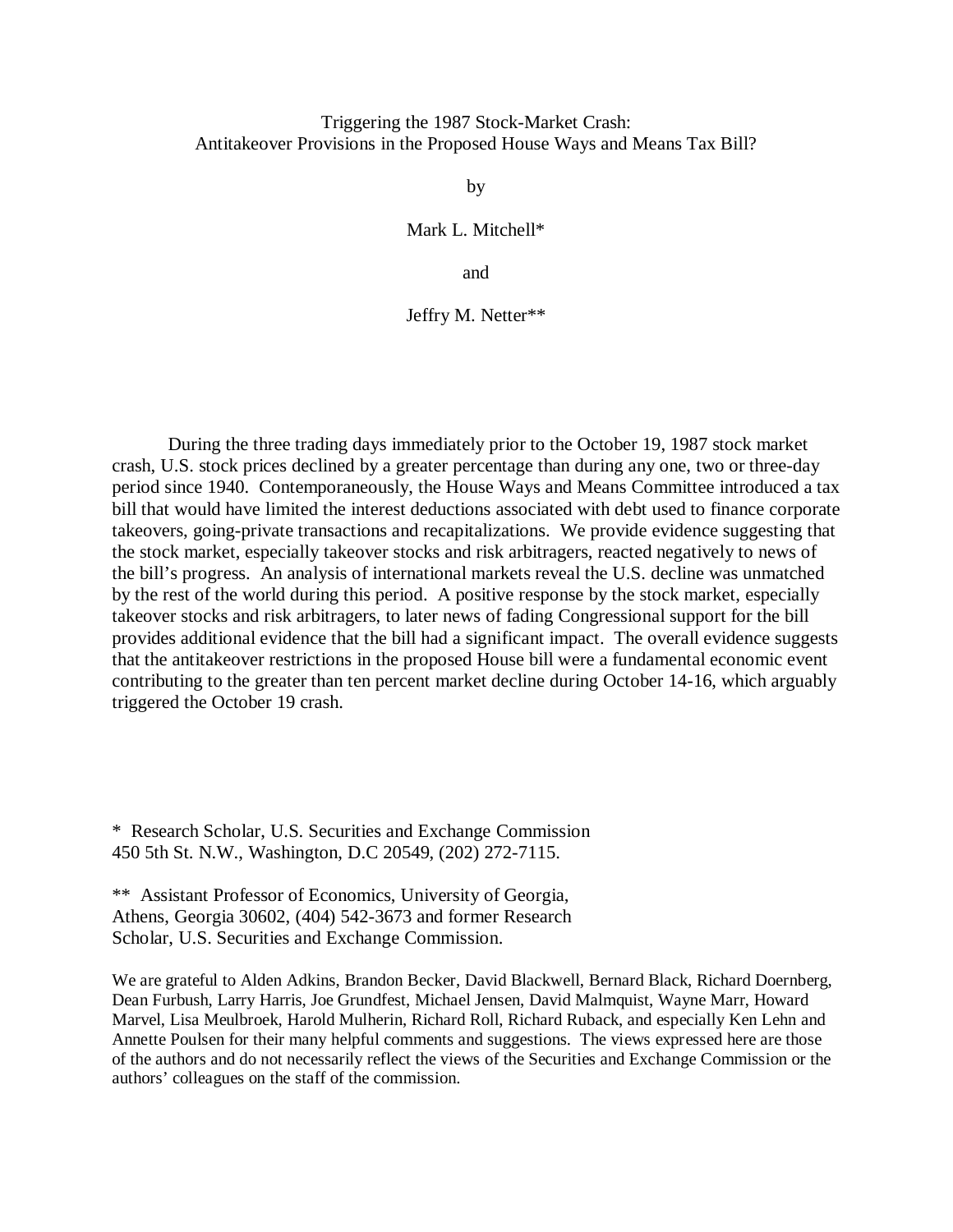### **1. Introduction**

On Wednesday morning, October 14, 1987, the U.S. stock market began its most extreme one-week decline in history, culminating in the crash on Monday, October 19 when the Dow Jones Industrial Average fell 508 points (22.6%). Questions about the crash fall into two main groups. First, which fundamental economic factors triggered the large stock-market decline? Second, which institutional and structural factors inherent in the trading strategies of investors and the structure of the equities, futures, and options markets exacerbated the decline? This paper addresses the first question.

We argue that the October 19 crash was partially triggered by the market decline of over 10% from October 14-16. Surprisingly, to date, none of the numerous market crash studies document that the October 14-16 decline exceeds any one, two, or three day decline since May 13-14, 1940, when German forces broke through the French armies during World War II. Given the magnitude of the October 14-16 decline, a study of the market crash is not complete without an in-depth understanding of the source of the pre-crash decline.

While several events and economic conditions are candidates for the cause of the devaluation of security prices during October 14 through October 16, we provide evidence which suggests that the takeover-tax bill introduced on the evening of October 13 and approved on the evening of October [1](#page-1-0)5 by the House Ways and Means Committee was one identifiable cause.<sup>1</sup> This bill would have placed restrictions takeovers and other corporate restructurings through limitations on interest deductions for debt used to finance takeovers as well as other tax advantages associated with changes in corporate control. In addition to the introduction and committee approval of the bill, we identify three announcements associated with its withdrawal -

<span id="page-1-0"></span> <sup>1</sup> Both the Brady Report (1988) and the SEC Division of Market Regulation Report (1988) recognize the takeover-tax bill as having a negative impact on the stock market during this precrash period.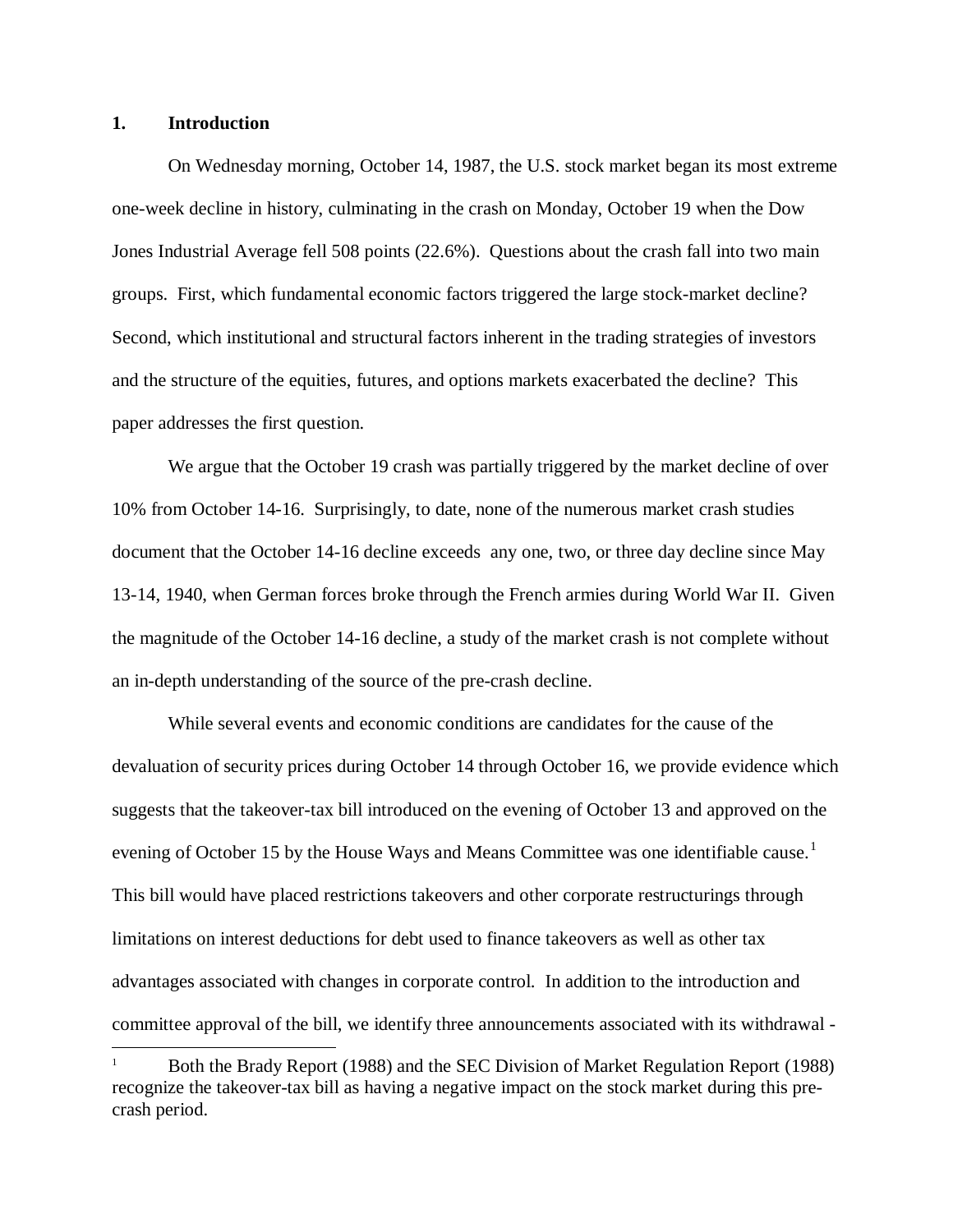- two during the week following the crash and the third in December. The market declined significantly on the two event days when market participants could first trade on news of the takeover-tax bill's progress and increased significantly on the three event days in response to news of decreased Congressional support. Further, intraday market movements reveal that on all five event dates the market moved significantly in the predicted direction during intraday trading immediately following the announcements.

The returns of firms that were in play and the trading behavior of risk arbitragers provide supporting cross-sectional evidence of the importance of the tax bill on stock prices. The evidence shows that the net-of-market returns associated with a portfolio of in-play firms were significant on all five events dates in the predicted direction. Analogous significant abnormal price movements also occurred during intraday trading immediately following the announcements. Additionally, we present evidence that risk arbitragers responded negatively to news that the bill was progressing and positively to news that Congress was backing off from the bill.

We also discuss other events and structural factors that may have caused the October 14- 16 market decline. The evidence indicates the higher-than-expected trade deficit announcement on October 14 contributed to the decline that day, but we find no significant events on the other four event dates. Finally, we show that while the crash on the 19th was worldwide, the decline in the U.S. market during October 14-16 greatly exceeds the small coexistent decline in the rest of the world's markets.

The organization of the paper is as follows. Section 2 briefly describes the takeover-tax bill and its predicted impact on the economy. Section 3 discusses the five announcements regarding the bill, while section 4 presents the empirical results. Section 5 discusses possible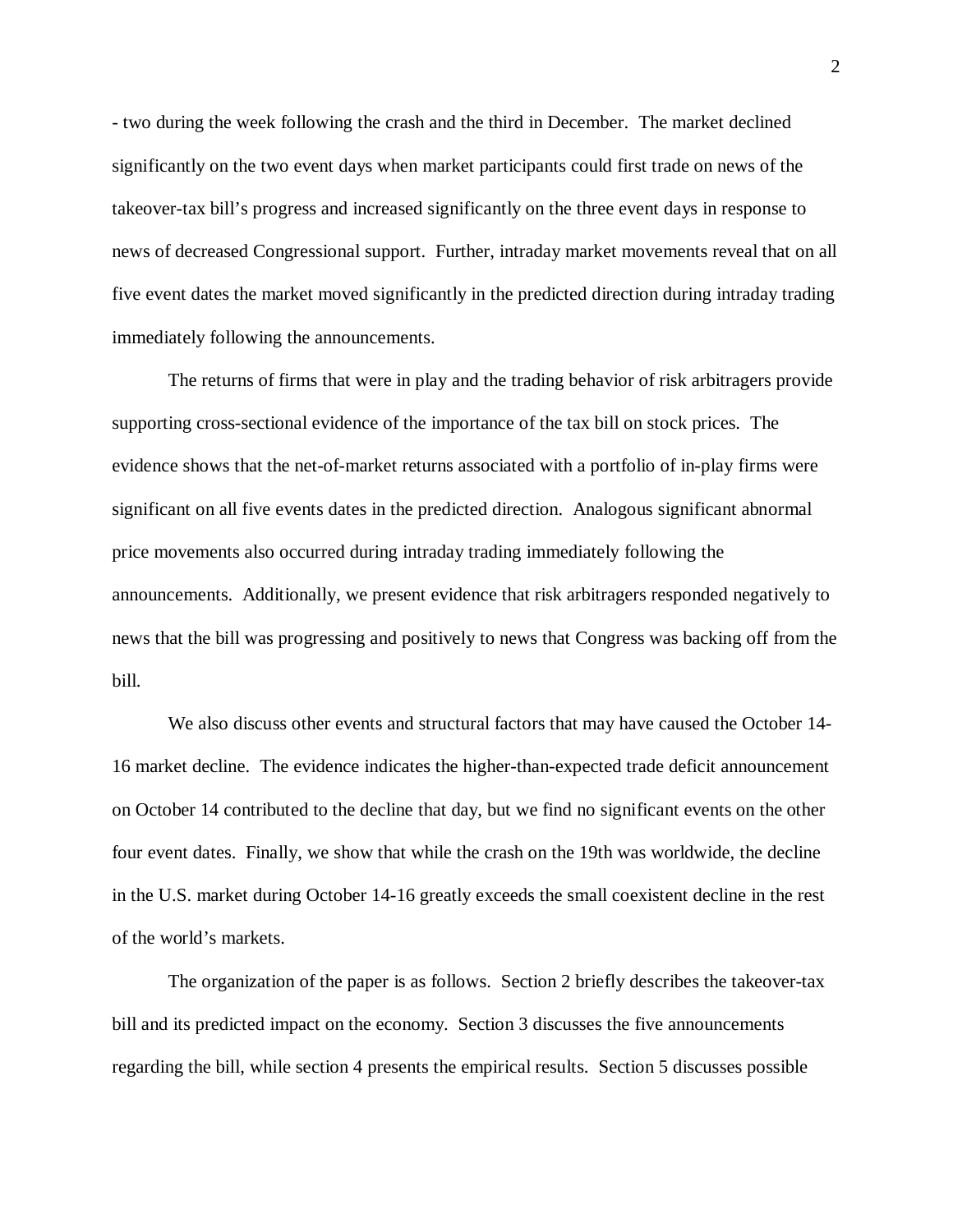confounding events that occurred on the event dates and presents an analysis of international market movements. In Section 6 we argue the October 14-16 market decline triggered the October 19 crash. Section 7 summarizes and draws conclusions from the results.

### **2. Potential impact of Congressional takeover-tax bill**

The tax bill introduced by the House Ways and Means Committee in October 1987 contained several proposals that would impact the market for corporate acquisitions and financial restructurings, especially hostile takeovers.<sup>[2](#page-3-0)</sup> The bill would have eliminated deductions for interest expenses exceeding \$5 million a year on debt incurred in the acquisition of the majority of the stock of another firm or the repurchase of a majority of a firms' own stock. Interest deductions on any debt used to finance a hostile takeover attempt of over 20% of a target's stock or assets would have been prohibited. The bill would have reduced the ability of a bidder in a takeover to finance the acquisition through sale of the target's assets by requiring a recognition of the gain when the target's assets are sold after an acquisition.<sup>[3](#page-3-1)</sup> Finally, the bill would require a hostile bidder to treat an acquisition as a purchase of assets with an immediate taxable recognition of the difference between the target's basis and the purchase price.<sup>[4](#page-3-2)</sup>

The current U.S. tax code treats interest payments as a cost of doing business. The proposed interest restrictions would not only have limited takeovers, but also going-private

<span id="page-3-0"></span><sup>2</sup> See the Omnibus Budget Reconciliation Act of 1987, Sections 10138-10140 and Sections 10142-10144.

<span id="page-3-1"></span><sup>3</sup> Specifically, the bill would have prohibited the use of mirror subsidiaries to sell a division or subsidiary without a basis step-up and an immediate taxable recognition of the gains.

<span id="page-3-2"></span>The bill also included a 50% nondeductible excise tax on profits from greenmail payments. In explaining the motivation for including antitakeover provisions in the tax bill, the House Ways and Means Committee states, "The committee believes that corporate acquisitions that lack the consent of the acquired corporation are detrimental to the general economy as well as to the welfare of the acquired corporation's employees and community. The committee therefore believes it is appropriate not only to remove tax incentives for corporate acquisitions, but to create tax disincentives for such acquisitions."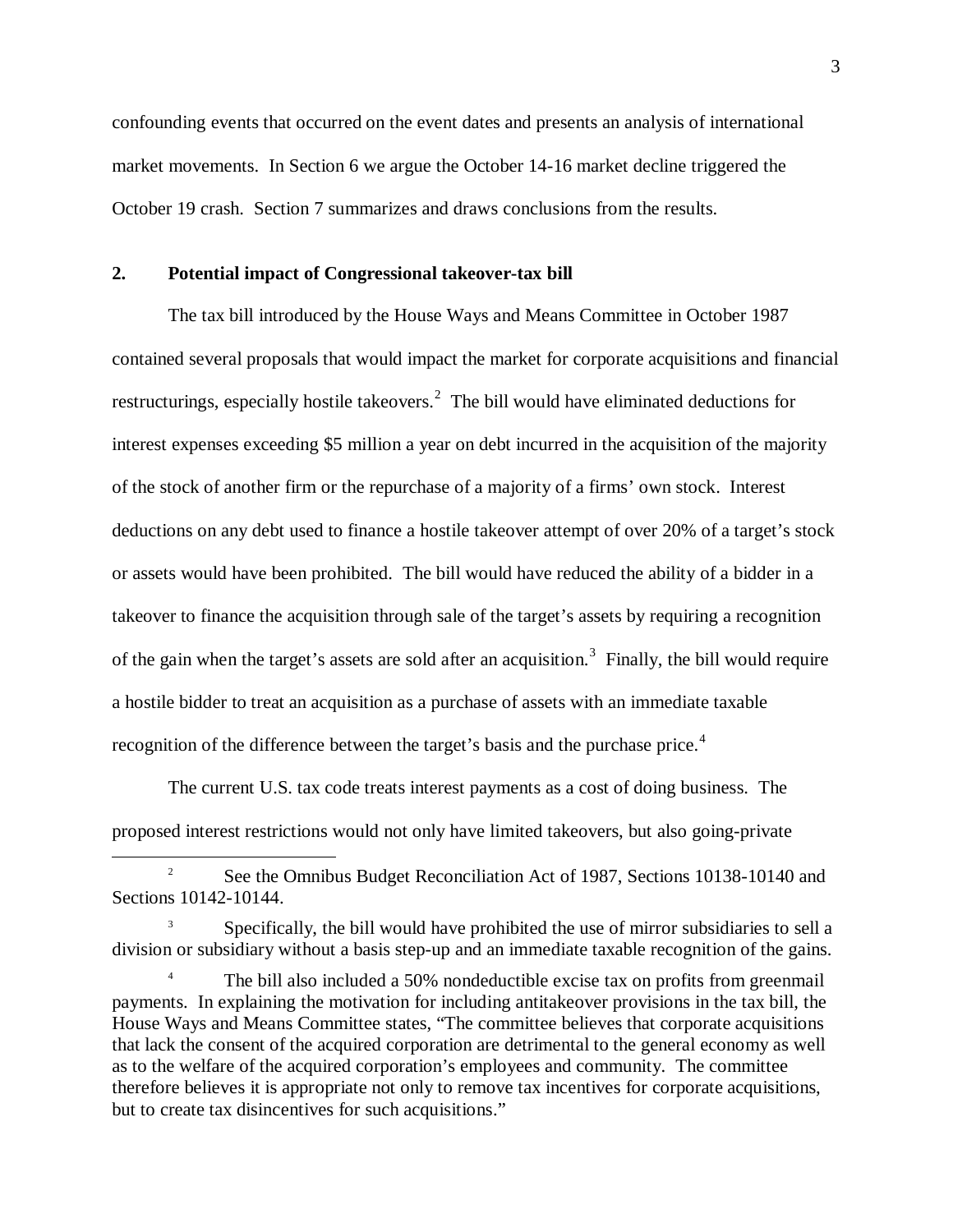transactions and recapitalizations, such as stock buybacks.<sup>[5](#page-4-0)</sup> Since the bill did not include any provision to encourage new equity creation (for example, eliminating the double taxation of dividends), the net impact of restricting interest deductions would have been to increase the total cost of capital to corporations. Additionally, the debt restrictions would have increased the agency costs of free cash flow (see Jensen (1986)) since debt bonds managers to pay out cash flows to claimholders rather than using the cash for negative net present value projects.

By reducing the ability of an acquirer financing a takeover through target asset sales, the bill would have restricted "bust-up" takeovers. Jensen's (1986) free cash flow theory of takeovers suggests that hostile bust-up takeovers promote economic efficiency by undoing valuereducing acquisitions made by target firms. Consistent with Jensen's theory, Mitchell and Lehn (1988) find that firms that undertake value-reducing acquisitions are more likely to become takeover targets than firms that make value-increasing acquisitions. Mitchell and Lehn conclude that their results "suggest that one source of value in many corporate takeovers, especially hostile takeovers, is recoupment of target equity value that had been lost because of the targets' poor acquisition strategies prior to the reception of their bids."

The potential effects of the bill as written were wide ranging. Restrictions on corporate takeovers would greatly reduce the significant economic gains to target shareholders from these transactions; on average the net-of-market stock price of target firms increases 25% to 35% upon

<span id="page-4-0"></span><sup>&</sup>lt;sup>5</sup> A simple example illustrates the impact of eliminating deductions for interest expenses exceeding \$5 million a year. Data from the Office of Economic Analysis at the SEC indicate that debt accounted for 76% of the financing for tender offers from June 1987 through June 1988. Applying this mix of financing to a \$1 billion acquisition, the annual interest expenses on the \$760 million debt would be \$76 million, using a 10% rate of interest. Under the proposed interest provision, additional taxes of \$24.1 million (34% (corporate income tax rate) of \$71 million) would be paid annually. Assuming a 10% discount rate, the value of the target company would be 24.1% less than under the current tax law. For a hostile acquisition, all interest deductions would be prohibited; here the decline in value would be 25.8% (34% of \$76 million). Note these estimates assume the debt will not be worked down quickly. Where the debt will be redeemed rapidly, then the decline in value will be much less.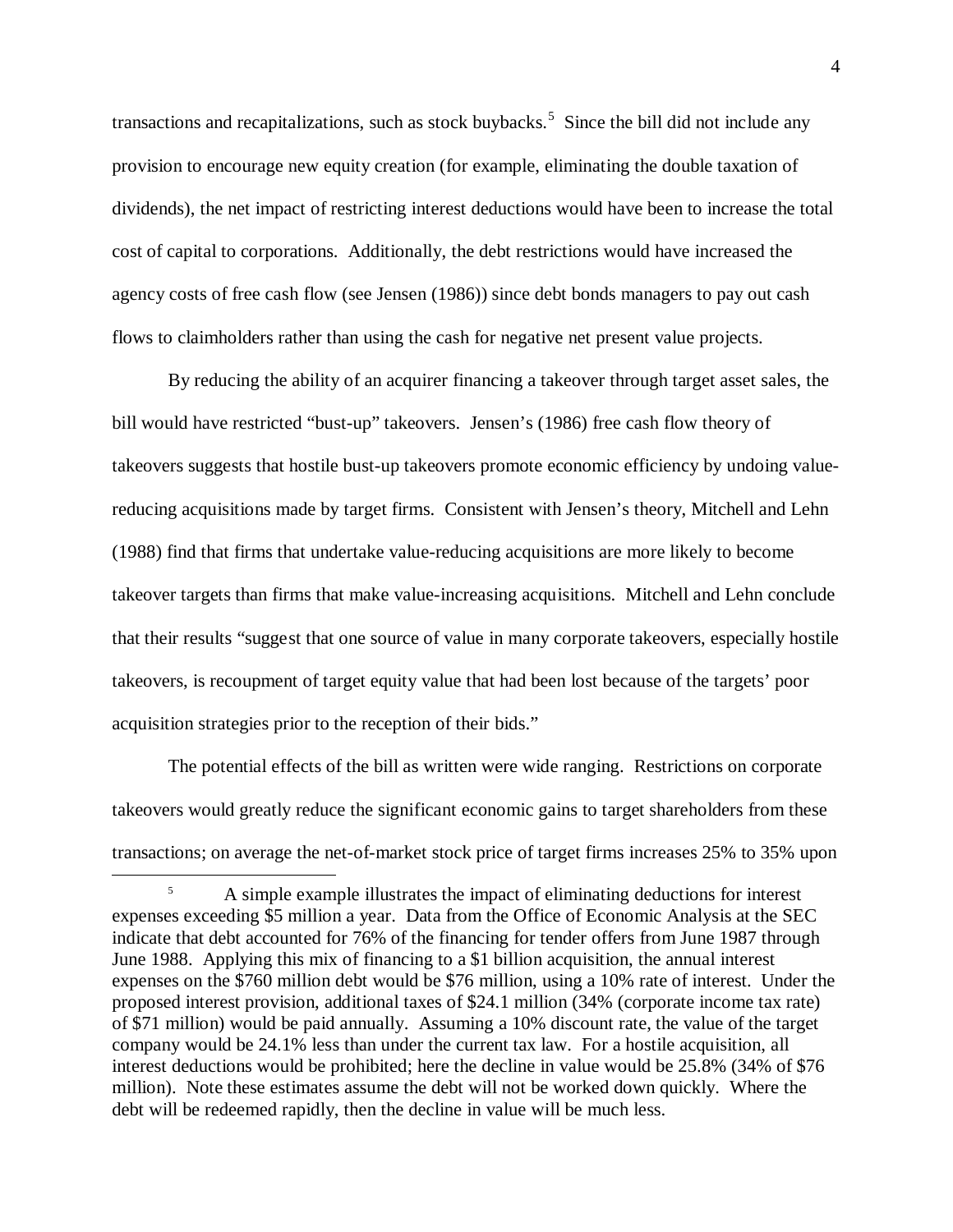the announcement of the proposed takeover.<sup>[6](#page-5-0)</sup> In addition, since takeovers may reduce agency costs arising from the separation of ownership and control of public corporations, the proposed changes would reduce the value of most firms as well as firms actually "in play". While synergy gains and reduced agency costs would still motivate takeovers and restructurings, the proposed bill would have reduce the relative attractiveness of these investments as compared to less economically beneficial investments treated more favorably by taxes. The bill, by denying interest deductibility for takeovers, while retaining interest deductibility for other borrowing, would have biased investment away from takeovers even if, absent the tax factor, the takeovers were the highest net present value projects.

#### **3. Chronology of takeover-tax bill**

We use the Dow Jones News Service Broadtape to identify the day and exact time that news about the antitakeover provisions of the House Ways and Means tax bill became public.<sup>[7](#page-5-1)</sup> In October 1987, the House Ways and Means Committee was writing a major tax-bill to decrease the deficit. Our review of the Broadtape reveals no mention before October 13 of proposals in the Committee to change the tax treatment of takeovers in discussions of possible avenues for tax

<span id="page-5-0"></span><sup>&</sup>lt;sup>6</sup> Recent studies of returns to shareholders in takeovers include Bradley, Desai and Kim (1988) and Jarrell and Poulsen (1988). See Jensen and Ruback (1983) and Jarrell, Brickley, and Netter (1988) for a review of the empirical evidence on takeovers. Jensen (1988) estimates overall target stockholder gains from takeover activity during 1977-86 were \$346 billion.

<span id="page-5-1"></span><sup>7</sup> A comprehensive chronology of the antitakeover provisions of the tax bill with all citations is available on request.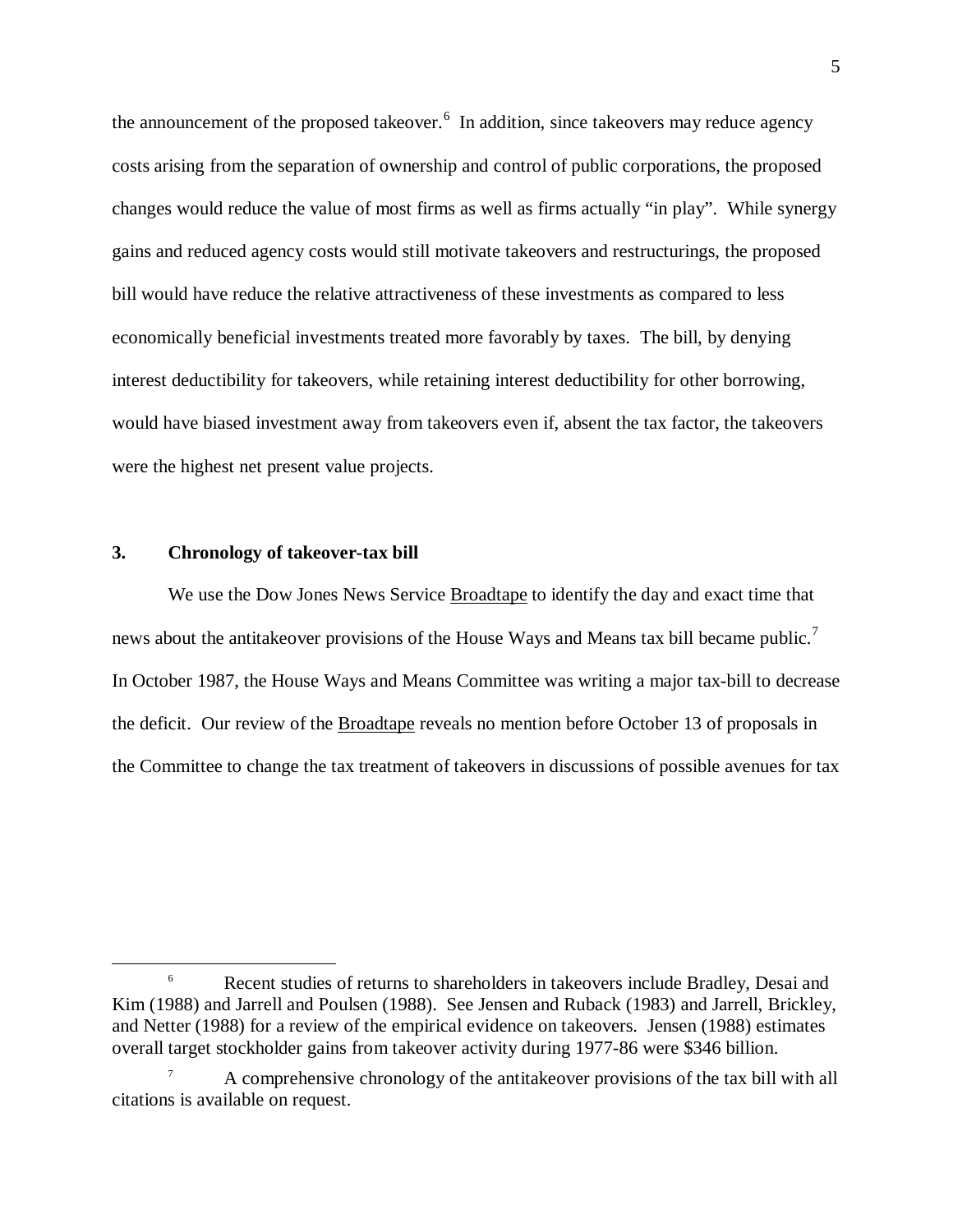increases.<sup>[8](#page-6-0)</sup> Therefore, we assume that the news that became public on the evening of October 13 was relatively unanticipated by the market.<sup>[9](#page-6-1)</sup>

At approximately 6:30 P.M. on Tuesday evening, October 13, Democrat members of the Ways and Means Committee, in a closed caucus, agreed to tax increases that included the takeover-tax proposals. The next important development in the tax bill occurred on the evening of Thursday October 15 when the full House Ways and Means Committee approved the takeover-tax bill. We treat the full Committee approval as an event because it ended the uncertainty on whether the bill would be sent to the House. On October 15 when the Committee approved the bill it was clear, at least at the Committee level, that the Democrat leadership intended to press the takeover-tax provisions.

Immediately following the crash, investment banking firms, citing the potential role of the proposed takeover-tax as a cause of the crash, began lobbying to eliminate the antitakeover provisions of the House tax bill. At 2:08 P.M. Wednesday October 28, Representative Rostenkowski, Chairman of the Ways and Means Committee, testifying before the House Rules Committee, indicated that he was not wedded to the tax provision that would limit breaks for

<span id="page-6-0"></span><sup>&</sup>lt;sup>8</sup> We also find no mention of the proposed revisions of the tax treatment of takeovers in the New York Times, Wall Street Journal or Congressional Quarterly Weekly Report prior to October 14. An article in Congressional Quarterly Weekly Report discussing meetings on October 7 and 8 by the House Ways and Means Committee did not mention any proposed changes in the tax treatment of takeovers. See Wehr (1988) p. 2440.

<span id="page-6-1"></span><sup>9</sup> For several years there had been Congressional proposals to change the tax treatments of takeovers. For example, Representative Dorgan of the House Ways and Means Committee introduced on July 23, 1987 a tax bill almost identical to the antitakeover proposals adopted by the Ways and Means Committee in October. However, these earlier proposals were not viewed as seriously as the October bill approved by the Ways and Means Committee, which was part of a deficit reducing comprehensive tax package.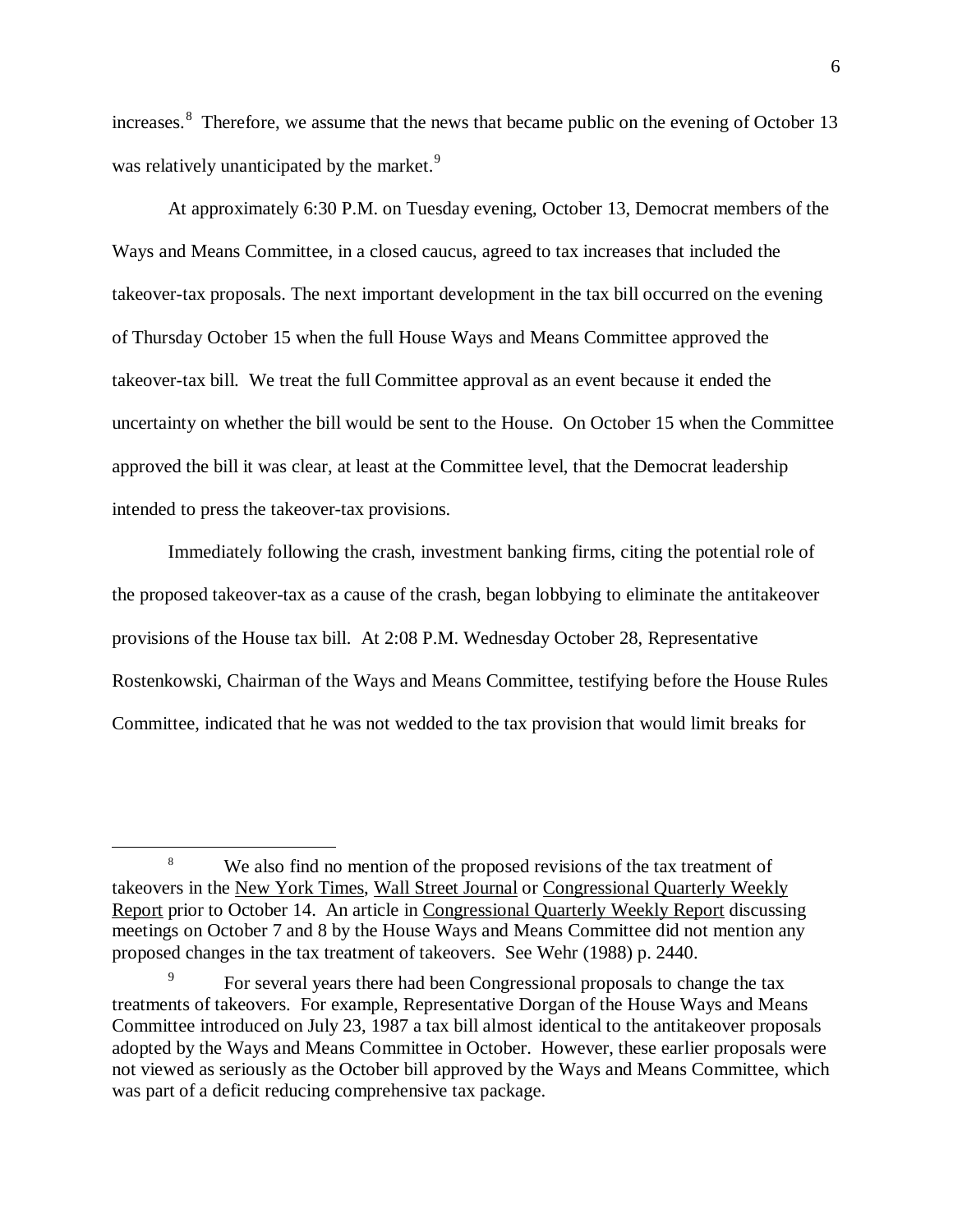corporate mergers and acquisitions.<sup>[10](#page-7-0)</sup> The next evening October 29, Rostenkowski strengthened his remarks from the day before in a formal statement that he would agree to modify, though not drop, the takeover-tax provisions. During the next month and a half Rostenkowski maintained his willingness to modify the tax rules on takeovers but refused to drop all of the provisions. The Broadtape reported on December 15 that the modified tax bill still had some tax tighteners on takeovers. However, on December 16 at 11:58 A.M., the Broadtape reported that most of the antitakeover provisions in the original House bill had been dropped during negotiations between House and Senate conferees. The provisions eliminating the use of mirror subsidiaries to carry over the basis in the sale of assets were retained.<sup>[11](#page-7-1)</sup>

### **4. Stock market effects of takeover-tax bill announcements**

### **4.1 Restatement of hypotheses**

Under the hypothesis that the antitakeover provisions of the House Ways and Means tax bill would have reduced shareholder wealth, the market should have declined on October 14 and 16 and increased on October 29 and 30 and December 16. Some of the price change on the first four event dates should have occurred during early trading since the first opportunity to trade on the antitakeover news was at the open. Analogously, on December 16 some of the market reaction should have occurred immediately after noon since the news came across the Dow ticker at 11:58 A.M. Since the tax provisions would have had a greater impact on companies that were actually in play during this period, these stocks, adjusted for market risk, should have experienced even greater price changes than the overall market during both full day and intraday

<span id="page-7-1"></span><span id="page-7-0"></span><sup>&</sup>lt;sup>10</sup> This week the market closed at 2:00 P.M. so Rostenkowski's statement occurred after the market had closed.

<sup>&</sup>lt;sup>11</sup> The 50% excise tax on greenmail payments was kept as well.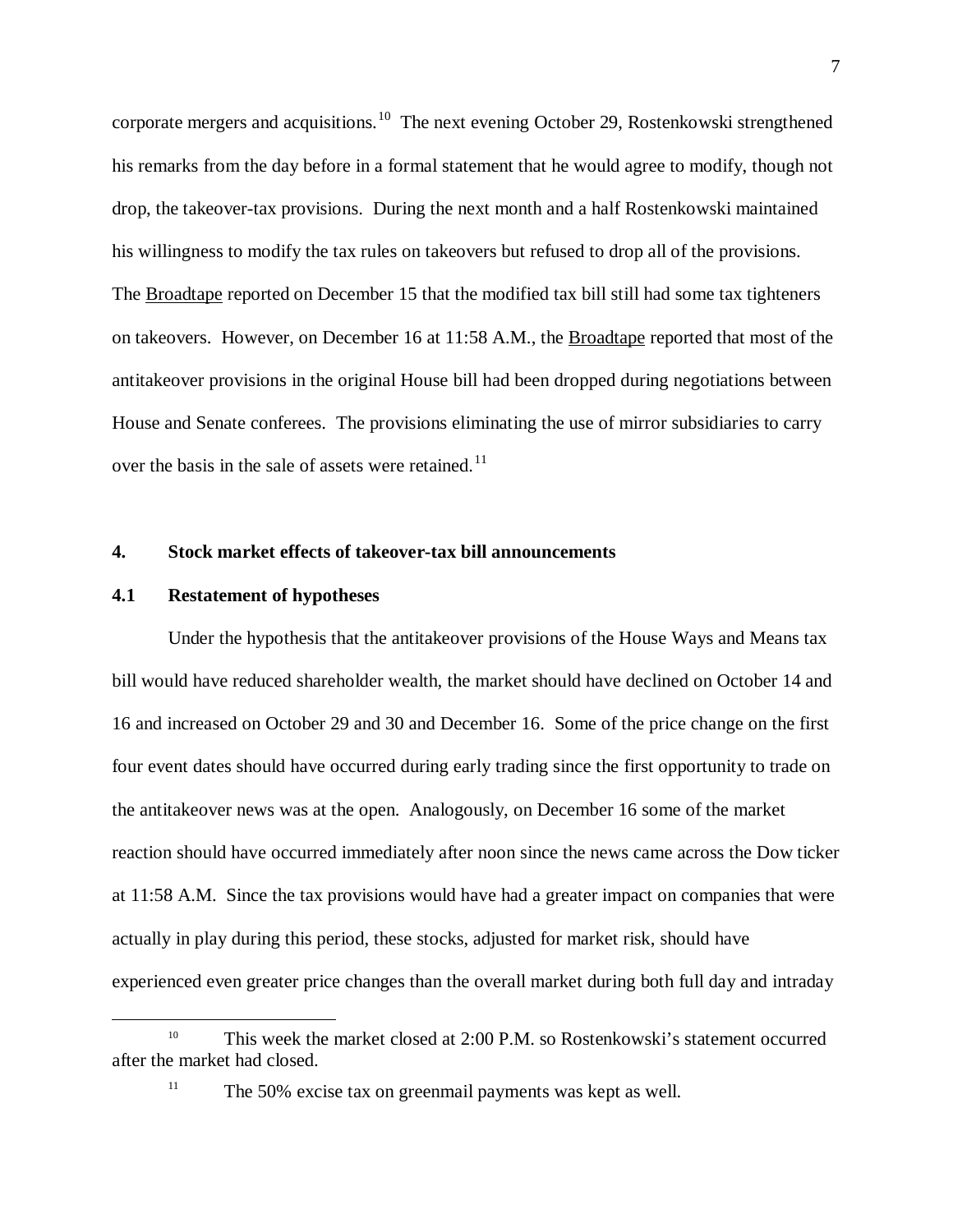trading. Similarly, risk arbitragers should have responded negatively on the first two event dates and positively on the latter three event dates.

### **4.2 Market response to takeover-tax bill announcements**

### **4.2.1 Daily market returns**

Panel A of Table 1 displays the overall market (proxied by the S&P 500 Index) movements on the five event dates; these market movements are consistent with the hypothesis that the antitakeover provisions of the House proposal had a negative impact on the stock market.<sup>[12](#page-8-0)</sup> The S&P 500 declined 2.95% on October 14 and 5.16% on October 16. On October 29 and 30 after reports that Chairman Rostenkowski might be flexible on the antitakeover provisions, the S&P 500 increased 4.93% and 2.87% respectively. On December 16, the day it was announced House conferees had decided to abandon the antitakeover provisions, the S&P 500 increased 2.17%. Most of the positive return to the S&P 500 on December 16 occurred after the 11:58 A.M. announcement; the S&P 500 return from noon until the close on this day was 2.01%.

Time-series S&P 500 returns data from pre- and post-event periods and cross-sectional S&P 500 returns data on the event dates provide variance estimates to test statistical significance. The source of the pre-event time-series data is the 150 trading days preceding October 14, 1987 and the source of the post-event time-series data is the 150 trading days following December 16, 1987. The post-event time-series data allows for a permanent increase in the variance of stock returns due to the market crash. While the post-event time-series variance will reflect a permanent variance increase, it does not address the potential problem of increased variance

<span id="page-8-0"></span><sup>&</sup>lt;sup>12</sup> We also proxy the market using the CRSP Index and the NYSE Composite but the results are not sufficiently different to warrant presentation. Availability of the intraday S&P 500 returns motivate reporting the S&P 500 results.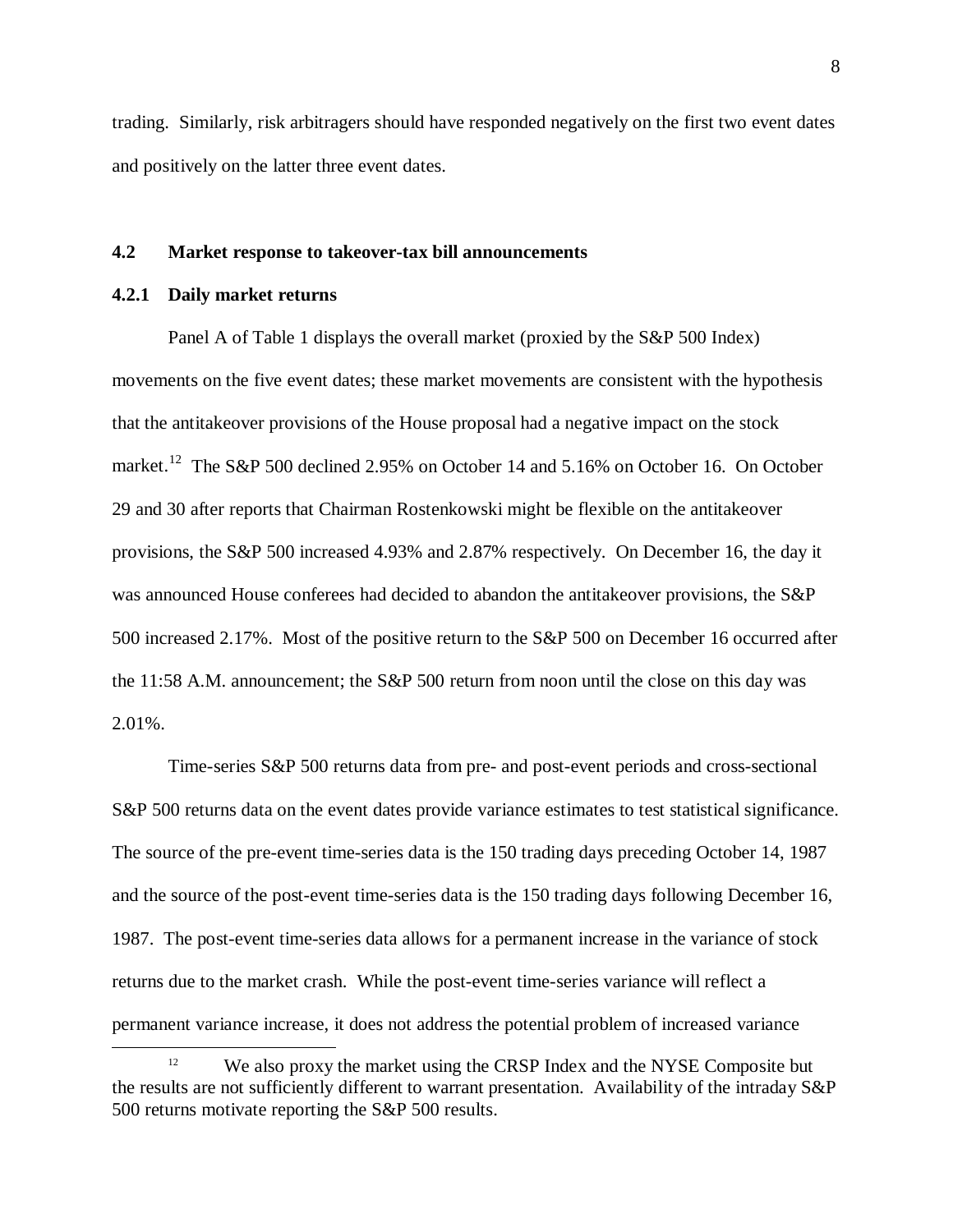during the event period. We use measures suggested by Brown and Warner (1985) to correct for increases in the variance during the event window: (a) double the variance based on non-event time-series data; (b) a variance estimate based on cross-sectional returns during the event period; and (c) non-parametric tests.

In Table 1, t-values based on the pre-event period variance  $(t<sub>b</sub>$  in the text) are in parentheses, t-values based on the post-event period variance  $(t_a$  in the text) are in brackets and tvalues based on doubling the pre-event period variance  $(t<sub>d</sub>$  in the text) are in braces. Using the pre- and post-event period variances, the S&P 500 return is statistically significant at greater than the 10% level on all five event dates:  $t_b = -2.86$  and  $t_a = -2.32$  on October 14,  $t_b = -5.00$  and  $t_a = -1.5$ 4.06 on October 16, t<sub>b</sub>=4.77 and t<sub>a</sub>=3.88 on October 29, t<sub>b</sub>=2.78 and t<sub>a</sub>=2.26 on October 30, and  $t_b = 2.11$  and  $t_a = 1.71$  on December 16.

To account for the possibility of increased variance during the event period, we double the pre-event period variance estimate. The transformed t-values are:  $t_d$  = -2.02 on October 14,  $-3.54$  on October 16, 3.38 on October 29, 1.97 on October 30 and 1.49 on December 16.<sup>[13](#page-9-0)</sup> Doubling the pre-event variance estimate results in failing to reject the null hypothesis of zero abnormal performance only on the fifth event date, December 16. However, as mentioned earlier, most (2.01%) of the positive S&P 500 return on December 16 (2.17%) occurred after the

<span id="page-9-0"></span><sup>&</sup>lt;sup>13</sup> We also compute variance estimates from shorter and longer periods surrounding the crash: (a) 50, 100 and 200 trading days prior to October 14, 1987 (b) 50 and 100 trading days following December 16, 1987 and (c) 50, 100 and 150 trading days following October 30, 1987. In all the tests based on pre-event variance estimates and almost all of the tests based on postcrash variance estimates the S&P 500 returns on the takeover-tax event dates are significant. For the four October event dates, using the post-crash variance estimates, all S&P 500 returns are significant except some based on the variance estimate constructed from 50 trading days after October 30. Using this measure, statistical significance drops below the 10% level for the October 14 and 30 returns (the t-statistics are -1.47 and 1.43 respectively). The December 16 full day return is not significant using most of the post-crash variance estimates, but the postannouncement (12:00-close) return on December 16 is significant based on all post-crash variance estimates constructed from post-noon data.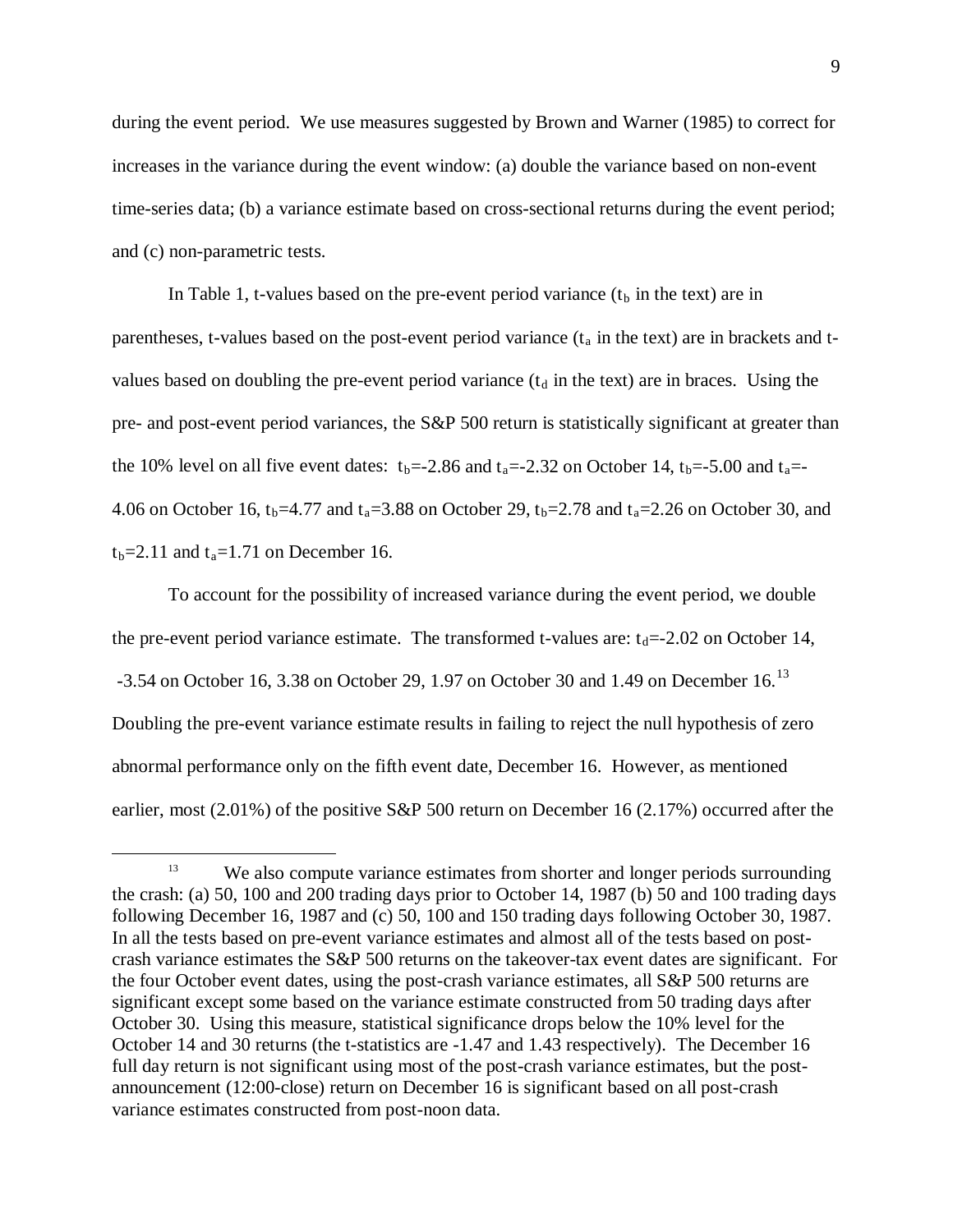11:58 A.M. announcement. If we double the variance estimate from the 150 day pre-event period for the same intraday period (noon until the close), the 2.01% return on December 16 after the announcement is significant at the .05 level. $^{14}$  $^{14}$  $^{14}$ 

An examination of the individual S&P 500 firms' returns on the takeover-tax event dates provides support for the statistical tests using non-event time-series data. First, most all of the S&P 500 firms experience negative returns on October 14 (459, 91.8%) and October 16 (478, 95.6%) and positive returns on October 29 (455, 91%) and October 30 (416, 83.2%) and December 16 (387, 77.4%). We compute a cross-section variance estimate for the 500 firms on all event dates. For every event date, t-values based on the cross-section variance estimate rejects the null hypothesis of zero abnormal performance at the .001 level. Doubling the crosssection variance estimates does not significantly reduce the significance levels. The nonparametric Wilcoxon Signed Rank test also rejects the null hypothesis of zero abnormal stock market performance at the .001 level for all event dates.

### **4.2.2. Intraday market returns**

Announcements about the antitakeover provisions on the first four event dates occurred after the market had closed on the prior trading day. To the extent investors became immediately aware of the antitakeover provisions of the tax bill and their implications, the market response to these four announcements should have occurred during early trading. Panel A of Table 1 reports the S&P 500 return from the close on the day of the announcement through 11:00 A.M. for the first four event dates. The market moved as predicted during early trading on each of these four days: -1.39% and -1.18% on October 14 and 16, and 2.23% and 2.99% on October 29 and 30.

<span id="page-10-0"></span><sup>&</sup>lt;sup>14</sup> We use two tailed tests throughout the paper, however, since we predict signs for all tests, one-tailed tests would be appropriate. Using one-tailed tests, all the S&P 500 returns under all variance estimates are statistically significant.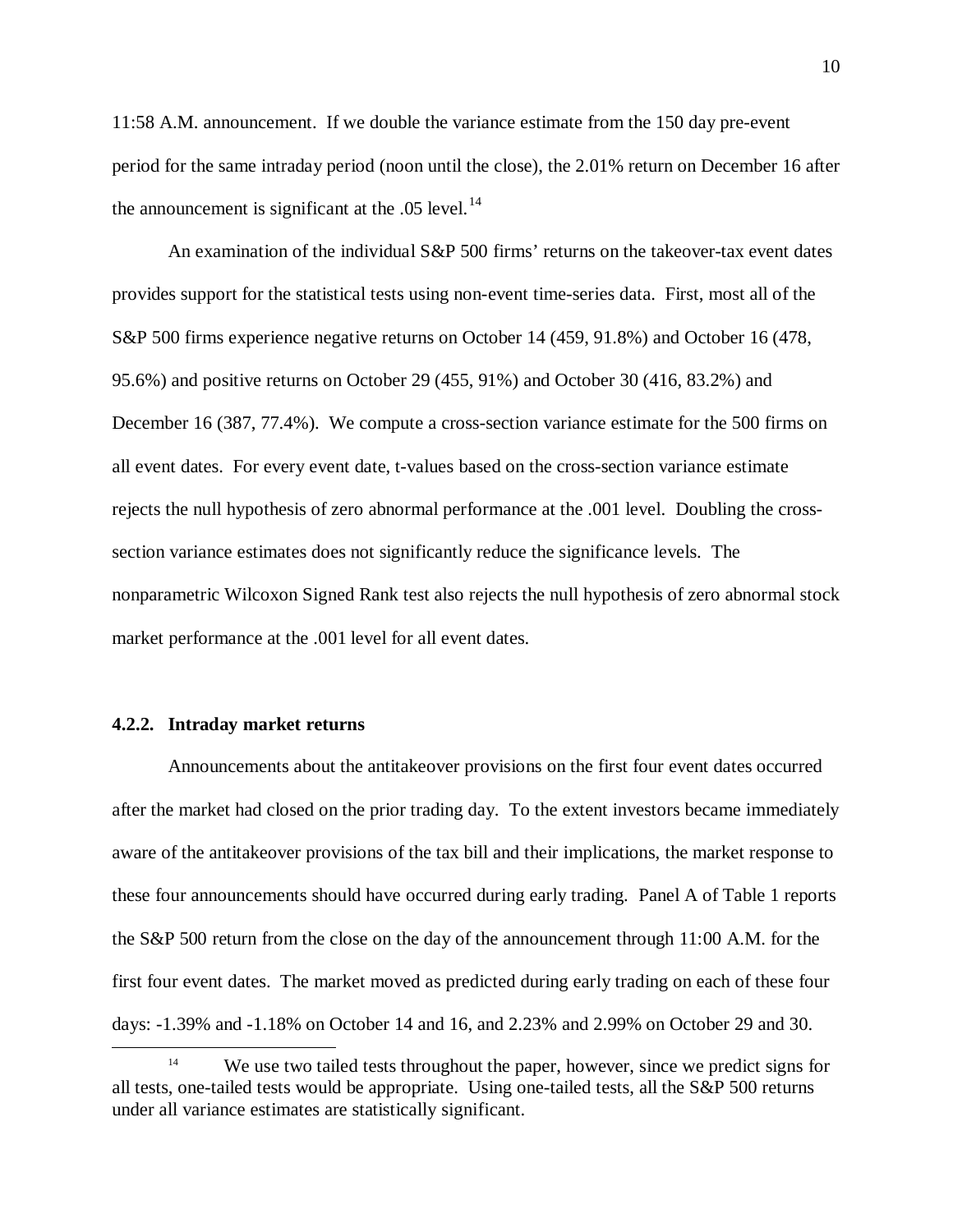To test the statistical significance of these intraday market movements, we again use time-series S&P 500 intraday returns data (close through 11:00 A.M.) from 150 day pre- and post-event periods to provide variance estimates. The early-trading S&P return is statistically significant with respect to both control periods for the four October event dates, with the exception of the return on October 16 based on the post-event variance estimate:  $t_b$ =-2.21 and  $t_a$ =-1.95 on October 14,  $t_b$ =-1.88 and  $t_a$ =-1.65 on October 16,  $t_b$ =3.56 and  $t_a$ =3.12 on October 29, and  $t_b$ =4.77 and  $t_a$ =4.18 on October 30.<sup>[15](#page-11-0)</sup>

The S&P 500 return during the hour after the December 16 announcement that the antitakeover tax provisions had been dropped from the House tax bill provides further support for the hypothesis that the overall market reacted to the takeover-tax bill. The December 16 news was reported over the **Broadtape** at 11:58 A.M., and as reported in Table 1, during the hour after this announcement, the S&P 500 increased 0.80%. Both t-values, based on variance estimates calculated from 12:00 to 1:00 trading in the 150 day pre- and post-event periods, are statistically significant with  $t_b$ =2.80 and  $t_a$ =2.85.<sup>[16](#page-11-1)</sup>

<span id="page-11-0"></span><sup>&</sup>lt;sup>15</sup> We check the robustness of the significance tests by constructing intra-day variance estimates from the same variety of control periods discussed in footnote 12 for close to 11:00 A.M. returns. For the four event dates the S&P 500 return is statistically significant based on all pre-event variance estimates. Using post-crash variance estimates the intraday S&P 500 returns on October 29 and 30 are significant on all event dates. Significance is lost for the October 16 intraday S&P 500 return (the t-statistics remain over one with one exception) under all post-crash variance estimates and the significance of the intraday S&P 500 return on October 14 drops below 10% for all variance estimates constructed from post-October 30 returns and for the variance estimates error constructed from returns for 50 days after December 16 (the tstatistics are all over one).

<span id="page-11-1"></span><sup>&</sup>lt;sup>16</sup> We also check the robustness of these results by constructing variance estimates for the control periods described in footnote 12. The December 16 intraday return (12:00 to 1:00) is significant using each of the alternative variance estimates except when the return is compared to the variance estimate calculated from the 50 trading days after October 30.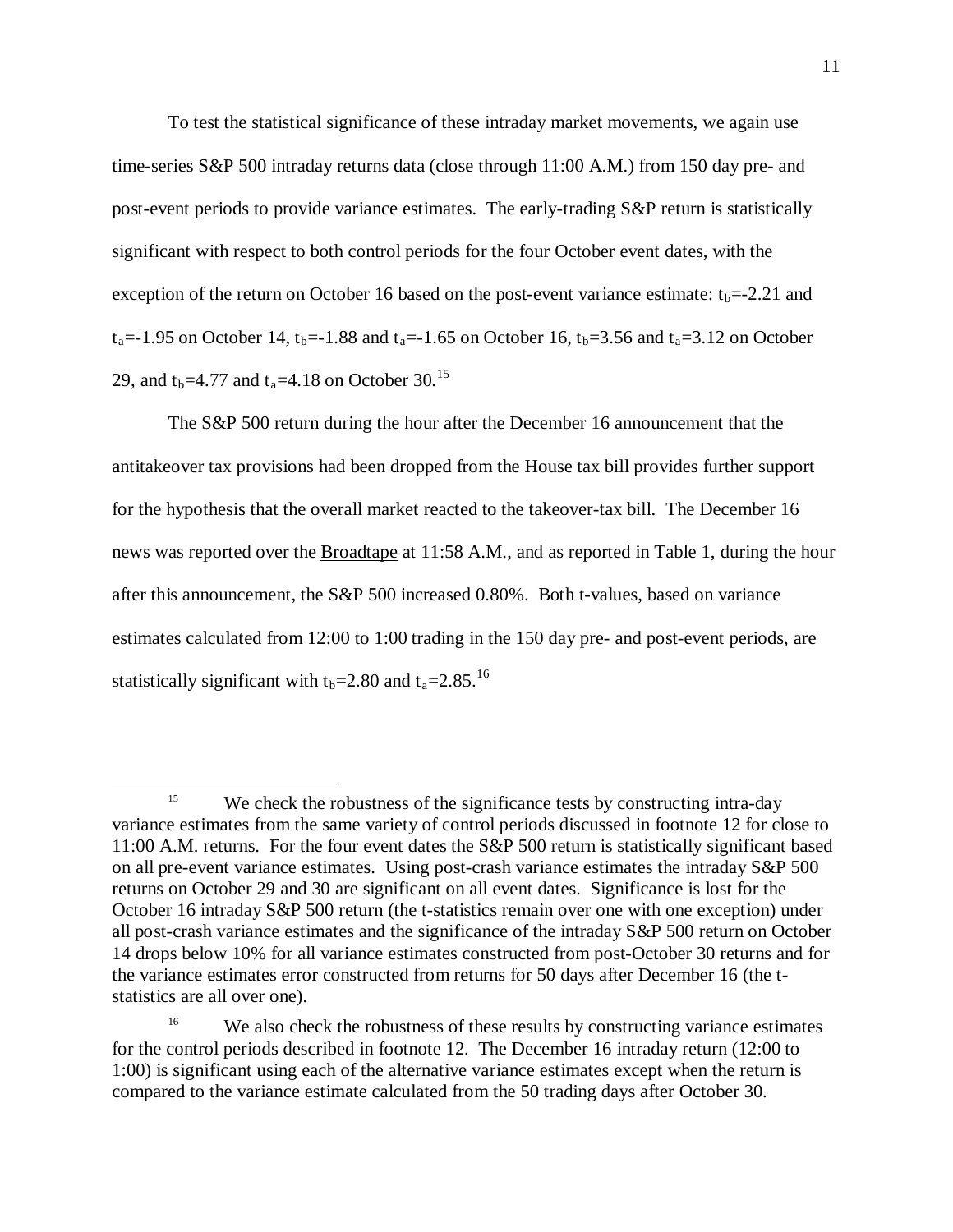Again we also double the pre-event intraday returns variance estimate to account for the possibility of increased variance during the event period. The transformed t-values are:  $t_d$ = -1.56 on October 14,  $t_d = -1.33$ , on October 16  $t_d = 2.51$  on October 29,  $t_d = 3.36$  on October 30 and  $t<sub>d</sub>=1.98$  on December 16. Here, doubling the pre-event variance estimate eliminates statistical significance for the intraday trading on the first two event dates.

### **4.2.3. Cumulative market returns**

Cumulative returns illustrate the overall magnitude of the stock market response to the proposed takeover restrictions. The cumulative S&P 500 return on October 14 and 16 is -8.11%  $(t_b = -5.56, t_a = -4.51, t_d = -3.93)$ . Many argue that the market decline on October 15 (-2.33%) was also due to information about the takeover restrictions.[17](#page-12-0) While the October 13 6:30 P.M. announcement was a surprise, the approval by the Committee on the evening of October 15 was closely followed by Wall Street. According to Yardeni (1987), takeover stocks suffered large losses at the end of the day on October 15 due to anticipation of the Committee's approval of the bill later in the evening. Conceivably, prior to the close of trading on October 15, some market participants became aware of the upcoming Committee approval or had received sufficient information to revise their probability estimates of the bill going forward. The cumulative S&P 500 return during October 14 through 16 is -10.44% ( $t_b$ =-5.84,  $t_a$ =-4.74,  $t_d$ =-4.13). The cumulative return over the three event days when Congress indicated a relaxation of the antitakeover provisions in the bill -- October 29, 30, December 16 -- is 9.97% ( $t_b$ =5.58,  $t_a$ =4.53,  $t_d$ =3.95). The cumulative S&P 500 returns are statistically significant regardless of the variance estimate used. In value terms, shareholders recouped much but not all of the October 14-16

<span id="page-12-0"></span><sup>&</sup>lt;sup>17</sup> See Burrough and Ricks (1987).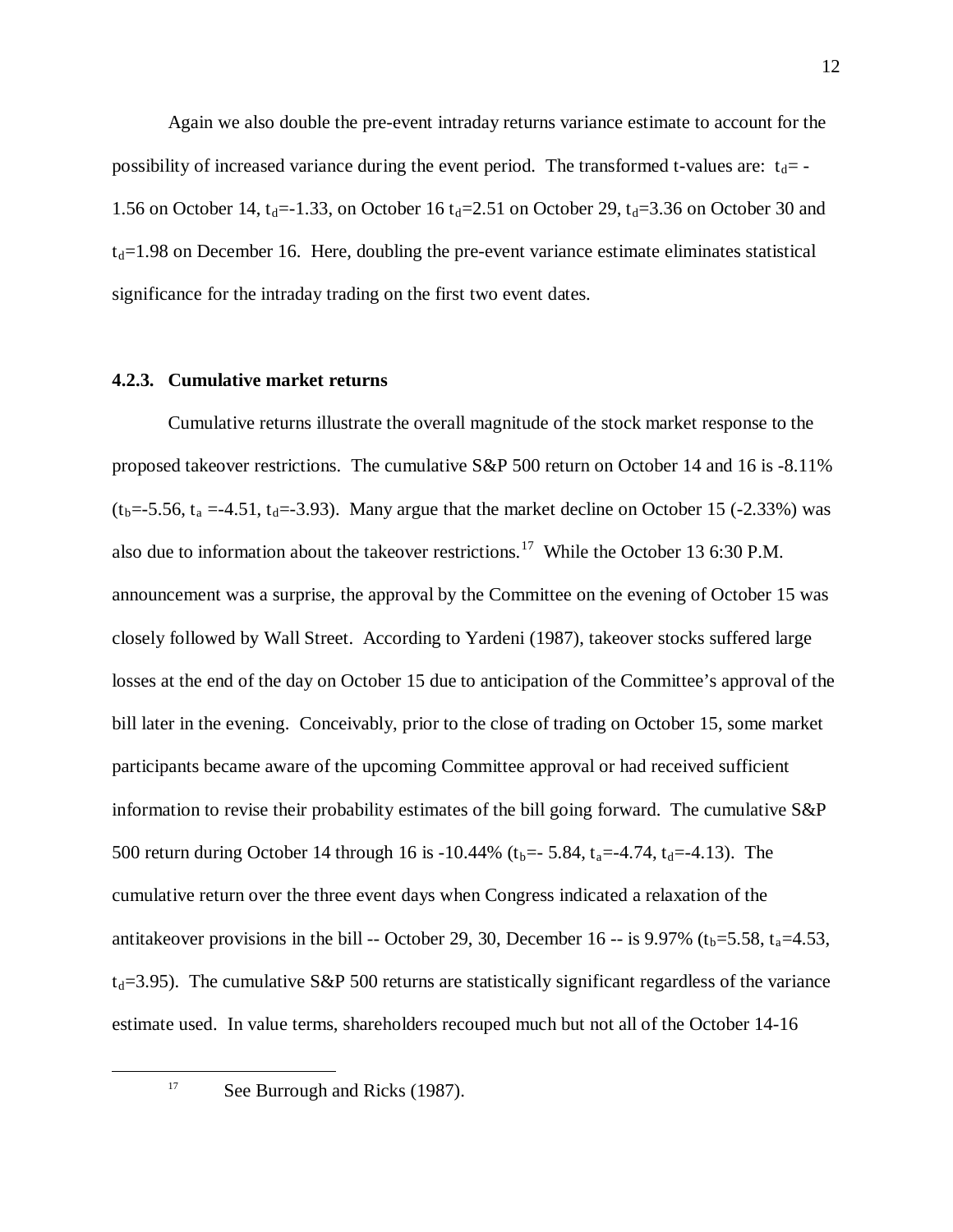decline on the latter three event dates. The market value of the S&P 500 declined \$233 billion on October 14-16 and increased \$166 billion on October 29, 30, and December 16.

## **4.3 Abnormal stock-market performance of takeover portfolio**

### **4.3.1 Description of takeover portfolio**

To analyze the effects of the antitakeover provisions of the tax bill on takeover targets, we construct a portfolio of nineteen takeover stocks from NYSE or AMEX listed firms that were "in play" during October 1987. This portfolio consists of firms that during August, September, or October there had been a 14D or 13D filing or a bidder had made a proposal for a tender offer. We excluded in play firms where the takeover was substantially completed by October 13 and thus exempt from the provisions of the bill which applied to distributions made after October 13.[18](#page-13-0)

### **4.3.2 Methodology for assessing abnormal performance**

We estimate the abnormal return to the takeover portfolio on each of the takeover-tax event dates using the CRSP (Center for Research in Security Prices) daily stock returns data. Since the event dates are the same for all stocks we estimate portfolio returns to account for cross-sectional dependence in the abnormal returns. On each of the five event dates the daily abnormal return  $(AR_{pt})$  for the takeover portfolio, which includes the firms in the portfolio on that date<sup>[19](#page-13-1)</sup>, is:

$$
AR_{pt} = R_{pt} - (A_p + A_p R_{mt}),
$$

<span id="page-13-0"></span><sup>&</sup>lt;sup>18</sup> We also report in the Appendix firms that were in play at this time but are excluded from our sample because the takeover was substantially completed by October 13.

<span id="page-13-1"></span>The size of the portfolio varies on the event dates since we exclude firms on event dates where major firm-specific news occur. The appendix lists the reason for excluding firms.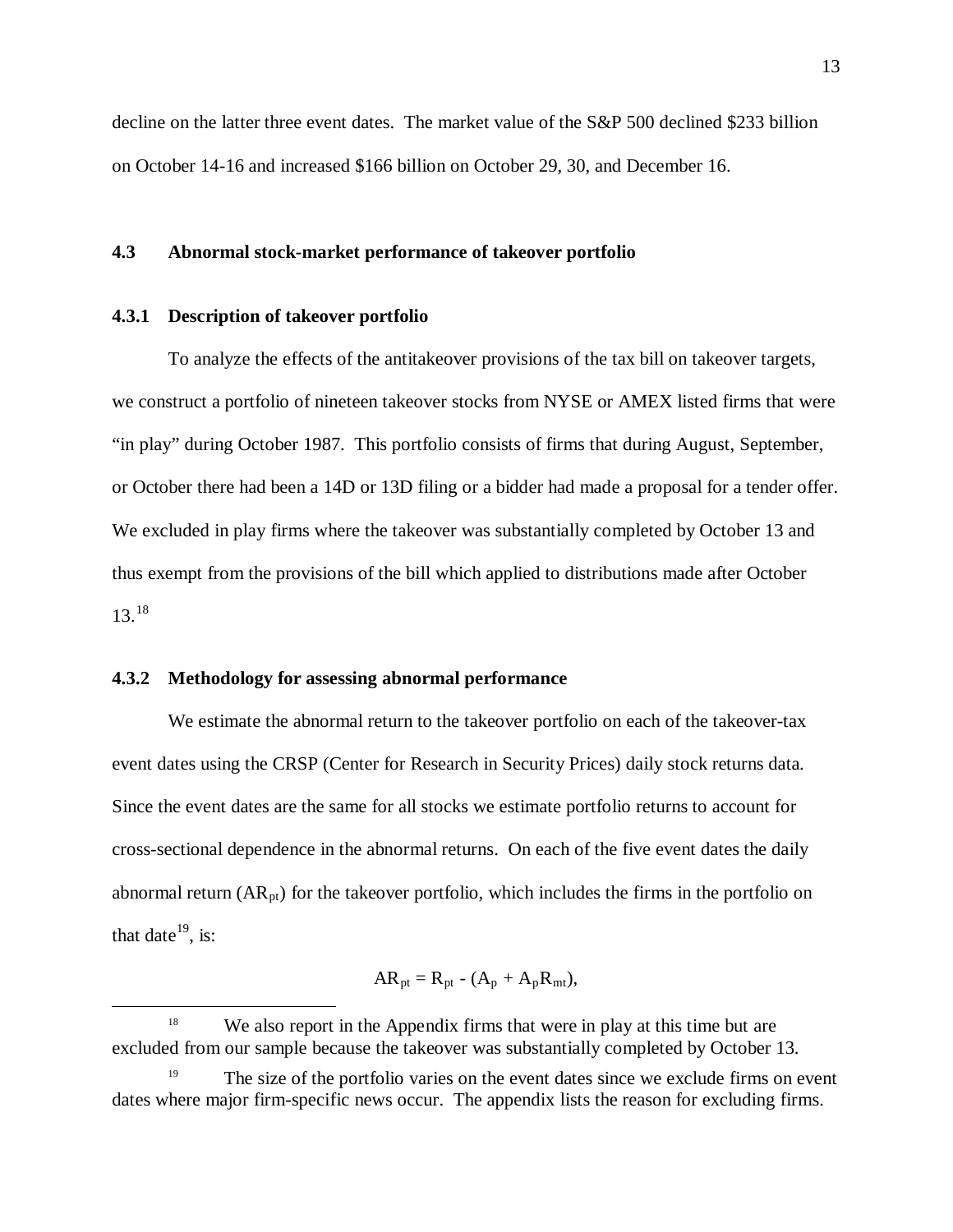#### Where

| $R_{pt}$       | $\alpha = \alpha$ | rate of return on the portfolio of in-play firms included on event day t,                                                                                                                            |
|----------------|-------------------|------------------------------------------------------------------------------------------------------------------------------------------------------------------------------------------------------|
| $R_{\rm mt}$ = |                   | rate of return on the S&P 500 Index on event day $t^{20}$ , and                                                                                                                                      |
| $A_p, A_p =$   |                   | ordinary least squares estimates of market model parameters estimated over the<br>control periods of 120 days ending October 13, 1987 for the portfolio composed<br>of the firms included on date t. |

To perform other tests, we also estimate the market model parameters,  $A_i$  and  $A_i$ , for the individual firms in the takeover portfolio from the same control period. We then calculate individual firm abnormal returns on each of the five event dates to test how many were negative. Additionally, to determine the immediate market response of the firms in the takeover portfolio to the antitakeover provisions, we calculate intraday abnormal returns using the individual firm market model estimates and data on individual transactions from the Securities Industry Automation Corporation (SIAC) tapes. The SIAC tapes contain the time-ordered record of every common stock transaction on the NYSE and AMEX and regional exchanges. The intraday return on each October event date is the percentage change in each stock price from the price of the last trade the prior day to the first trade after 11:00 A.M. on the event date. We average the firm intraday abnormal returns,  $AR_{it}$ , across the  $N_t$  firms included on that date to calculate the intraday portfolio AR.

#### **4.3.3 Risk-adjusted takeover portfolio returns**

Panel A of Table 2 reports the takeover portfolio AR on each of the five event dates. The data support the hypothesis that takeover targets would be more sensitive to the antitakeover provisions of the tax bill than the overall market. On all five event dates the takeover portfolio

<span id="page-14-0"></span><sup>&</sup>lt;sup>20</sup> The S&P 500 represents the market to maintain consistency since the market movements presented in the previous section are based on S&P 500 returns.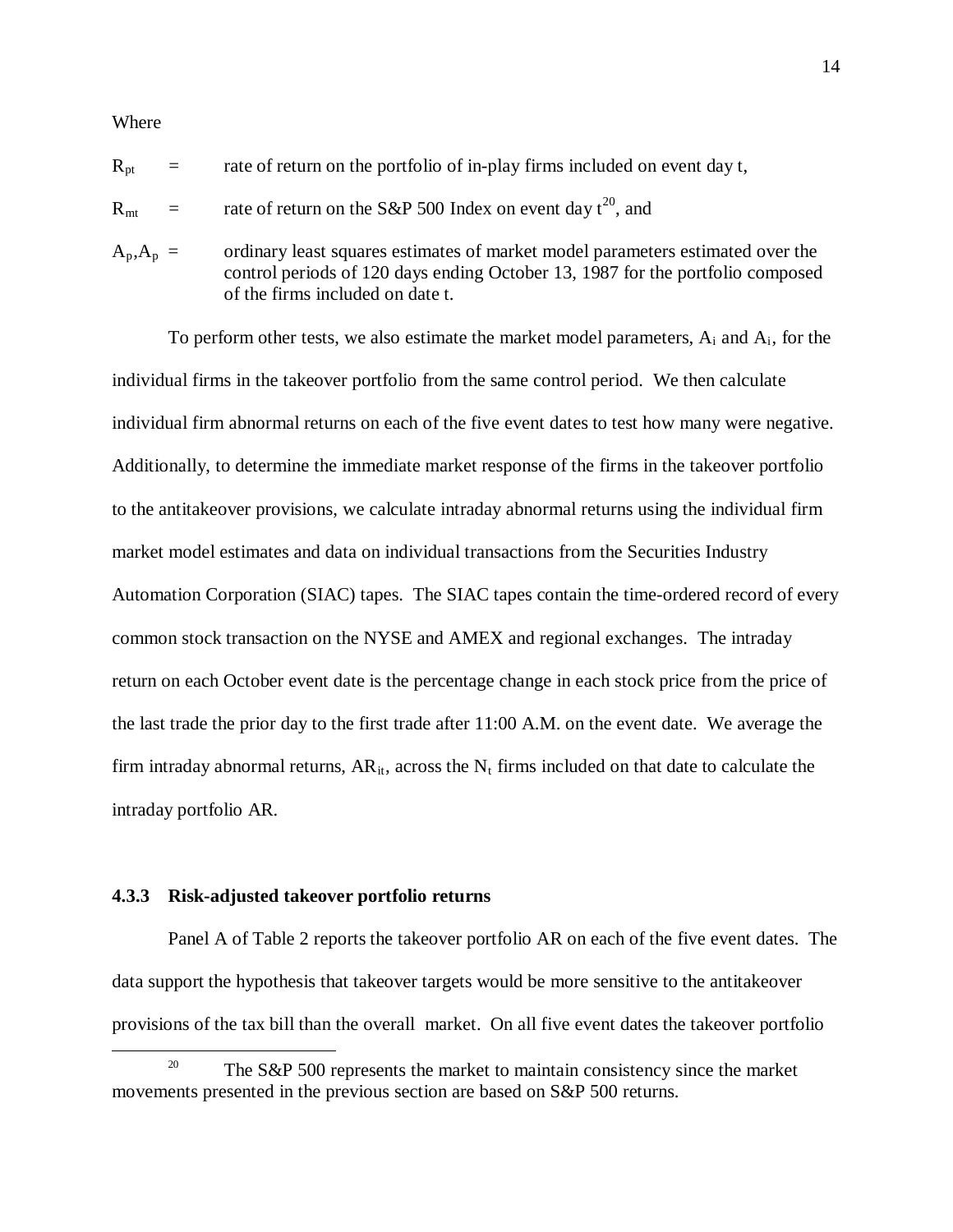AR has the expected sign and is statistically significant at the .05 level. $^{21}$  $^{21}$  $^{21}$  The ARs and corresponding t statistics are:  $-1.43\%$  (t= $-2.03$ ) on October 14,  $-5.25\%$  (t= $-6.92$ ) on October 16, 5.00% (t=6.13) on October 29, 4.39% (t=5.62) on October 30, and 1.79% (t=2.42) on December 16. Analagous to our tests of the S&P 500 movements, we double the variance estimate to account for increased variance during the event period. The transformed t-statistics are shown in brackets in Panel A of Table 2. The ARs remain statistically significant at the .10 level, except for October 14.

Panel B of Table 2 displays the intraday MARs. They indicate that in early trading the stock prices of the firms in the takeover portfolio responded significantly to the takeover-tax news. We use the cross-sectional variance estimate on each event date to construct the tstatistics since we have no comparable control-period intraday data. The intraday MARs are: -0.31% (t=-1.60) on October 14, -2.51% (t=-6.15) on October 16, 3.65% (t=4.03) on October 29, and 4.02% (t=4.21) on October 30. All of these intraday MARs have the predicted sign and with the exception of October 14 the intraday MARs are all statistically significant. As before, we double the variance estimate to account for increased variance during the event period; the corresponding t-value are reported in brackets in Panel B of Table 2. This adjustment has little influence on the results.

<span id="page-15-0"></span>Non-parametric tests indicate the impact of the takeover-tax announcements on the takeover portfolio firms is widespread. Panel A of Table 2 reports the non-parametric results for

$$
I_{ar} = (I \rightarrow (1 + 1/N + (R_{mt} - R_m) \rightarrow /CSSR_m))
$$

where  $I \gg$  is the estimated residual variance for the estimation period, N is the number of observations in the estimation period,  $R_m$  is the estimation period mean of the market return, and  $CSSR<sub>m</sub>$  is the corrected sum of squares of the market return during the event window. See Brown and Warner (1985) and Cantrell, Maloney and Mitchell (1989) for a discussion of testing statistical significance of abnormal performance.

<sup>&</sup>lt;sup>21</sup> The standard error for the AR is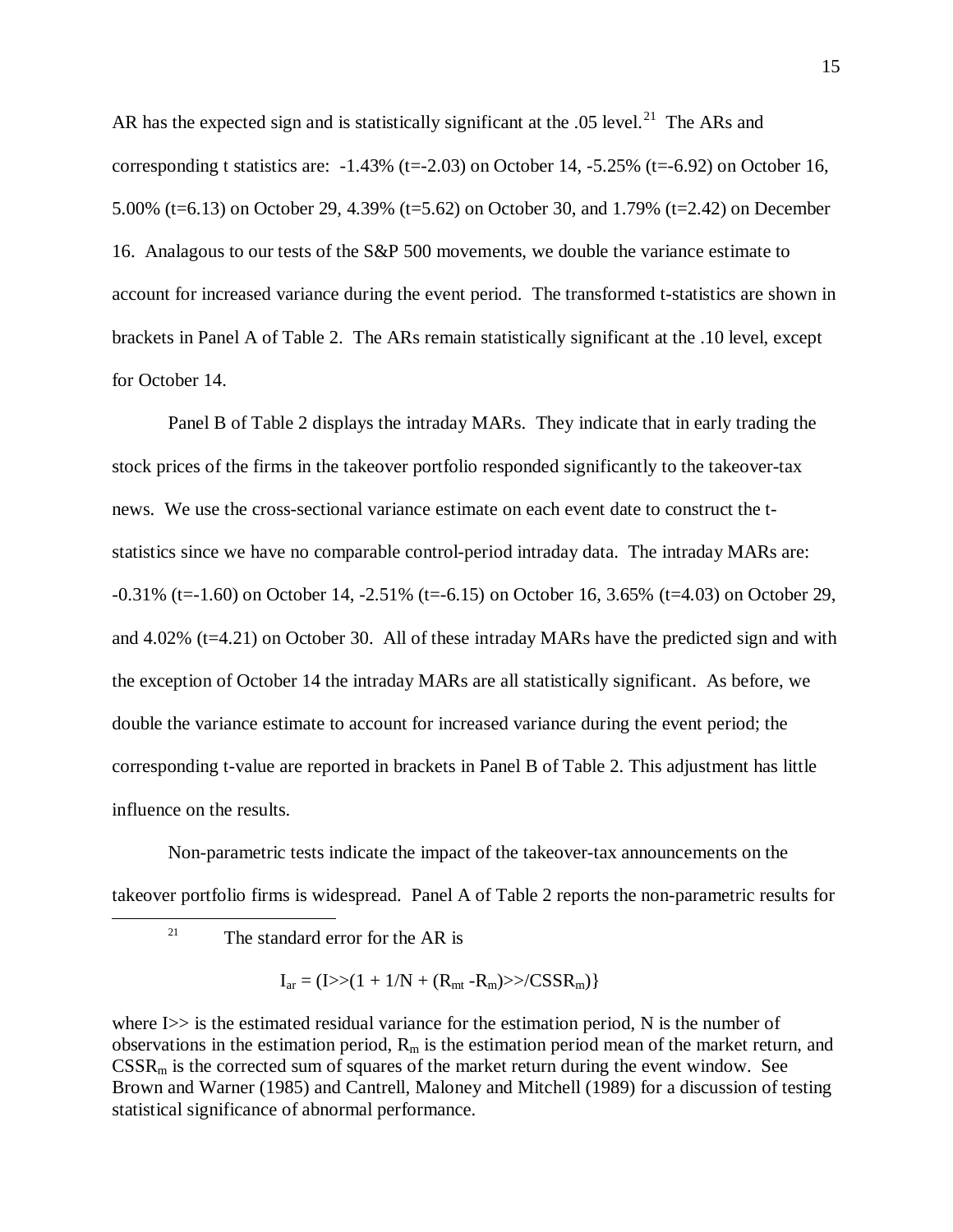the daily AR's. For 14 (82.4%) of the 17 firms included in the October 14 portfolio, the AR is negative, and for 16 (94.1%) of the 17 firms in the October 16 portfolio, the AR is negative. In contrast, the AR is positive for 14 (93.3%) of the 15 firms in the October 29 portfolio, 12 (80%) of the 15 firms in the October 30 portfolio and 13 (86.7%) of the 15 firms in the December 16 portfolio. The Wilcoxon Signed Rank test rejects the null hypothesis of zero abnormal performance at the .01 level for every event date. Significance levels are shown in braces.

The nonparametric results from the intraday ARs, reported in Panel B, also support the hypothesis that the in-play firms stock prices were sensitive in early trading to news about the takeover tax. The intraday AR is negative for 10 (58.8%) and 16 (94.1%) of the 17 firms in the intraday October 14 and 16 portfolios, respectively. In contrast on both October 29 and 30, 14 (93.3%) of the 15 firms experience positive ARs. Again, the Wilcoxon Signed Rank test rejects the null hypothesis of zero abnormal performance at the .01 level, except for the intraday October 14 portfolio.

### **4.3.4 Takeover-portfolio performance during the market crash**

To test the effects of the crash and any continuing impact of the tax bill on takeover stocks we cumulate the takeover portfolio abnormal returns, beginning on October 14 and ending on October 28, the day Rostenskowski first indicated flexibility (after the market had closed). Whereas the number of firms in the event day portfolio vary due to exclusion of some firms on some of the event dates, here we look at the full portfolio of 19 in-play firms. The cumulative portfolio abnormal return is  $-10.32\%$  (t= $-9.31$ ) at the close on October 16. The takeover portfolio continued its abnormal decline beyond the 16th. On Monday the 19th, the portfolio abnormal return is  $-13.82\%$  (t= $-10.77$ ). Some of this decline may be attributed to the crash itself,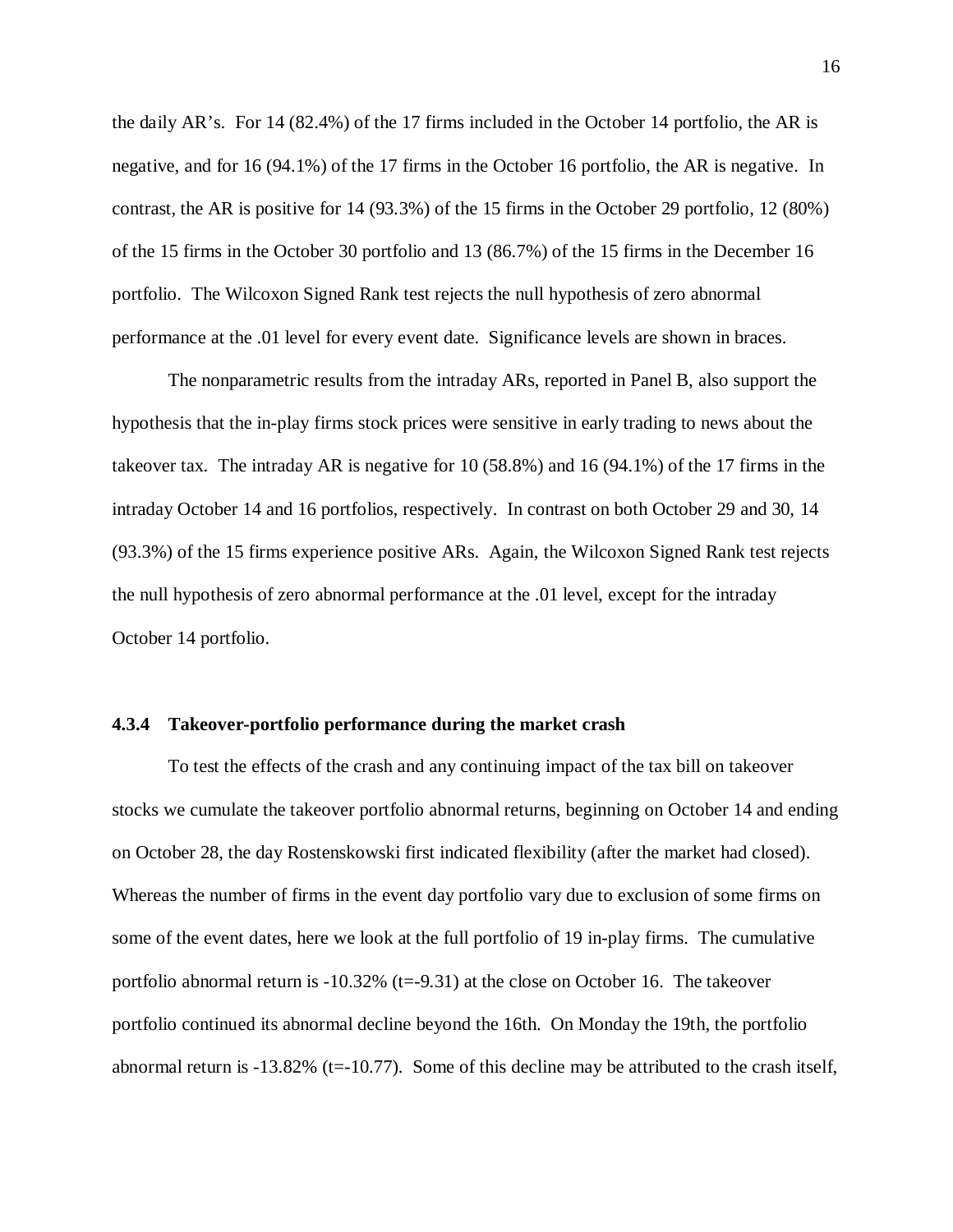but some might have been the market's continued reaction to the tax bill. On October 19, selling of takeover stocks contributed to the market's decline. By the end of the crash week, the cumulative portfolio abnormal return is  $-24.98\%$  (t= $-13.01$ ), virtually unchanged from the October 19 level. By October 28, the last trading day before Rostenkowski began backing away from the proposed taxes, the cumulative portfolio abnormal return is  $-31.90\%$  (t= $-14.27$ ).

### **4.4. Effects of the takeover-tax bill on risk-arbitrage activity**

The actions of risk-arbitragers should be sensitive to factors affecting the probability of takeovers going forward since risk arbitragers obtain positions in the stocks of potential and actual takeover targets.<sup>[22](#page-17-0)</sup> At our request, the NYSE provided risk-arbitrage data collected from member firms.<sup>[23](#page-17-1)</sup> The data consists of the daily aggregate value for each of 20 anonymous major risk-arbitrage departments' buys and sells for all 22 trading days during October 1987. Riskarbitrage data surrounding the December 16 announcement was not provided.

Table 3 displays the risk-arbitrage data. In addition to reporting separately the value of stock bought and sold by risk arbitragers, Table 3 reports the total value of shares bought and sold (buys + sells), and the value of buys relative to sells (buys/sells).<sup>[24](#page-17-2)</sup> The data indicate that the total value of buys and sells by risk arbitragers heightened during the pre-market crash period (October 14-16) and remained relatively high during the crash week. While sells by risk

<span id="page-17-0"></span><sup>&</sup>lt;sup>22</sup> See Larcker and Lys (1987) and Wyser-Pratte (1982) for discussions of risk arbitrage and the major role played by merger arbitrage in the actions of risk arbitragers.

<span id="page-17-1"></span><sup>&</sup>lt;sup>23</sup> The data are deemed by the NYSE to be confidential in their entirety and confidential treatment has been requested by the NYSE via a letter dated February 10, 1981, which has been filed pursuant to 17 CRF 200.83(e) with the Freedom of Information Act Officer at the SEC.

<span id="page-17-2"></span><sup>&</sup>lt;sup>24</sup> We use the buy/sell ratio computed from the total daily buys and sells of all 20 firms instead of the buy/sell ratio averaged across the 20 firms because some of the firms did not sell stocks on some days. Therefore, on those dates their buy/sell ratios are infinite, thus biasing the average buy/sell ratio.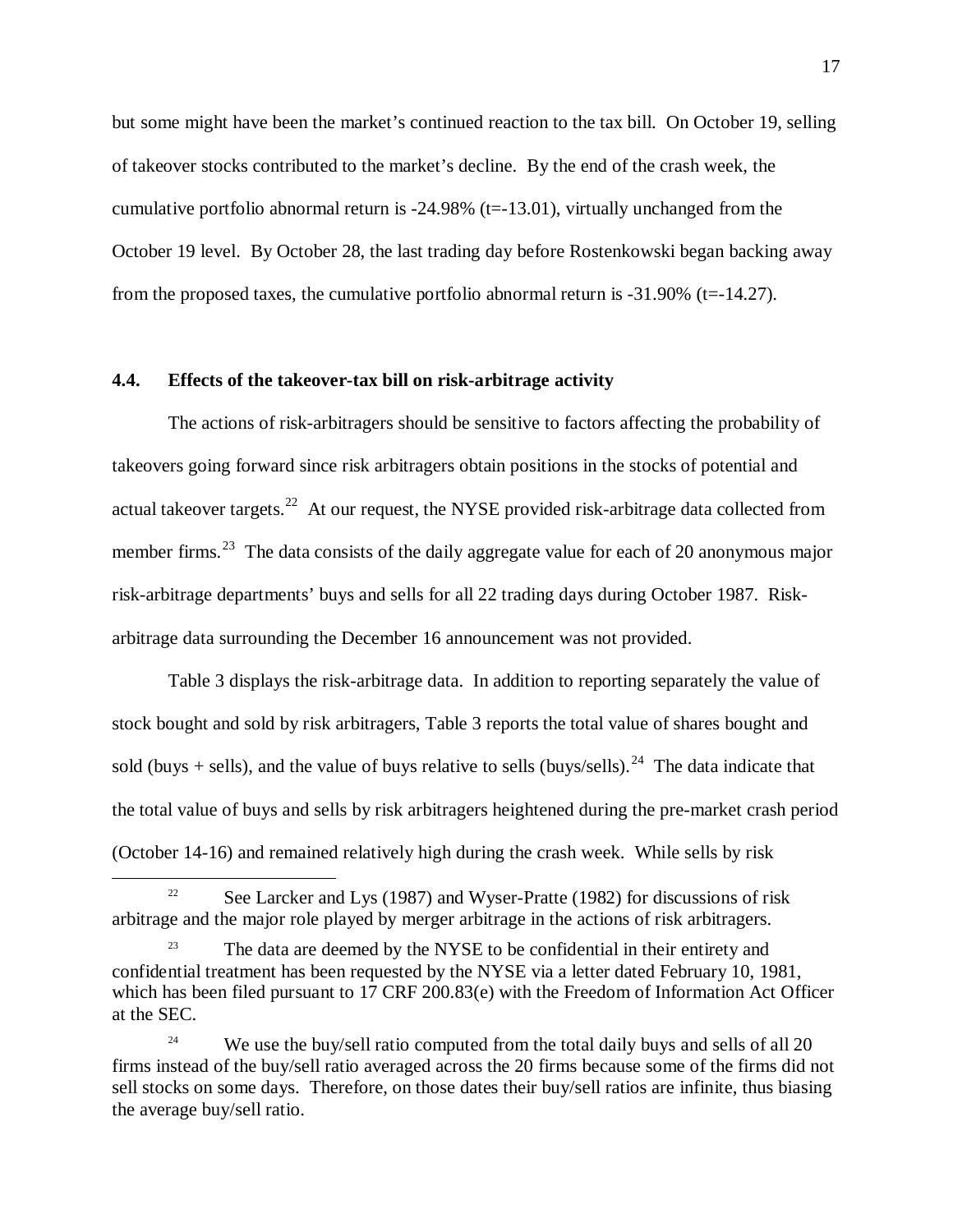arbitragers account for the bulk of the increased arbitrage activity during this period, the value of shares purchased by arbitragers increased as well during October 14 through 23.

To test whether arbitragers responded to news about the antitakeover provisions of the House tax bill, we focus on the data in Columns 5 and 6 of Table 3. We use these two measures of risk arbitrage activity, which reflect both buys and sales, as proxies for the relative attractiveness of takeover investments by risk arbitragers. We compare these two measures on the event dates vis-a-vis a comparison period. For the first two event dates, October 14 and 16, when the House Ways and Means Committee introduced and approved the proposed bill, the comparison period is October 1-13, a period during which takeover activity was less threatened. This comparison period does not include data after October 16 since the threat of takeover restrictions remained relatively high at least through October 28. For the latter two event dates in October, the 28th and 29th, when Rostenskowski indicated flexibility on the antitakeover provisions of tax bill, the comparison period is October 20-28. This comparison period does not include October 1-19 since: (a) October 1-13 was a period when takeover activity was not threatened and hence not unlike October 29 and 30; (b) October 14-16 encompasses the first two event dates; and (c) October 19 is the crash date.

Panel A of Table 4 displays comparisons of the buy-sell differential and the buy/sell ratio on the first two event dates, October 14 and 16, with the corresponding measures from October 1-13 (9 trading days). Using both measures of takeover attractiveness, the data support the hypothesis that risk arbitrage activity during this period responded negatively to news about the antitakeover provisions of the tax bill. The mean daily buy-sell differential during October 1-13 was \$986,273. On October 14 and 16 the buy-sell differential became negative -- sells exceeded purchases by \$2,821,781 on October 14 and by \$2,141,720 on October 16. The buy-sell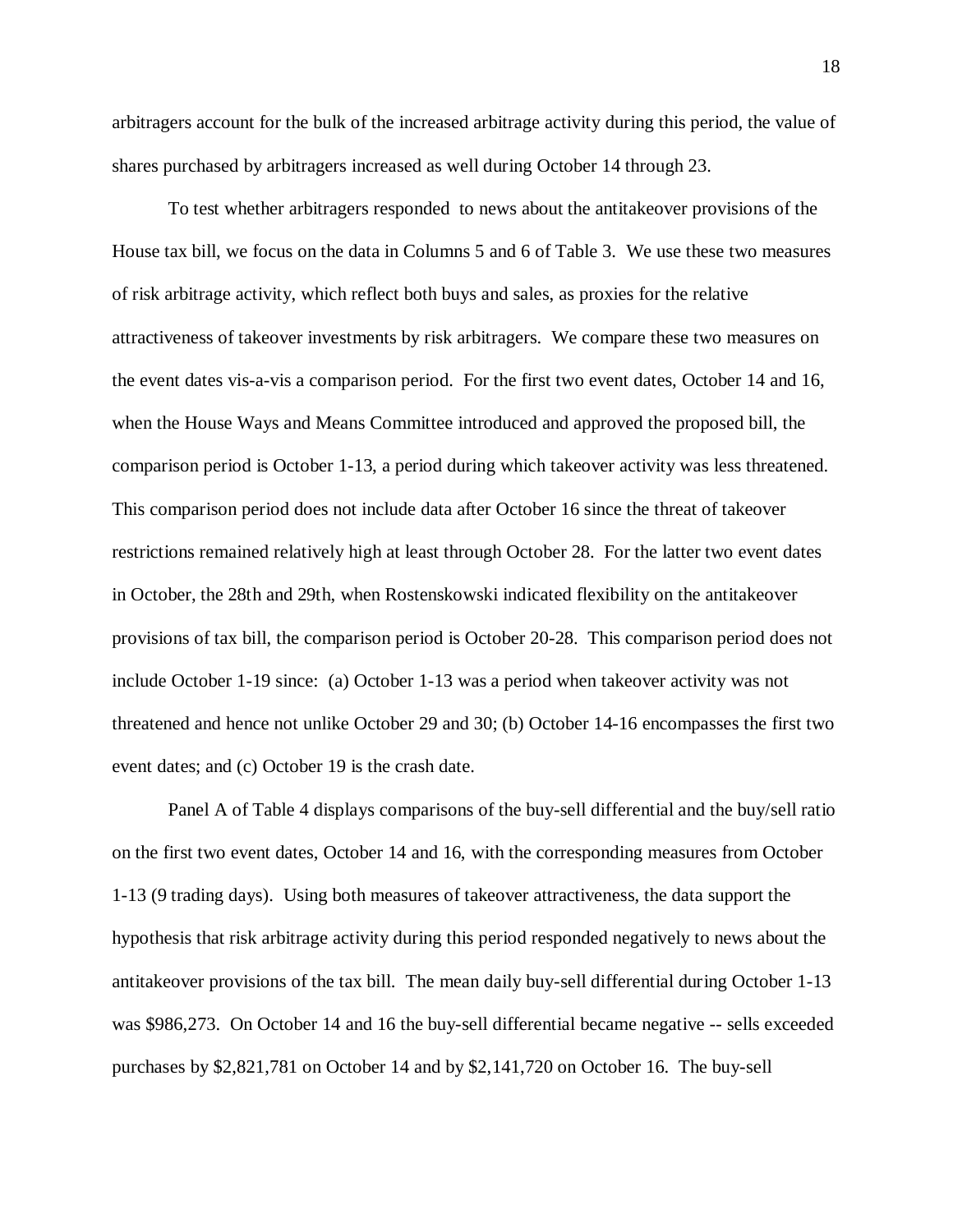differential on both October 14 and 16 is significantly different (.01 level) from the mean buysell differential for the comparison October 1-13 period. There are no days during October 1-13 when the buy-sell differential is as negative as on either October 14 or 16. Additionally the mean daily buy-sell differential during October 14-16, -\$2,982,303, is significantly different from the mean daily buy-sell differential during October 1-13 at the .01 level.

The results are similar using the buy/sell ratio. The mean daily buy/sell ratio during October 1-13 is 1.283. On October 14 and 16, the buy/sell ratios are 0.686 and 0.877, respectively. For these event dates, the buy/sell ratios are significantly different from the mean buy/sell ratio from the comparison October 1-13 period at the .01 and .05 level, respectively. Furthermore, the buy/sell ratio on October 14 is lower than the buy/sell ratio on all 9 trading days encompassing October 1-13 and the buy/sell ratio on October 16 is lower on all but one of these dates. The mean daily buy-sell ratio during October 14-16 is significantly lower than the mean daily buy-sell ratio during October 1-13 at the .01 level.

Evidence presented in Panel B of Table 4 suggests the attractiveness of takeover investments increased on October 29 and 30 in response to announcements by Rostenkowski that the takeover-tax bill might be weakened. The mean daily purchase-sell differential during the comparison period, October 20-28 is -\$5,903,061. On October 29 and 30 the buy-sell differential is -\$87,304 (statistically different from the comparison period at the .01 level) and - \$1,473,594 (statistically different from the comparison period at the .01 level), respectively. For both event dates, the buy-sell differential is less negative than on any date during the comparison period. Additionally, the mean daily buy-sell differential during October 29-30 is significantly different from the corresponding measure during the comparison period at the .01 level.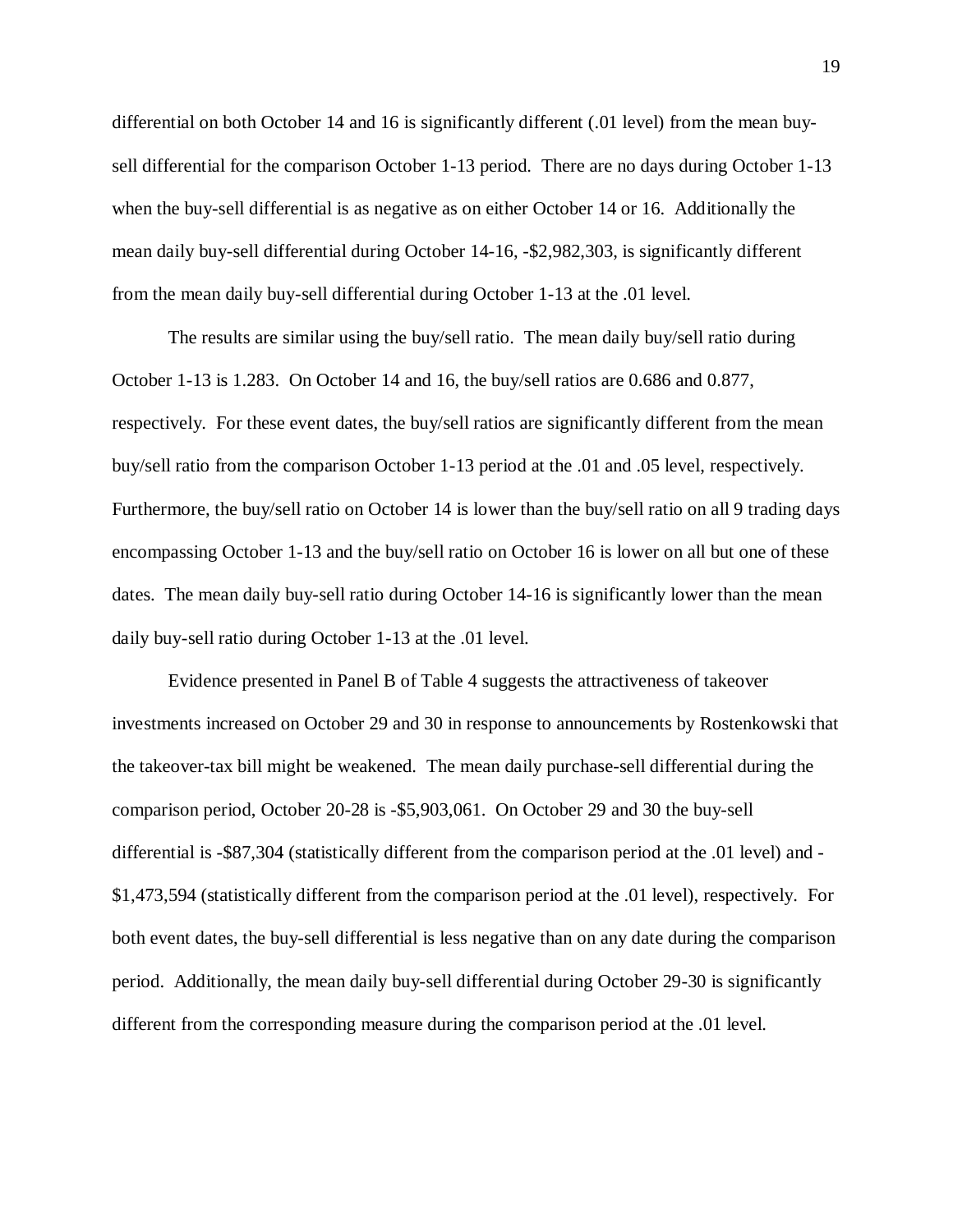The mean daily buy/sell ratio during the comparison period of October 20-28 is 0.463. On October 29 and 30 the buy/sell ratio is 0.979 (statistically different from the comparison period at the .01 level) and 0.709 (statistically different from the comparison period at the .01 level), respectively. The buy/sell ratio on October 29 is higher than the buy/sell ratio on any of the days during the comparison period and the buy/sell ratio on October 30 is higher than all but one of these dates. Thus, while the attractiveness of takeover investments fell after the crash, it increased in response to Rostenkowski's announcements that some of the bill's restrictions would be loosened.

### **5. Contributing factors to the October 14-16 decline**

Other events and economic conditions on October 14-16 have been cited as triggering the crash on October 19. In Addition to the takeover-tax bill, fundamental factors frequently cited as triggers include a higher than expected trade deficit, rising interest rates, and increased worries about the federal budget deficit and a possible recession. Analysts have claimed that one or more of these factors, in combination with institutional and structural factors, caused the severe decline. In this section we review the other fundamental factors and the structural factors that could have affected the market on October 14-16, thus leading to the crash.

## **5.1 October 14 trade-deficit announcement**

At 8:30 A.M. on October 14, 1987, the Commerce Department released the merchandise trade-deficit figures for August 1987. Although the \$15.68 billion trade deficit for August was smaller than the July deficit of \$16.47 billion, it had declined by a smaller amount than was generally expected (analysts surveyed by the Dow Jones Capital Markets Reports had predicted a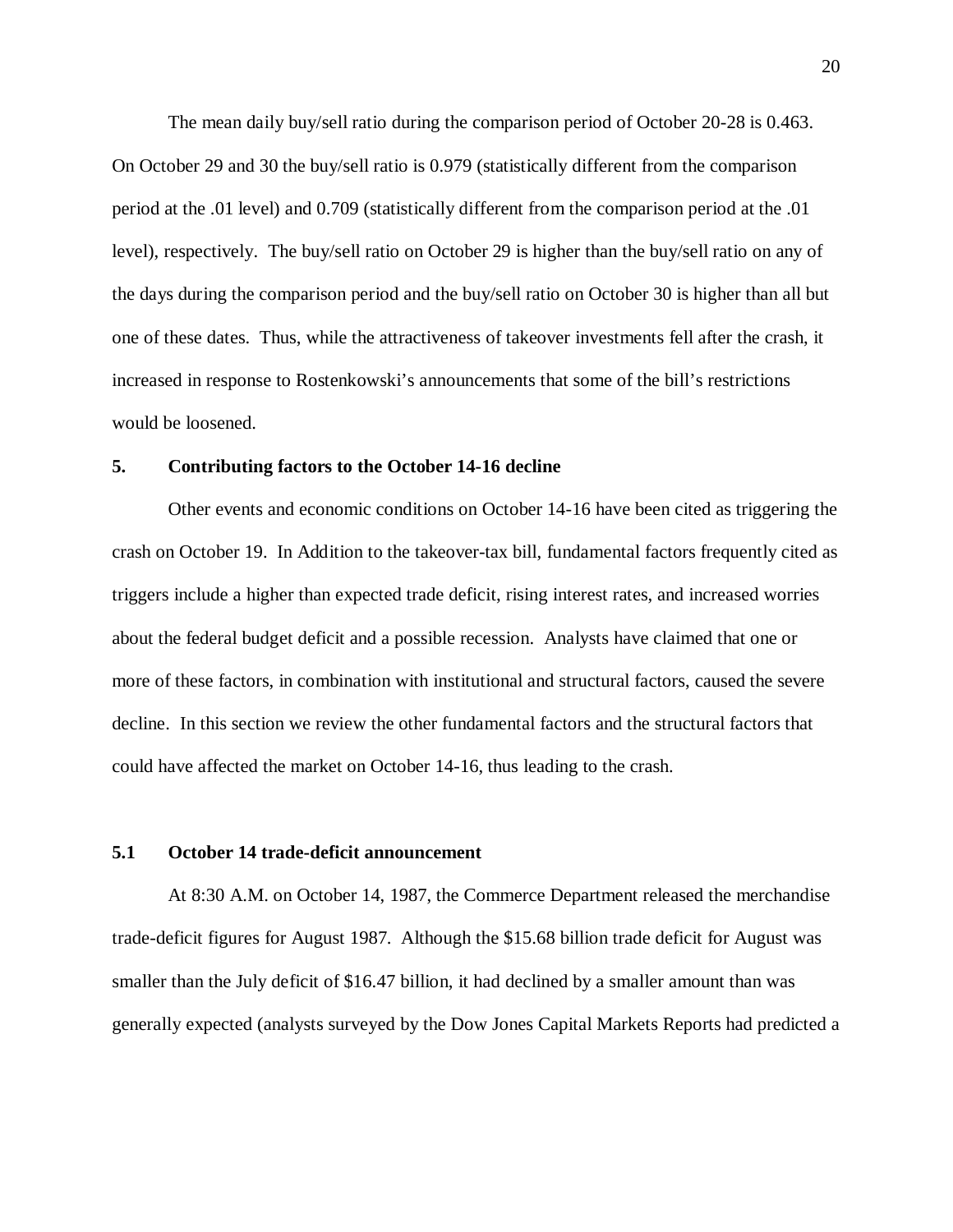deficit of \$15 billion). Several sources attribute part of the stock market decline on October 14 to the higher-than-expected trade deficit.  $25$ 

We test whether the stock market decline on October 14, 1987 can be explained solely by the higher-than-expected component of the announced trade deficit figures by examining the market impact of twenty one trade-deficit announcements from April 1987 (February 1987 trade deficit) through December 1988 (October 1987 trade deficit).<sup>[26](#page-21-1)</sup> We estimate regression equations explaining S&P 500 returns over three different periods on the 21 trade-deficit announcement days with two explanatory variables. The first regression explains the full day S&P 500 returns on the 21 announcement dates. Since trade deficit figures are released prior to the market's open, we also estimate regressions to capture a more immediate market reaction: the S&P 500 return between the close on the prior day and 11:00 A.M. and the S&P 500 return between the close the prior day and 10:00 A.M.<sup>[27](#page-21-2)</sup> The first explanatory variable is the unexpected component of the trade deficit, measured as the relative difference between the actual deficit and analysts' forecasts (taken from the Wall Street Journal and New York Times) of the

<span id="page-21-0"></span><sup>&</sup>lt;sup>25</sup> See, for example, the Brady Report (1988). Hershey (1987) reported that the trade deficit announcement was viewed unfavorably by the market because it indicated the government might have to lower the value of the dollar to reduce the deficit. This in turn could require an increase in yields on Treasury bills in order to attract foreign investors to finance the Federal debt. An alternative explanation for a negative stock price reaction to an unanticipated increase in the trade deficit is the fear of protectionist legislation as a response.

<span id="page-21-1"></span><sup>&</sup>lt;sup>26</sup> We do not use data from months earlier than April 1987 because of a change in the procedure used by the Commerce Department to report the figures. Under the early system a preliminary trade-deficit figure was released two weeks before the official announcement and thus the official release likely had a smaller impact on the stock market since the deviation between the actual and the predicted trade deficit would be smaller.

<span id="page-21-2"></span>Jain (1988) finds that most of the stock market reaction to the surprise component of periodic macroeconomic announcements occurs within one hour.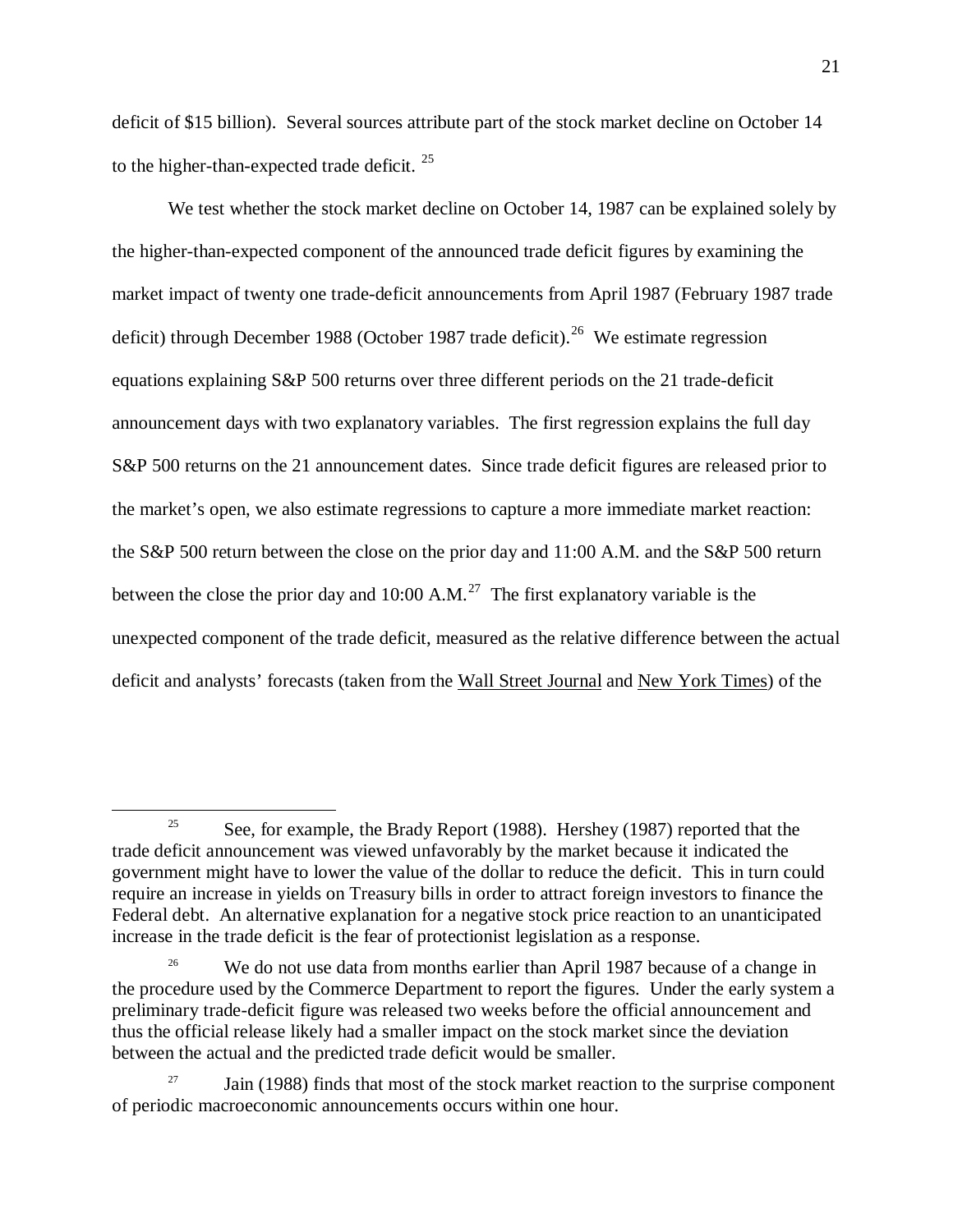trade deficit. The second explanatory variable is an intercept dummy variable for the October 14 trade-deficit announcement.<sup>[28](#page-22-0)</sup>

Table 5 displays the regression results with t-statistics shown in parentheses. For all three regressions, the coefficient on the unexpected change in the trade-deficit is negative and statistically significant. Unexpected decreases (increases) in the trade deficit have a positive (negative) impact on the stock market. The coefficient for the October 1987 dummy variable is negative in all three equations, though not statistically significant in the close-to-11:00 equation. The negative coefficient on the October 14 dummy variable indicates that some factor other than the higher-than-expected trade deficit contributed to the negative S&P 500 return on October 14, especially in full day trading. Additional evidence from these data suggesting the decline on October 14 was not totally due to the trade deficit announcement is that the full day S&P 500 return on October 14 is larger in absolute terms than all but one of the other twenty trade-deficit announcement dates, while the relative change between the predicted and actual trade deficit is the fourth smallest of the twenty-one announcements.<sup>[29](#page-22-1)</sup> Of course, the fact that we are unable to determine that the stock market decline on October 14, 1987 was not "solely" or "totally" due to the trade deficit announcement does not foreclose the theory that the announcement had some effect.

<span id="page-22-0"></span><sup>&</sup>lt;sup>28</sup> We use an intercept dummy for October 14 because the effect of the takeover tax news would have impacted the market directly and would not have changed the relationship between the trade deficit and the market (slope).

<span id="page-22-1"></span><sup>&</sup>lt;sup>29</sup> The S&P 500 return between the close the prior day and 10:00 A.M. and between the close the prior day and 11:00 A.M. is the 5th and 4th largest in absolute terms of the 21 tradedeficit figures, respectively.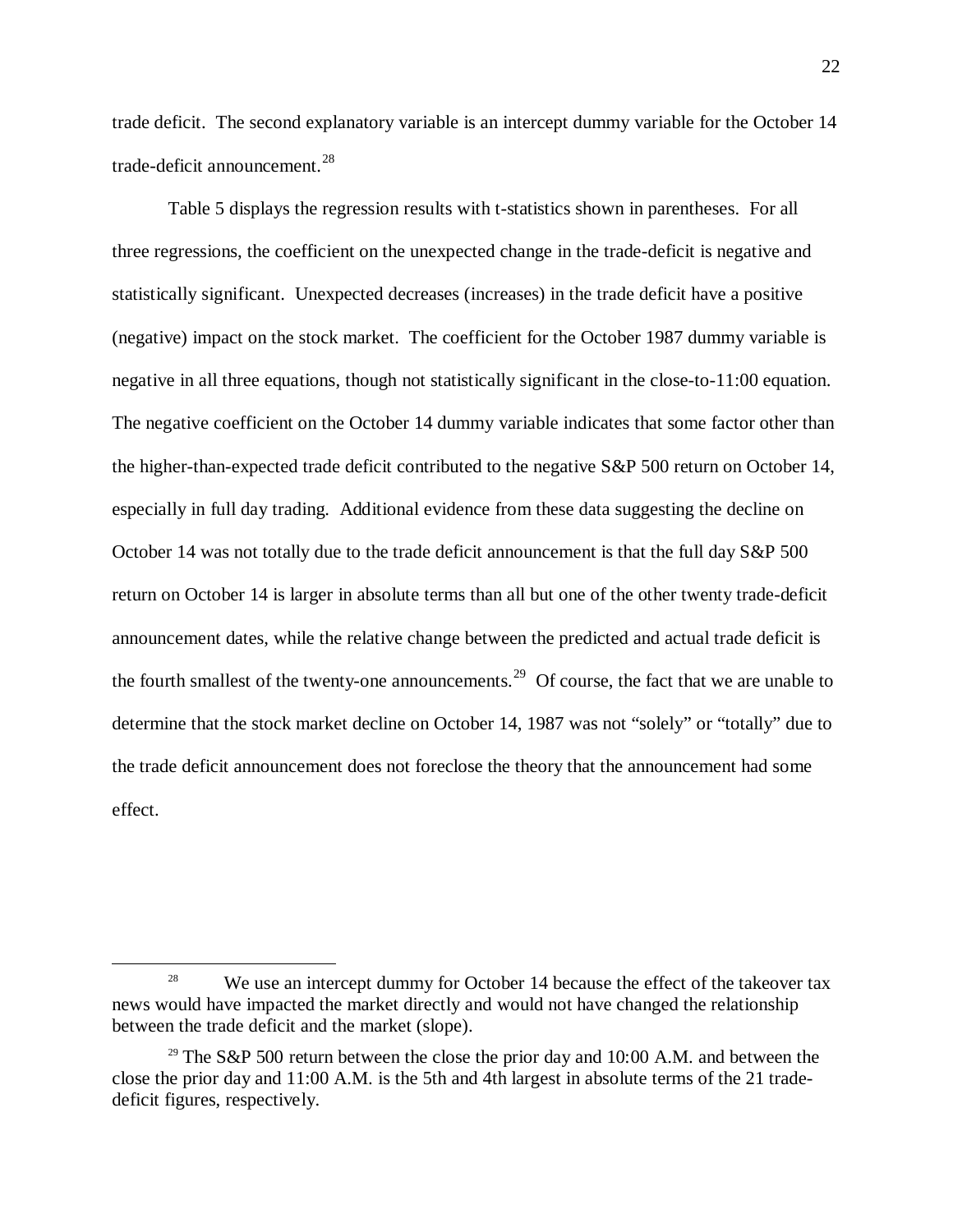## **5.2 Other news items**

In the period from October 14 through 16, the only surprise macroeconomic news other than the trade-deficit announcement was an increase in interest rates on October  $14<sup>30</sup>$  $14<sup>30</sup>$  $14<sup>30</sup>$ . The interest rate increase was not independent from the trade-deficit announcement, since traders feared that government actions to lower the deficit could increase interest rates (see Herschey (1987)). Interest rates also rose slightly on October 15, but fell on October 16. It is unlikely, however, that the market decline from October 14 through 16 was predominantly due to fears of further interest rate increases. On October 15, Treasury Secretary Baker said that the Federal Reserve Board had made it clear that inflationary expectations were overblown, thus it is unlikely the Fed was about to raise the discount rate. Also, on October 15, Manuel Johnson, Vice Chairman of the Federal Reserve Board said fears of inflation were exaggerated, stating "The fundamentals do not give the markets a reason to panic."<sup>[31](#page-23-1)</sup> Additionally, there was little unexpected news forthcoming about other fundamental factors frequently cited as triggering the crash (such as the budget deficit).  $32$ 

<span id="page-23-0"></span><sup>&</sup>lt;sup>30</sup> On the morning of October 16, Iran attacked a U.S. flagged oil tanker, raising Persion Gulf tensions.

<span id="page-23-1"></span><sup>&</sup>lt;sup>31</sup> See Kilborn (1987). At the same time, Secretary Baker hinted the U.S. might let the dollar fall to pressure West Germany to lower interest rates. The impact of this statement on U.S. markets is unclear. To the extent that lowering the value of the dollar would cause inflation, the market reaction might be negative. If the market believed Baker's would induce West Germany to lower interest rates, the reaction could be positive.

<span id="page-23-2"></span><sup>&</sup>lt;sup>32</sup> A review of the Wall Street Journal on the post-crash event dates reveals that the only new significant macroeconomic news on these three event dates was declining oil prices on December 16. To test the effect of oil price changes on December 16 we examine a sample of 35 oil producer stocks (SIC code 1311) and find on average their stock prices increased 1.94% on December 16. Since this increase in share prices is only slightly less than the market increase it is unlikely there was a large market effect from the falling oil prices.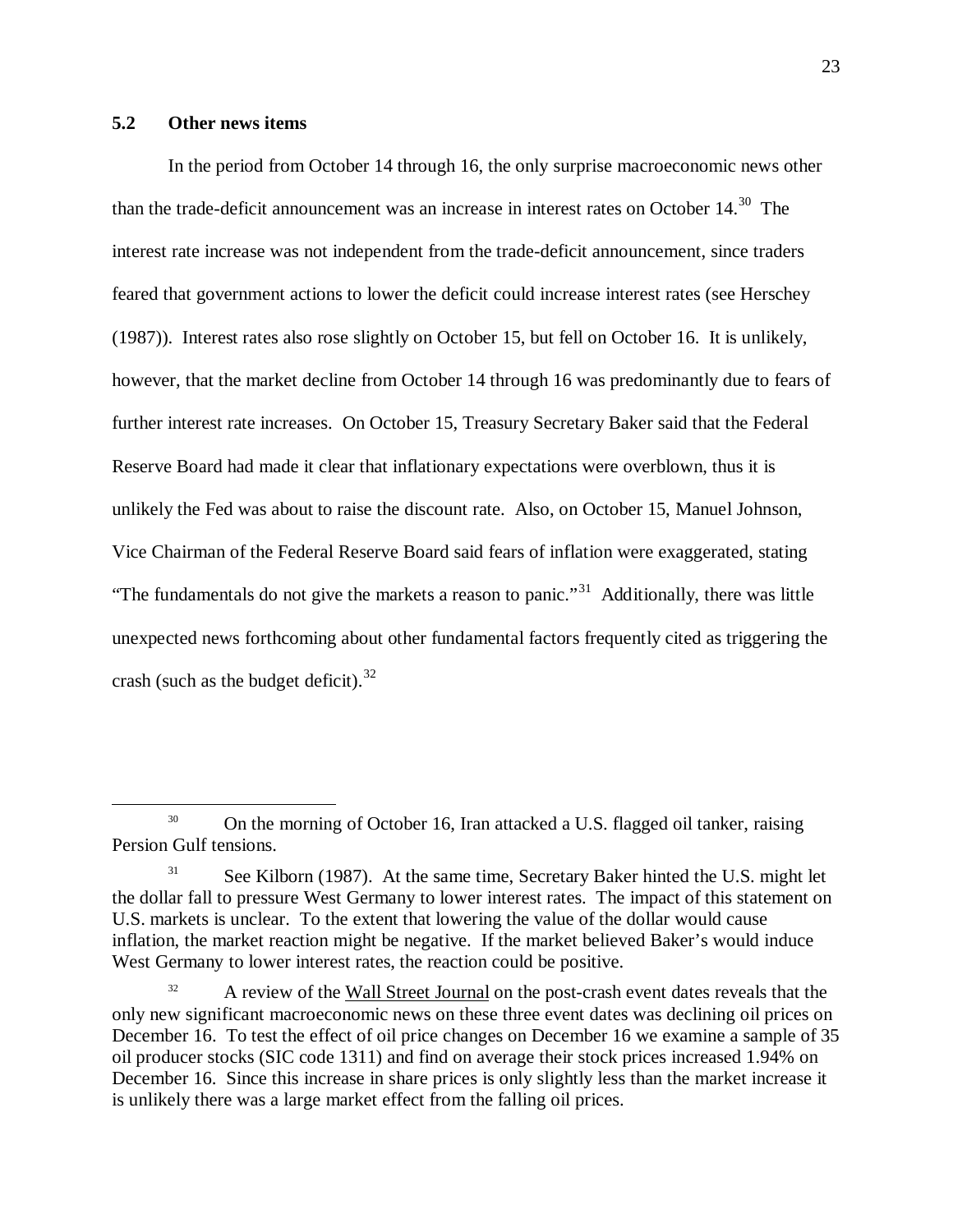## **5.3 Trading strategies as triggers for the crash**

Certain portfolio trading strategies, including index arbitrage and portfolio insurance, have been cited by the Brady Report (1988) and SEC Division of Market Regulation Report (1988) as exacerbating the market decline on October 14-16 and the crash on October 19. These reports suggest that the decline began with fundamental factors but was worsened by certain types of program trading.<sup>[33](#page-24-0)</sup> Structural and institutional factors, including types of program trading, may have contributed to the October 14-16 decline as well as the crash on October 19. The evidence suggests, however that a major identifiable economic trigger of the market decline on October 14-16 was the announcement of the antitakeover provisions of the House tax bill.

Index arbitrage is a trading strategy of buying (selling) stocks in an index and selling (buying) the futures contract for that index when stock prices in the index are low (high) relative to their fair value with the futures price. Index arbitrage links the futures and the cash markets. If either market responds to news more quickly than the other, then index arbitrage may be profitable.<sup>[34](#page-24-1)</sup> Index arbitrage does not destabilize the markets but instead occurs at the same time as the markets react to some event that has changed the underlying value of securities.<sup>[35](#page-24-2)</sup> On the event dates, the presence of index arbitrage was an indication of factors, such as the takeover-tax

<span id="page-24-0"></span><sup>&</sup>lt;sup>33</sup> The study conducted by the Division of Economic Analysis and the Division of Trading and Markets of the U.S. Commodity Futures Trading Commission (1988) disputes the alleged harmful effects of portfolio insurance and index arbitrage related trading at the time of the crash.

<span id="page-24-1"></span><sup>&</sup>lt;sup>34</sup> Kawaller, Koch, and Koch (1977) examine the intraday price relationship between the S&P 500 futures and S&P 500 index and find that futures price movements lead index movements by 20 to 45 minutes while index movements rarely affect futures beyond one minute.

<span id="page-24-2"></span><sup>&</sup>lt;sup>35</sup> Fama (1988) asserts that on October 19 and 20 restricting the access of arbitragers to the program trading system and breaking the links between the futures and the equities market added "to the informational chaos of high volatility periods." Fama suggests that in such periods it is important to facilitate arbitrage and not to restrict it as proposed by some regulators.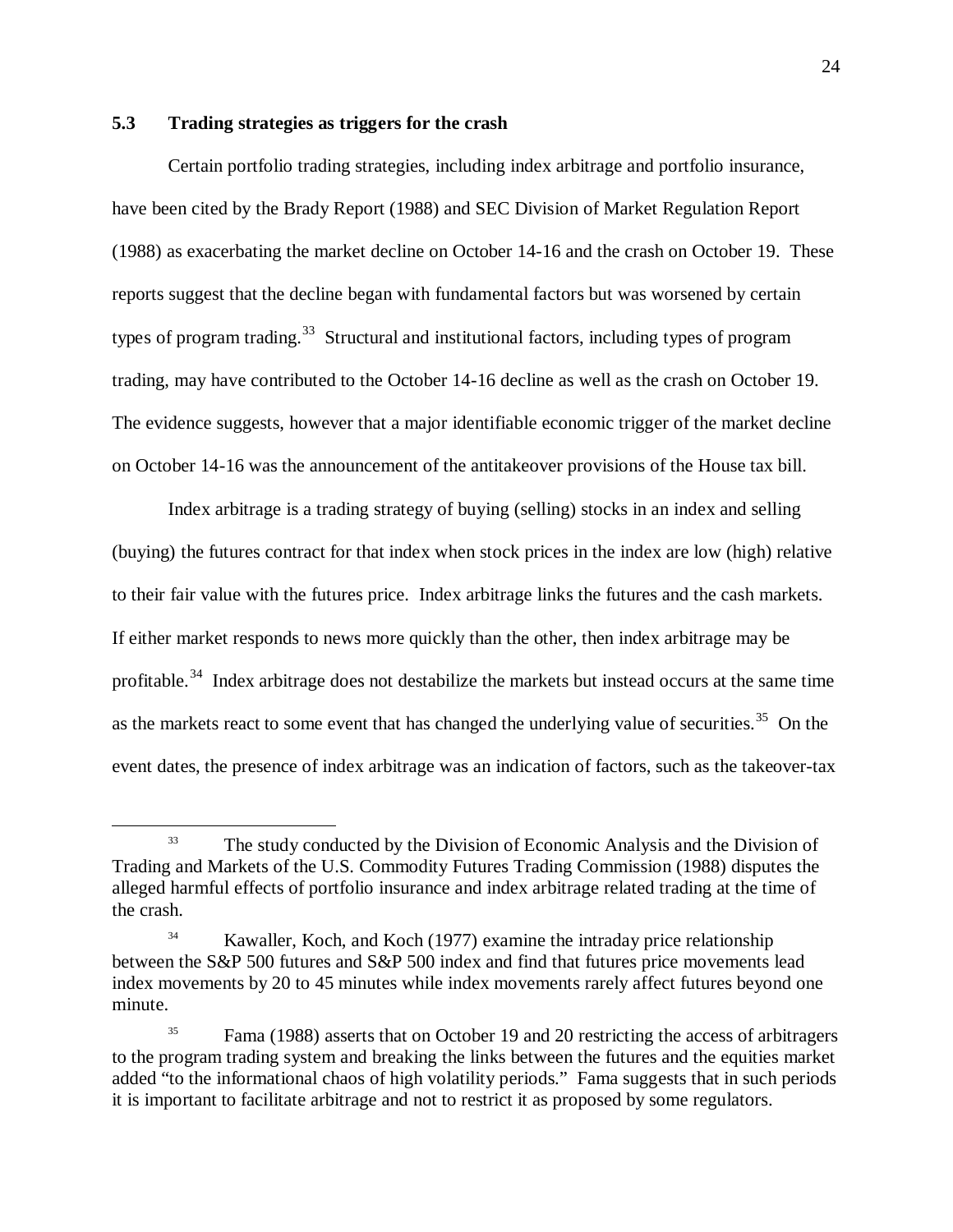news, that triggered a revaluation of equities. The SEC Division of Market Regulation Report (1988) asserts that from October 14-16 there were significant price declines first evident in index futures and followed by the cash market. The SEC Division of Market Regulation Report (1988) finds "a significant amount of arbitrage stock selling occurred on the NYSE in relatively concentrated intervals during almost every period of stock price decline over these three days."<sup>[36](#page-25-0)</sup> For example, the report notes that on October 14 there was significant arbitrage stock selling in the four periods of significant price decline, including the period of the open to 10:00 A.M. On October 16 the SEC Division of Market Regulation Report finds the effects of arbitrage stock selling occurred periodically with the most pronounced period at the end of the session. $37$ 

The other type of program trading most cited as a cause of the crash is portfolio insurance, which is a trading strategy that attempts to allow an equity portfolio to increase in value as the market rises while insuring the value of the portfolio will not fall below a floor value if the market falls. Portfolio insurance involves, in part, selling futures (or stocks) after prices have fallen and buying futures (or stocks) after prices have increased. Portfolio insurance can be destabilizing since the trading is not based on fundamentals and the trading strategy reinforces the movement of the market.<sup>[38](#page-25-2)</sup> To the extent that price pressure from portfolio insurance is not

<span id="page-25-0"></span><sup>&</sup>lt;sup>36</sup> See SEC Division of Market Regulation Report (1988) pp. 2-9. The report attributes a part of the stock price decline to index arbitrage rather than the view that index arbitrage arises after some factor has changed the underlying value of securities and either the futures or equity market has responded more quickly.

<span id="page-25-1"></span>The SEC Division of Market Regulation Report (1988) states near the close on October 16 there was a substantial amount of stock selling related to the expiration of futures and options, which contributed to the severe price decline in late trading.

<span id="page-25-2"></span>The destabilizing influence of portfolio insurance vary according to the specific strategy used. Grossman (1988) argues portfolio insurance that uses synthetic options adds to volatility more than portfolio insurance using a put option on a stock index because when traders use dynamic strategies to synthesize options the market loses valuable information on the extent of portfolio insurance in the market.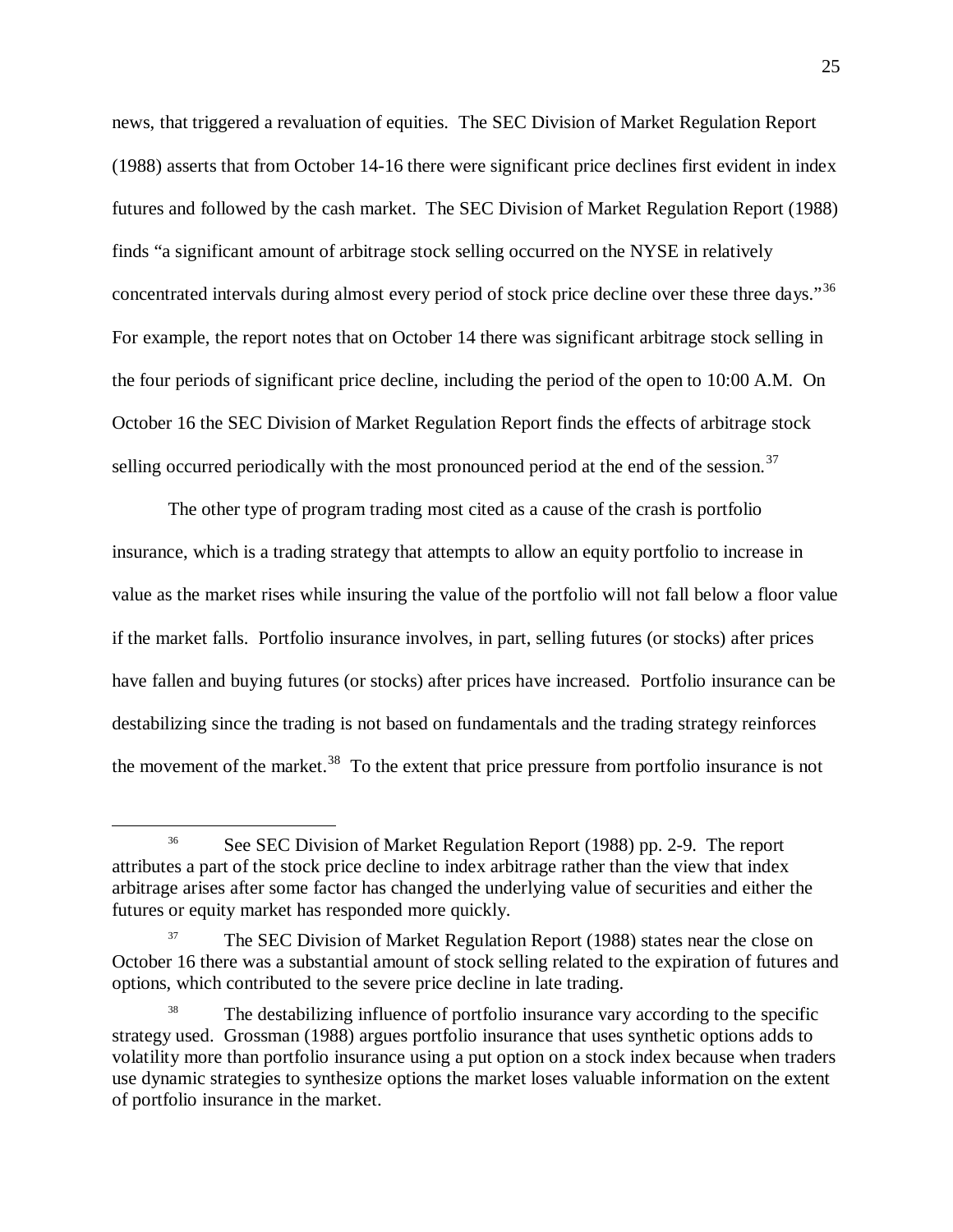offset by other traders, it can exacerbate a market decline. Theoretically we cannot rule out the effects of portfolio insurance as contributing to the market decline on October 14-16. However, the market decline from October 14-16 was not triggered by portfolio insurance, since portfolio insurance does not start a decline although it may magnify a decline. So even if portfolio insurance contributed to the fall in stock prices in this period it is necessary to identify the fundamental factor or factors that triggered the decline. Additionally, portfolio insurance can not explain market movements on our latter three event dates.

## **5.4 International Market Movements**

Roll (1988) argues the crash did not begin in the U.S. since many other world markets experienced a severe decline on October 19 before the U.S. markets opened. He recognizes the U.S. decline during October 14-16 may have precipitated international declines on October 19, but at the same time notes that other world markets also declined during October 14-16. Roll (p.22) concludes that "the overall pattern of intertemporal price movements in the various markets suggests the presence of som underlying fundamental factor . . . but . . . seems inconsistent with a U.S.-specific macroeconomic event."<sup>[39](#page-26-0)</sup>

A decline by the rest of the world during October 14-16 that is insignificantly different from the contemporaneous U.S. decline, would be inconsistent with our hypothesis that the proposed takeover tax bill was a cause of the October 14-16 U.S. decline since the bill did not directly impact foreign firms. To test whether the U.S. decline during October 14-16 is different from the international decline, we compare the performance of the S&P 500 Index with two

<span id="page-26-0"></span><sup>&</sup>lt;sup>39</sup> Roll's paper primarily investigates whether U.S. institutional structures caused the crash. He does not find empirical support for the argument that program trading, portfolio insurance, specialists, and other U.S. market structures are responsible for the crash.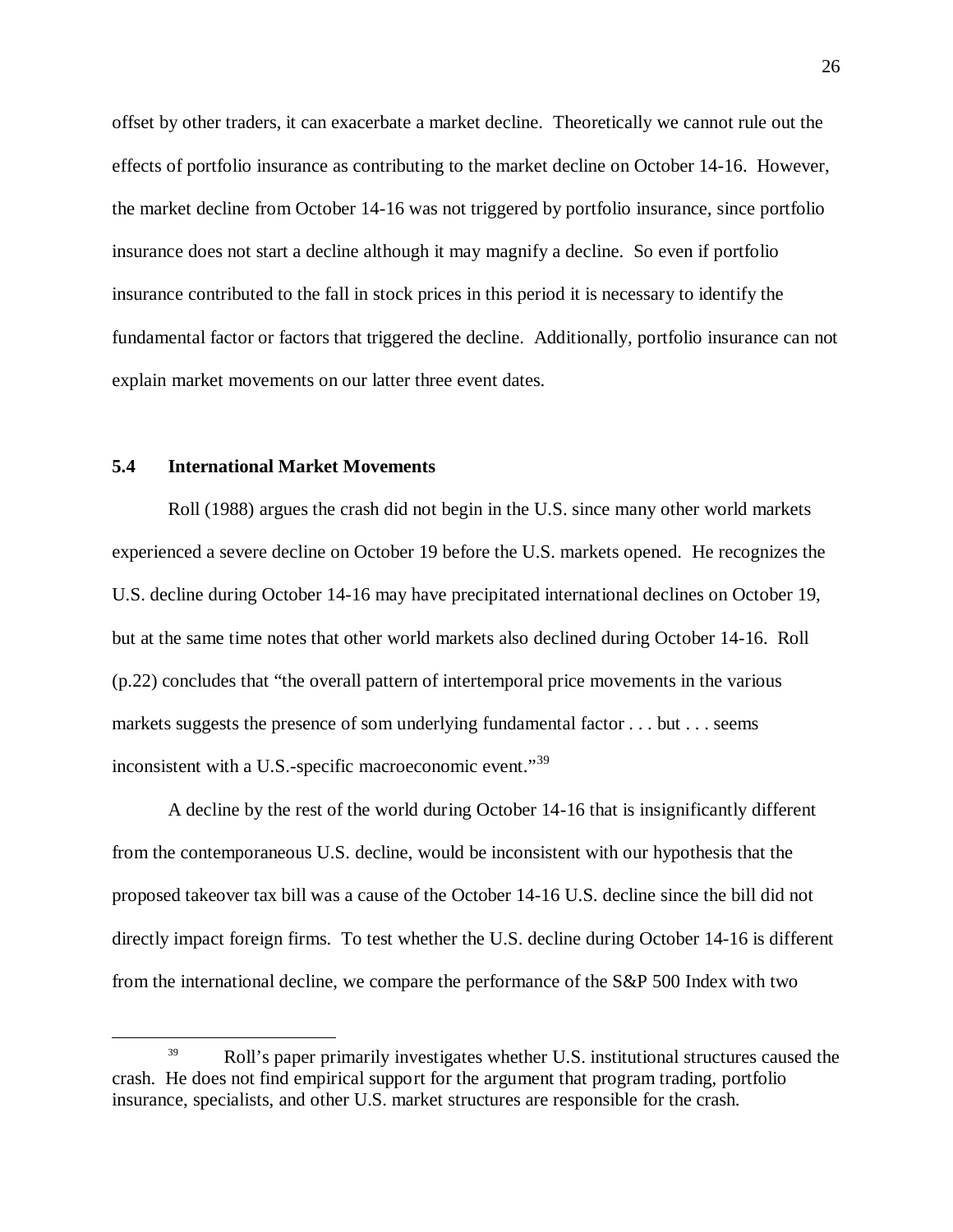measures of a value-weighted world index representing 22 countries, excluding the U.S. $^{40}$  $^{40}$  $^{40}$  The world index is denominated in local currency for one measure and U.S. dollars in the other.

Table 6 displays the U.S. versus the non-U.S. world market movements during October 14-16. On October 14, the first takeover-tax event date, while the S&P 500 Index declined 2.95%, both measures of the world index actually increased -- local currency world index, .29% and U.S. dollar world index, .84%.<sup>[41](#page-27-1)</sup> The difference between the U.S. decline and the world increase (both measures) on October 14 is statistically significant. We derive the variance estimates from the returns for each of the indexes for 150 trading days preceding October 14. We also double the variance estimate to account for possible increases in the variance of returns during the event period. The difference between the U.S. decline and the world increase on October 14 remains statistically significant, using the double variance.

The U.S. market declined 2.33% on October 15 -- this decline is significant based on the first variance estimate, but not if the variance estimate is doubled. The world market declined as well, 1.09% (local currency) and .77% (U.S. dollars), but the decline is not statistically significant. The difference between the U.S. decline and the world decline on October 15 is insignificant.

On October 16, the second takeover tax event date, the S&P 500 declined 5.16%, while the world index declined only an insignificant .4% (local currency) and .6% (U.S. dollars). The difference between the U.S. decline and the world decline is statistically significant, using both the variance and the double variance.

<span id="page-27-0"></span><sup>&</sup>lt;sup>40</sup> The data source is "FT-Actuaries World Indices" from Goldman Sachs. Roll uses the same data.

<span id="page-27-1"></span><sup>&</sup>lt;sup>41</sup> Roll points to significant declines on October 14 by France, Spain and The Netherlands. However, these markets constitute only 8% of the non-U.S. world index.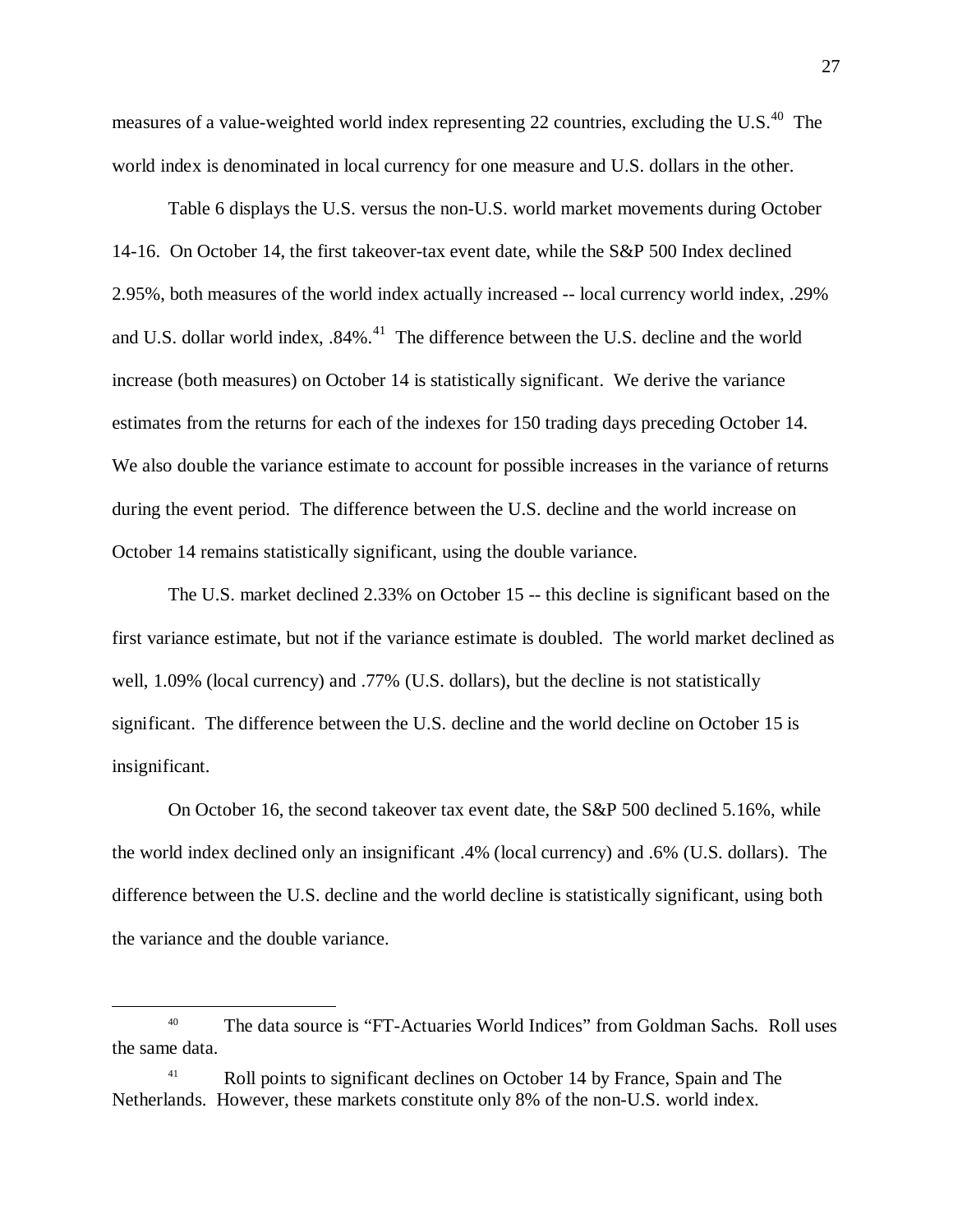Overall, during October 14-16, while the U.S. market declined 10.44%, the world market only fell 1.34% (local currency) and .6% (U.S. dollars). The difference between the U.S. decline and the world decline is statistically significant at the .01 level even after doubling the pre-event variance estimate. This data demonstrates that the U.S. decline during October 14-16 greatly exceeds the decline by the rest of the world. Consequently, to the extent the October14-16 decline triggered the October 19 crash, it resulted from economic events affecting the U.S. markets such as the proposed takeover tax bill. $^{42}$  $^{42}$  $^{42}$ 

### **7. Triggering the crash**

A combination of fundamental and structural factors caused the October 19, 1987 stock market crash. Since there was no major news over the weekend, October 17-18, that can account for a fall in equity values by over 20% on the 19th, structural factors must have played a pivotal role in causing the crash. However, to understand the crash completely, one must consider the fundamental factor that initially started the market decline. The market decline on the 19th began before the market opened or as Grossman and Miller (1988, p. 631) state, "some precipitating trigger before the 19th caused a massive liquidity event . . . at the opening of the markets on the 19th." Greenwald and Stein (1988) note that at the NYSE open on October 19, specialists faced a large excess of sell orders over buy orders which delayed openings of the stock of many large companies and increased uncertainty. The futures market also started down immediately. Leland and Rubinstein (1988, p.46) report the December S&P 500 futures contract

<span id="page-28-0"></span><sup>&</sup>lt;sup>42</sup> The SEC Division of Market Regulation Report (1988) reports partial correlation coefficients for relative daily and intraday price movements of the DJIA and several foreign indexes during the period October 12 through October 23, 1987. The coefficients indicate that the U.S. market led, but did not follow, foreign markets during this period. These results support the above findings which suggest the U.S. had a significantly greater impact on foreign markets than vice versa.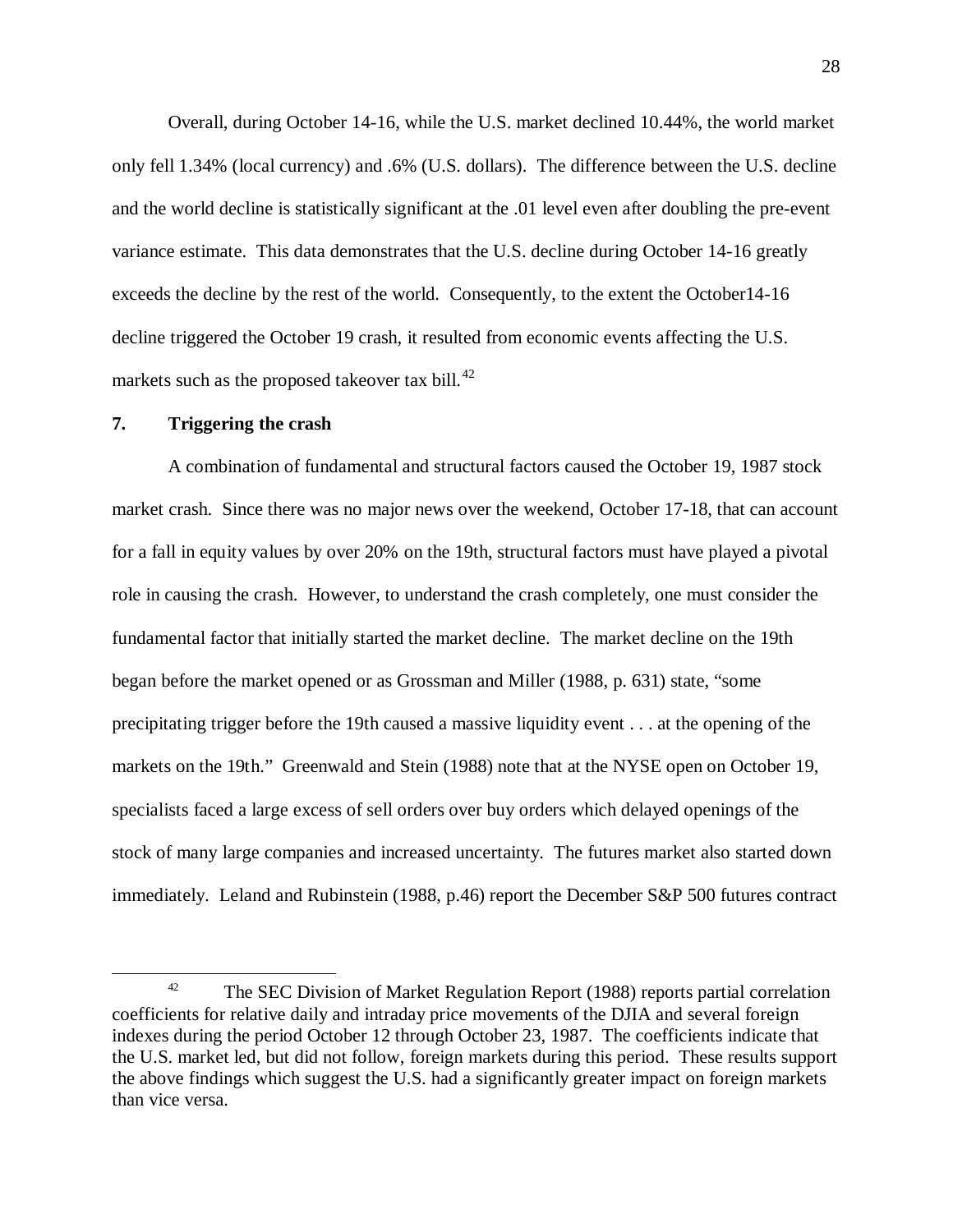opened down 6.5%, noting a 6.5% decline would have been the largest one-day market decline since the 1929 crash. Matters worsened as the day went on.

Why did the markets open down on the 19th? We suggest it was a continuation and a magnification of the 10.44% S&P 500 October 14-16 decline. An examination of the daily S&P 500 returns reported by CRSP, which contains daily data back to July 2, 1962, reveals no one, two, or three day periods with a fall in the S&P 500 of over 10% until October 14-16, 1987. While we do not have S&P 500 data prior to July 1962, a dataset recently compiled by Mulherin and Gerety (1988) allows us to examine the Dow Jones Composite Index as far back as  $1900$ .<sup>[43](#page-29-0)</sup> We examine the DJ Composite prior to July 1962 and find that it has not declined over 10% during a one, two or three day period since May 13-14 1940 when German tanks broke through the French armies, sealing France's fate in World War II. Not even the bombing of Pearl Harbor, John F. Kennedy's assassination, or the market break of May 1962 produce a market decline as large as that experienced on October 14-16, 1987.<sup>[44](#page-29-1)</sup>

Since a decline of over 10% is so rare, the October 14-16 decline must be related to the crash, especially since it preceeded the crash with no trading days in between. Either fundamental factors caused the entire October 14-19 decline or the October 14-16 decline was a trigger for the October 19th crash. Our data do not show that the tax bill caused the crash on the 19th, so indeed structural factors must have been important. But our data show the importance of the proposed antitakeover provisions of the tax bill as a cause of the October 14-16 decline.

<span id="page-29-0"></span><sup>&</sup>lt;sup>43</sup> The correlation coefficient between the S&P 500 and the DJ-65 during 1962-87 is 0.95.

<span id="page-29-1"></span>During the market break of 1962, labeled severe by the NYSE and the SEC, the DJ 65 declined 9.02% from the 24th through the 28th. This decline was large enough to prompt studies by both the NYSE and the SEC.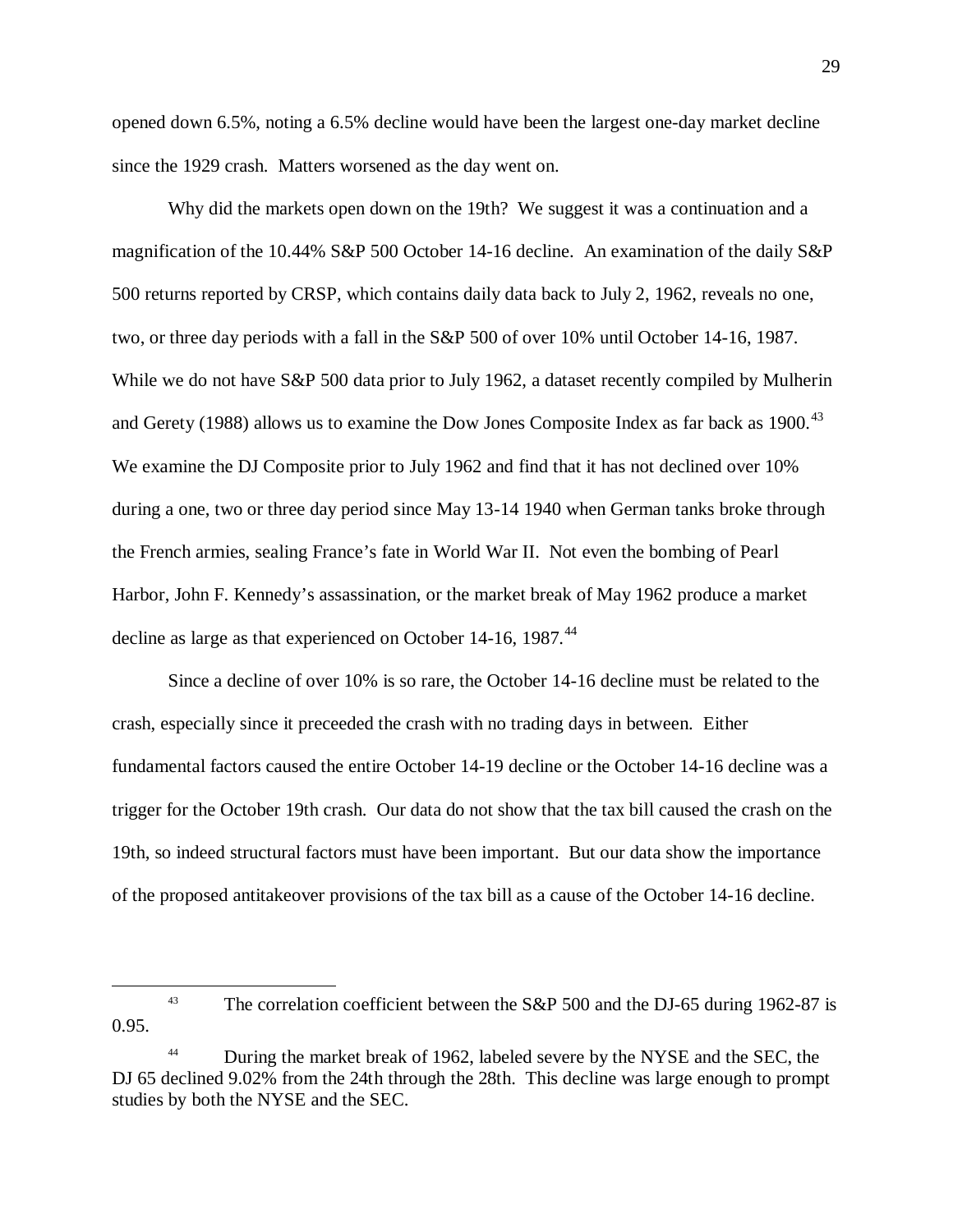Furthermore, the probability that the October 14-16 decline is unrelated to the crash on the 19th is close to zero.

The mechanism of the crash is beyond the scope of this paper. However, the following suggests how the October 14-16 decline might have triggered the crash, especially since the NYSE opened down on the 19th. First, there was selling pressure from portfolio insurance and those anticipating portfolio insurance sales. Gammill and Marsh (1988, p.39) hypothesize the 10% decline in the market from October 14-16 led to a demand by insured investors to reduce equity exposure by \$12 billion. However, by the close on October 16, portfolio insurers had sold only \$4 billion in equities, and the unfilled sell orders were an overhang in portfolio insurance selling ready to hit the market at the open on October 19. Leland and Rubinstein (1988) claim several institutional investors who were aware of this overhang tried to sell early on the 19th before the portfolio insurance sales, adding to the downward price pressure. Second, the October 14-16 decline was a news event itself, or as Leland and Rubinstein (1988, p.45) state, "one piece of news, the prior behavior of the market itself, was new." Wary investors uncertain about the U.S. decline and the world decline that had begun earlier on the 19th contributed to selling pressure present at the open. Finally, investors were still reacting negatively to the tax news, as evidenced by the negative abnormal returns on the takeover portfolio on the 19th.<sup>[45](#page-30-0)</sup>

<span id="page-30-0"></span><sup>&</sup>lt;sup>45</sup> While the market did recover 200 points on the 20th indicating that a portion of the 500 point decline on the 19th can be attributed to structural, not fundamental factors, the market did not rebound entirely from the over 20% decline on October 19. Harris (1988) argues the failure to rebound can be attributed in part to the realization by portfolio managers that they had understated the costs and overvalued the benefits of portfolio insurance. Traders learned that illiquidity could occur and therefore the market revalued stocks downward. The crash itself provided information that stocks were overvalued.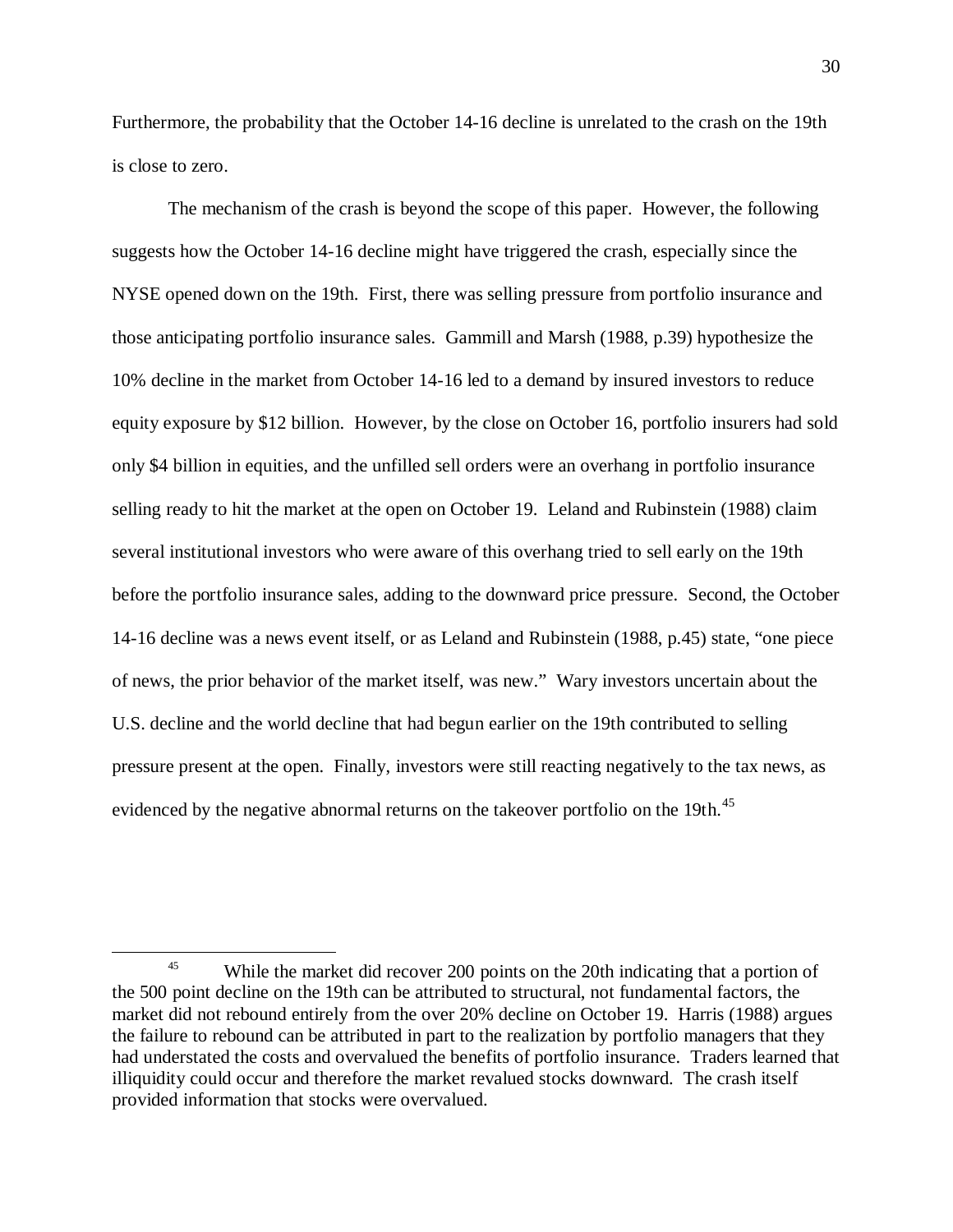## **8. Conclusion**

The stock market crash on October 19, 1987 began in the three trading days before the crash, October 14-16, when the value of the stock market fell more then 10%, the greatest three day decline since 1940. While numerous fundamental factors have been proposed as triggering this decline we provide evidence showing that the takeover-tax bill introduced on the evening of October 13 by Democrats on the House Ways and Means Committee and approved on the evening of October 15 by the full committee was a fundamental economic event contributing to the greater than ten percent market decline during October 14-16, which arguably triggered the October 19 crash.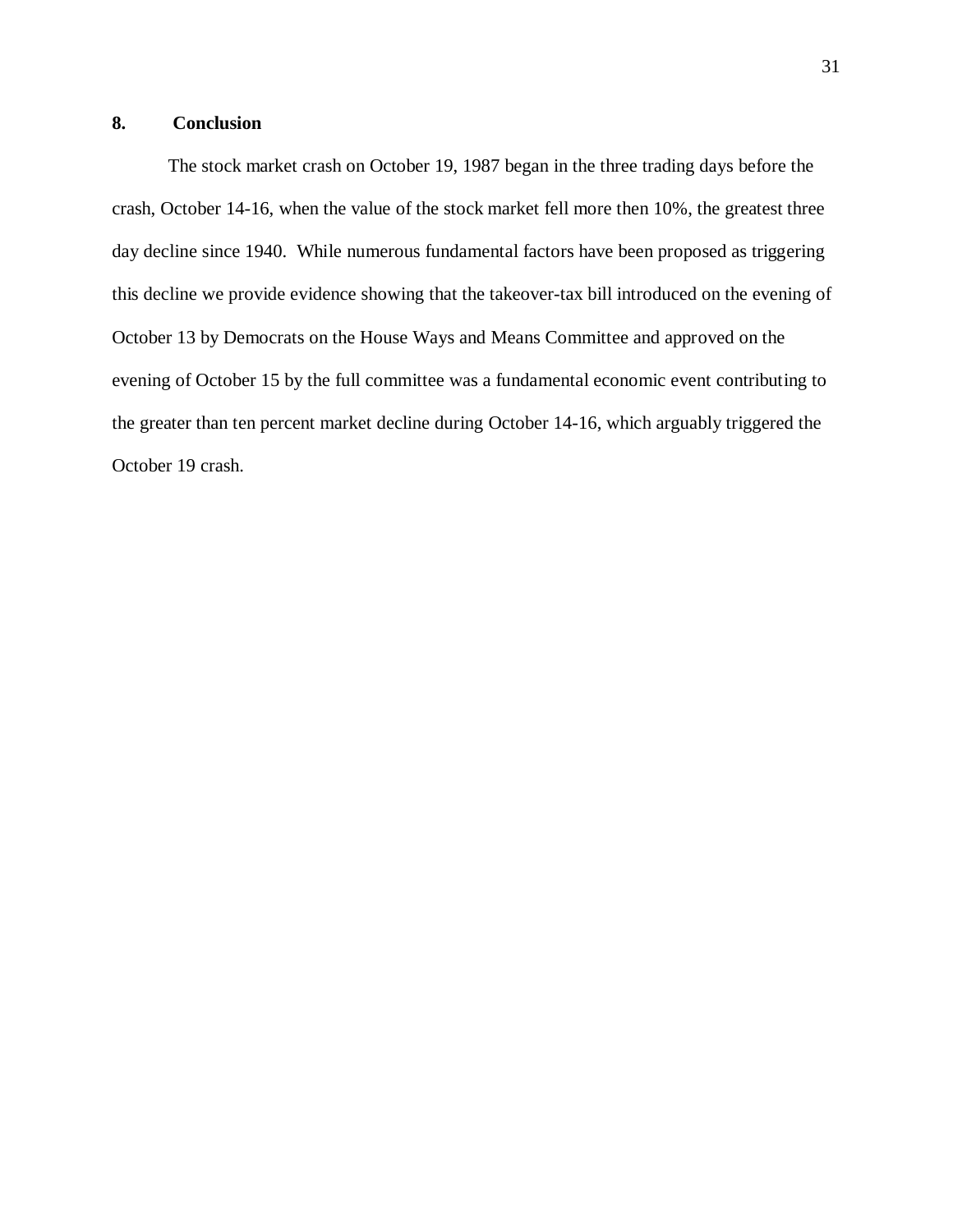Daily and intraday returns to the S&P 500 on the takeover-tax event dates. The t-values based on variance calculated from returns for 150 trading days ending Oct. 13 are in parentheses, the tvalues based on variance calculated for returns for 150 trading days after Dec. 16 are in brackets, and the t-values based on doubling the pre-event period variance are in braces.

|                                 | Panel A: S&P 500 returns on event dates                            |                                                                    |                                                     |                                                              |                                                                    |
|---------------------------------|--------------------------------------------------------------------|--------------------------------------------------------------------|-----------------------------------------------------|--------------------------------------------------------------|--------------------------------------------------------------------|
|                                 | Oct. 14                                                            | <u>Oct. 16</u>                                                     | Oct. 29                                             | Oct. 30                                                      | Dec. 16                                                            |
| Daily<br>return <sup>d</sup>    | $-2.95%$<br>$(-2.86)^c$<br>$[-2.32]^{b}$<br>$\{-2.02\}^{b}$        | $-5.16%$<br>$(-5.00)^c$<br>$[-4.06]$ <sup>c</sup><br>$\{-3.54\}^c$ | 4.93%<br>$(4.77)^{c}$<br>$[3.88]^{c}$<br>${3.38}^c$ | 2.87%<br>$(2.78)^c$<br>$[2.26]^{b}$<br>${1.97}^{b}$          | 2.17%<br>$(2.11)^{b}$<br>$[1.71]^{a}$<br>${1.49}$                  |
| Intraday<br>return <sup>e</sup> | $-1.39%$<br>$(-2.21)^{b}$<br>$[-1.95]$ <sup>a</sup><br>$\{-1.56\}$ | $-1.18%$<br>$(-1.88)^{a}$<br>$[-1.65]$<br>$[-1.33]$                | 2.23%<br>$(3.56)^c$<br>$[3.12]^{c}$<br>${2.51}^{b}$ | 2.99%<br>$(4.77)^{c}$<br>$[4.18]$ <sup>c</sup><br>${3.36}^c$ | 0.80%<br>$(2.80)^{\circ}$<br>$[2.85]$ <sup>c</sup><br>${1.98}^{b}$ |

#### Panel B: Takeover-tax events

- Tuesday evening Oct 13: Democrats on the House Ways and Means Committee agree to tax proposal.
- Thursday evening Oct. 15: The House Ways and Means Committee approves the tax bill.
- Wednesday afternoon Oct. 28 at 2:08 P.M. (market was already closed): Rostenkowski indicates flexibility.

Thursday evening Oct. 29: Rostenkowski makes an official statement that he may compromise.

Wednesday morning Dec. 16 at 11:58 A.M.: House tax conferees decide to abandon nearly all of the corporate takeover-tax provisions contained in the House passed budget reconciliation bill.

\_\_\_\_\_\_\_\_\_\_\_\_\_\_\_\_\_\_\_\_\_\_\_\_\_\_\_\_\_\_\_\_\_\_\_\_\_\_\_\_\_\_\_\_\_\_\_\_\_\_\_\_\_\_\_\_\_\_\_\_\_\_\_\_\_\_\_\_\_\_\_\_\_\_\_\_\_

- <sup>a</sup> significant at the 10% level of significance for two-tailed test.
- b significant at the 5% level of significance for two-tailed test.<br>c significant at the 1% level of significance for two-tailed test.
- 
- on Dec. 16 the S&P 500 return after the announcement  $(11:58 \text{ A.M.})$  until the close was 2.01% with t-statistics  $(2.80)^c$ ,  $[2.19]^b$  and  $\{1.98\}^b$
- <sup>e</sup> intraday return is the S&P 500 return from the close the day before to 11:00 A.M. on Oct. 14, 16, 29, 30 and on Dec. 16 the intraday return is the S&P 500 return from 12:00 to 1:00.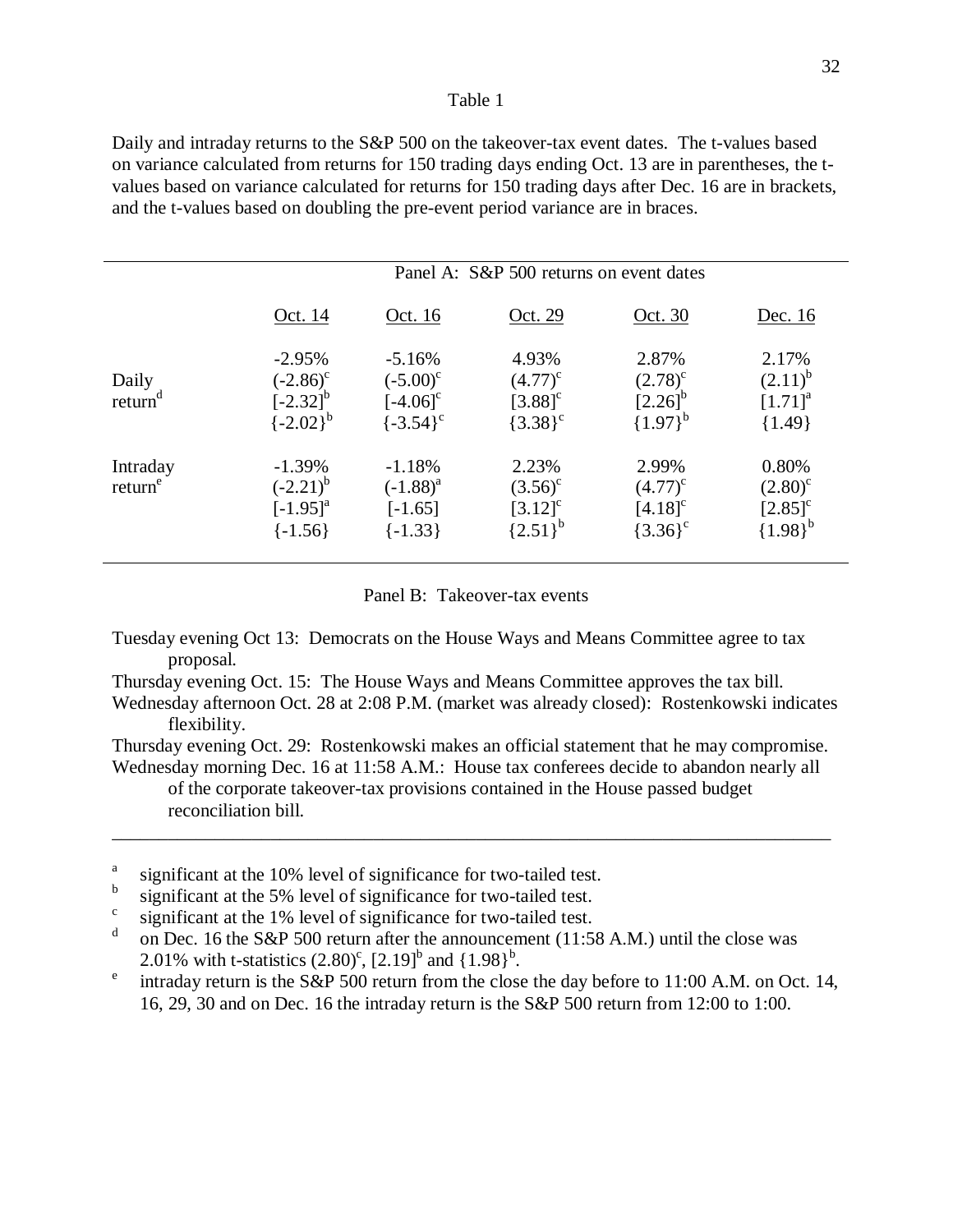Daily portfolio returns and intraday mean abnormal returns (MAR) for the portfolio of takeover stocks on the takeover-tax event dates and cumulative abnormal returns for the full portfolio of takeover stocks in the period around the crash. The market models used to estimate abnormal returns are calculated from returns for 150 trading days ending on Oct. 13. T-statistics based on control period-variance are in parantheses and t-statistics based on doubling the control period variance are in brackets. Significance levels of a Wilcoxon Signed Rank test are in braces.

|                                                                          |                                        |                                                     | Panel A: Daily portfolio abnormal returns      |                                                |                                       |
|--------------------------------------------------------------------------|----------------------------------------|-----------------------------------------------------|------------------------------------------------|------------------------------------------------|---------------------------------------|
|                                                                          | <u>Oct. 14</u>                         | <u>Oct. 16</u>                                      | <u>Oct. 29</u>                                 | Oct. 30                                        | <u>Dec. 16</u>                        |
| Daily<br>Portfolio<br>Return                                             | $-1.43%$<br>$(-2.03)^{b}$<br>$[-1.44]$ | $-5.25%$<br>$(-6.92)^{c}$<br>$[-4.89]$ <sup>c</sup> | 5.00%<br>$(6.13)^{c}$<br>$[4.33]$ <sup>c</sup> | 4.39%<br>$(5.62)^{c}$<br>$[3.97]$ <sup>c</sup> | 1.79%<br>$(2.42)^{b}$<br>$[1.71]^{a}$ |
| Number of<br>firms in the<br>takeover<br>portfolio                       | 17                                     | 17                                                  | 15                                             | 15                                             | 15                                    |
| Number of<br>firms in<br>the takeover<br>portfolio with a<br>negative AR | 14<br>${0.001}$                        | 16<br>${0.001}$                                     | $\mathbf{1}$<br>${0.001}$                      | 3<br>${0.002}$                                 | $\overline{2}$<br>${0.005}$           |
|                                                                          |                                        |                                                     | Panel B: Intraday mean abnormal returns        |                                                |                                       |
|                                                                          | Oct. 14                                | <u>Oct. 16</u>                                      | Oct. 29                                        | Oct. 30                                        | Dec. 16                               |

|                                                                       | Oct. 14                            | Oct. 16                                             | Oct. 29                               | Oct. 30                                      | Dec. 16 |
|-----------------------------------------------------------------------|------------------------------------|-----------------------------------------------------|---------------------------------------|----------------------------------------------|---------|
| Intraday<br>$\text{MAR}^d$                                            | $-0.31%$<br>$(-1.60)$<br>$[-1.13]$ | $-2.51%$<br>$(-6.15)^{c}$<br>$[-4.35]$ <sup>c</sup> | 3.65%<br>$(4.03)^{c}$<br>$[2.85]^{b}$ | 4.02%<br>$(4.21)^c$<br>$[2.98]$ <sup>c</sup> | e e     |
| Number of firms<br>in the takeover<br>portfolio with a<br>negative AR | 10<br>${0.225}$                    | 16<br>${0.001}$                                     | ${0.001}$                             | ${0.001}$                                    |         |

<sup>a</sup> significant at the 10% level of significance for two-tailed test.

b significant at the 5% level of significance for two-tailed test. significant at the 1% level of significance for two-tailed test.

intraday return is calculated on Oct. 14, 16, 29, 30 as the percentage change in each stock price from the price on the last trade on the NYSE the previous day to the first trade after <sup>e</sup> intraday transactions data were not available for Dec. 16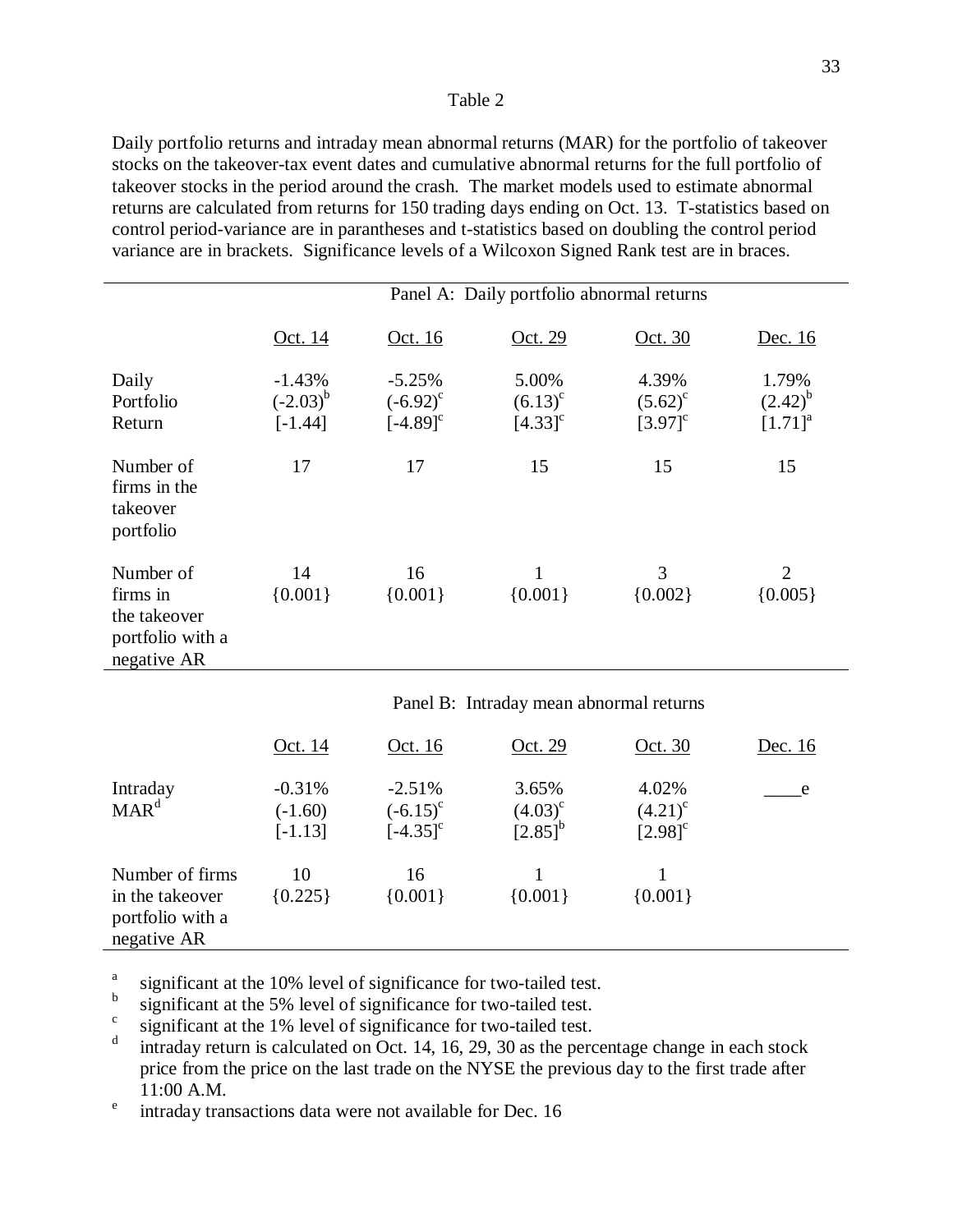| <b>Date</b> | <b>Purchases</b> | <b>Sells</b> | Purchases<br>$+$ Sells | Purchases<br>- Sells | Purchases<br>/Sells |
|-------------|------------------|--------------|------------------------|----------------------|---------------------|
| Oct 1       | 5,700,317        | 4,263,355    | 9,963,672              | 1,436,962            | 1.337               |
| Oct 2       | 6,285,153        | 4,172,205    | 10,457,358             | 2,112,948            | 1.506               |
| Oct 5       | 7,297,001        | 3,341,671    | 10,638,672             | 3,955,330            | 2.184               |
| Oct 6       | 6,639,611        | 6,884,778    | 13,524,389             | (245, 167)           | 0.964               |
| Oct 7       | 5,492,209        | 3,220,574    | 8,712,783              | 2,271,635            | 1.705               |
| Oct 8       | 5,887,567        | 5,644,011    | 11,531,578             | 243,556              | 1.043               |
| Oct 9       | 6,744,308        | 6,247,844    | 12,992,152             | 496,464              | 1.079               |
| Oct 12      | 3,802,068        | 5,058,878    | 8,860,946              | (1,256,810)          | 0.752               |
| Oct 13      | 5,341,697        | 5,480,155    | 10,821,852             | (138, 458)           | 0.975               |
| Oct 14      | 6,163,458        | 8,985,239    | 15,148,697             | (2,821,781)          | 0.686               |
| Oct 15      | 9,997,694        | 13,981,097   | 23,978,791             | (3,983,403)          | 0.715               |
| Oct 16      | 15,307,237       | 17,448,957   | 32,756,194             | (2, 141, 720)        | 0.877               |
| Oct 19      | 16,338,055       | 24,366,591   | 40,704,646             | (8,028,536)          | 0.671               |
| Oct 20      | 7,317,522        | 20,560,920   | 27,878,442             | (13, 243, 398)       | 0.358               |
| Oct 21      | 7,370,794        | 13,723,930   | 21,094,724             | (6,353,136)          | 0.537               |
| Oct 22      | 3,838,097        | 10,737,754   | 14,575,851             | (6,899,658)          | 0.357               |
| Oct 23      | 5,711,170        | 7,723,035    | 13,434,205             | (2,011,865)          | 0.739               |
| Oct 26      | 2,465,054        | 6,781,362    | 9,246,417              | (4,316,308)          | 0.364               |
| Oct 27      | 2,589,691        | 7,634,976    | 10,224,667             | (5,045,285)          | 0.339               |
| Oct 28      | 4,147,463        | 7,599,241    | 11,746,704             | (3,451,778)          | 0.546               |
| Oct 29      | 4,109,858        | 4,197,162    | 8,307,020              | (87, 304)            | 0.979               |
| Oct 30      | 3,584,629        | 5,058,222    | 8,642,851              | (1,473,594)          | 0.709               |

Aggregate value of shares purchased, aggregate value of shares sold, total (buys + sell), buyssells, and buy/sells for 20 anonymous major risk arbitrage firms during October 1987.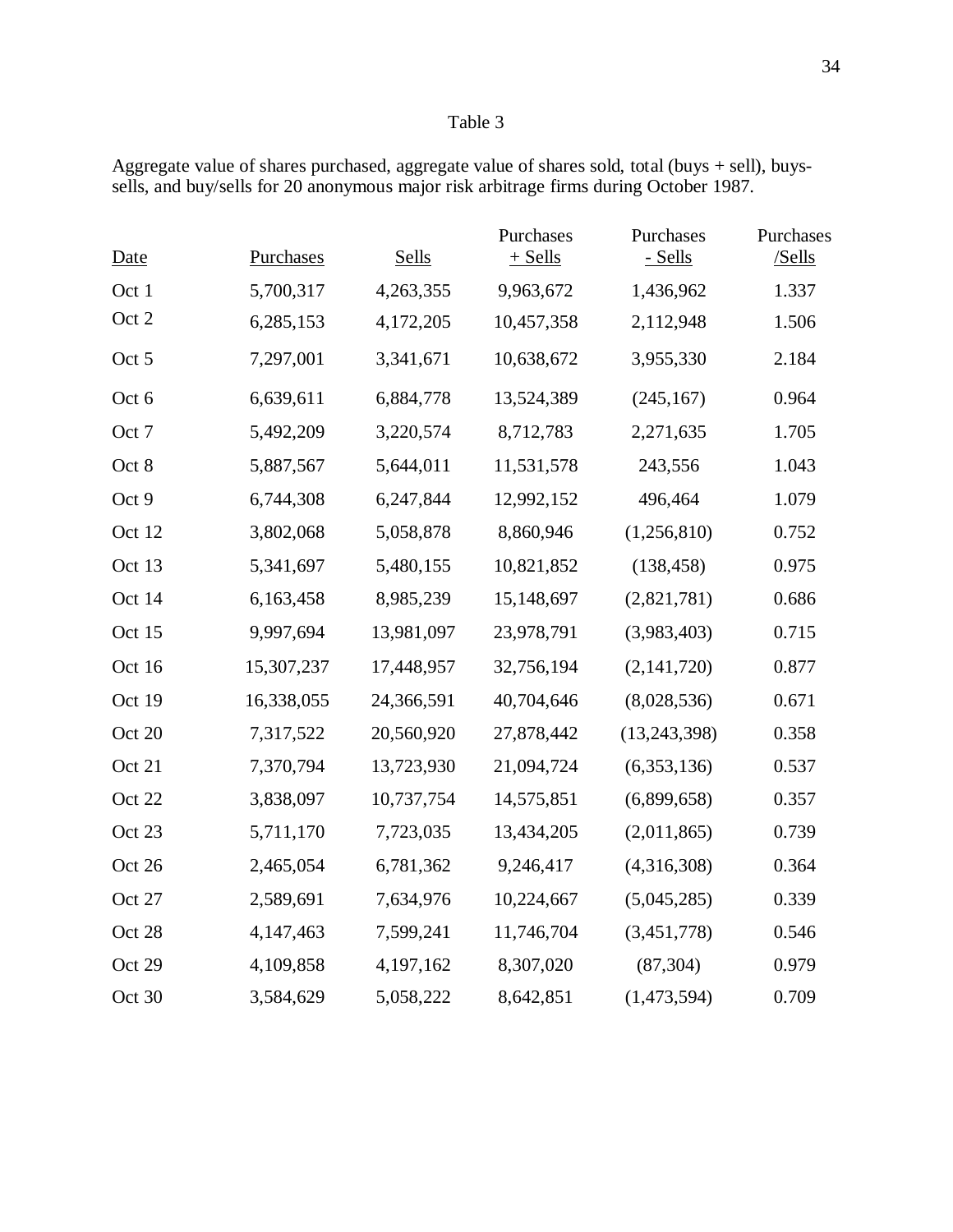A comparison of buy - sell differences and buy/sell ratios between control periods and takeovertax event dates for 20 risk arbitrage departments during October 1987.

|            | <b>Comparison Period</b> |               | <b>Event Dates</b> |               |
|------------|--------------------------|---------------|--------------------|---------------|
|            | October 1-13             | October 14    | October 16         | October 14-16 |
| Mean Daily | 986,273                  | $-2,821,781$  | $-2,141,720$       | $-2,982,303$  |
| Buys-Sells |                          | $(-7.56)^c$   | $(-6.21)^c$        | $(-5.94)^c$   |
| Mean Daily | 1.283                    | 0.686         | 0.877              | 0.759         |
| Buys/Sells |                          | $(-4.22)^{c}$ | $(-2.87)^{b}$      | $(-3.50)^c$   |

# Panel A: Introduction and Approval of Antitakeover Provisions

## Panel B: Reducing the Antitakeover Provisions

|            | October 20-28 | October 29   | October 30   | October 29-30 |
|------------|---------------|--------------|--------------|---------------|
| Mean Daily | $-5,903,061$  | $-87,304$    | $-1,473,594$ | $-780,449$    |
| Buys-Sells |               | $(4.57)^{c}$ | $(3.48)^{b}$ | $(3.75)^{c}$  |
| Mean Daily | 0.463         | 0.979        | 0.709        | 0.844         |
| Buys/Sells |               | $(9.78)^c$   | $(4.66)^c$   | $(3.49)^{b}$  |

 $\frac{b}{c}$  significant at the 5% level of significance for two-tailed test.  $\frac{c}{c}$  significant at the 1% level of significance for two-tailed test.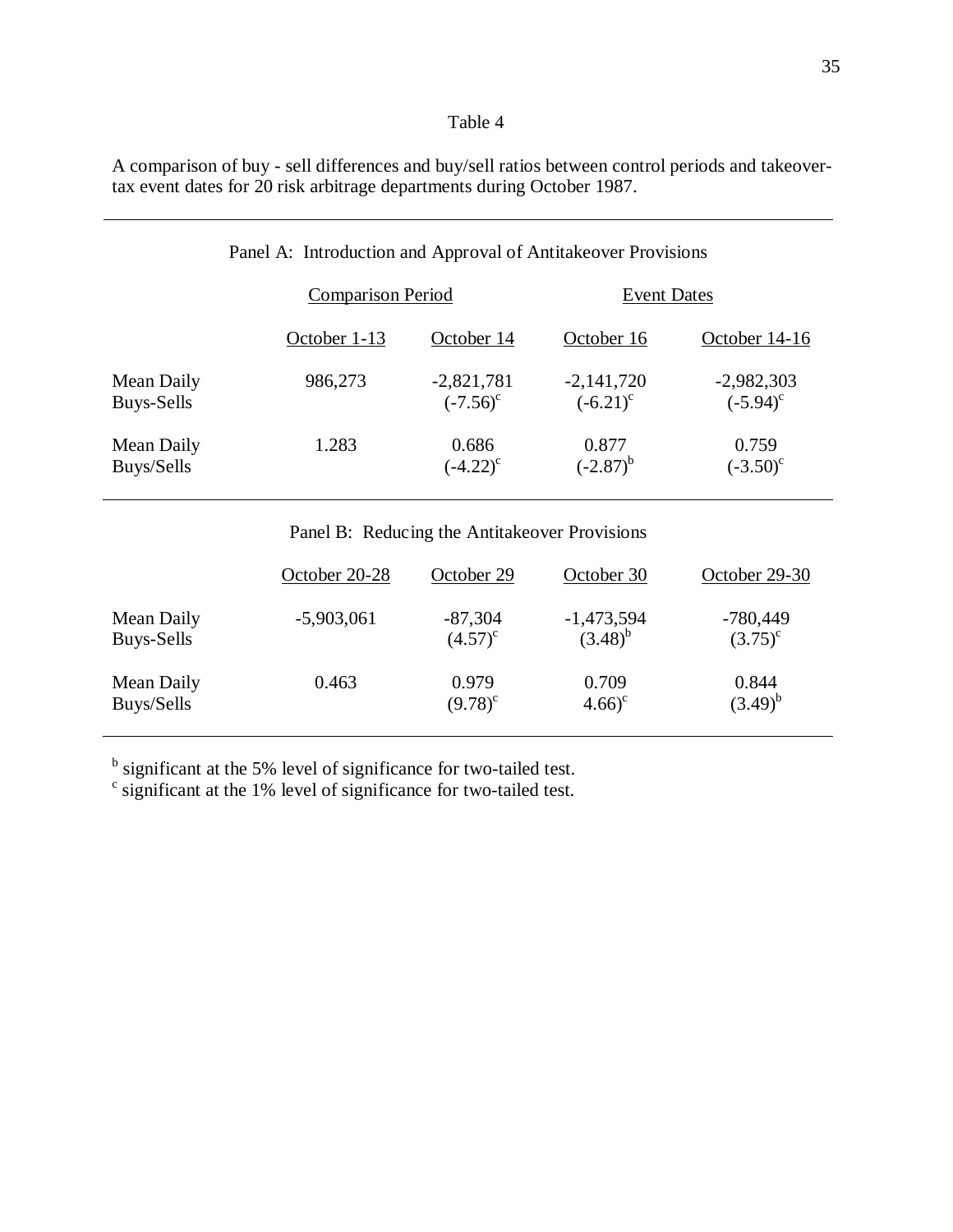Regression results explaining daily and early trading (close until 10:00 A.M. and close until 11:00 A.M) S&P 500 returns with the percentage deviation between the actual and the predicted trade deficit and a dummy variable for October 14, 1987 for the release of trade deficit figures from April 1987 - December 1988. T-statistics are in parentheses.

|                                                                       | Dependent Variable         |                                                |                                                |
|-----------------------------------------------------------------------|----------------------------|------------------------------------------------|------------------------------------------------|
| Explanatory<br>Variables                                              | Daily<br>S&P 500<br>Return | Close until<br>$11:00$ A.M.,<br>S&P 500 Return | Close until<br>$10:00$ A.M.,<br>S&P 500 Return |
| Constant                                                              | 0.1156                     | 0.2324                                         | 0.3675                                         |
| Percentage deviation<br>between actual and<br>predicted trade deficit | $-0.0677$<br>$(-2.72)^{b}$ | $-0.0486$<br>$(-3.09)^c$                       | $-0.0620$<br>$(-4.34)^c$                       |
| October 14<br>dummy                                                   | $-2.760$<br>$(-1.83)a$     | $-1.384$<br>$(-1.45)$                          | $-1.614$<br>$(-1.78)^{a}$                      |
| $R^2$                                                                 | 0.386                      | 0.403                                          | 0.542                                          |
| Number of<br>observations                                             | 21                         | 21                                             | 21                                             |

<sup>a</sup> significant at the 10% level of significance for two-tailed test.

 $<sup>b</sup>$  significant at the 5% level of significance for a two-tailed test.</sup>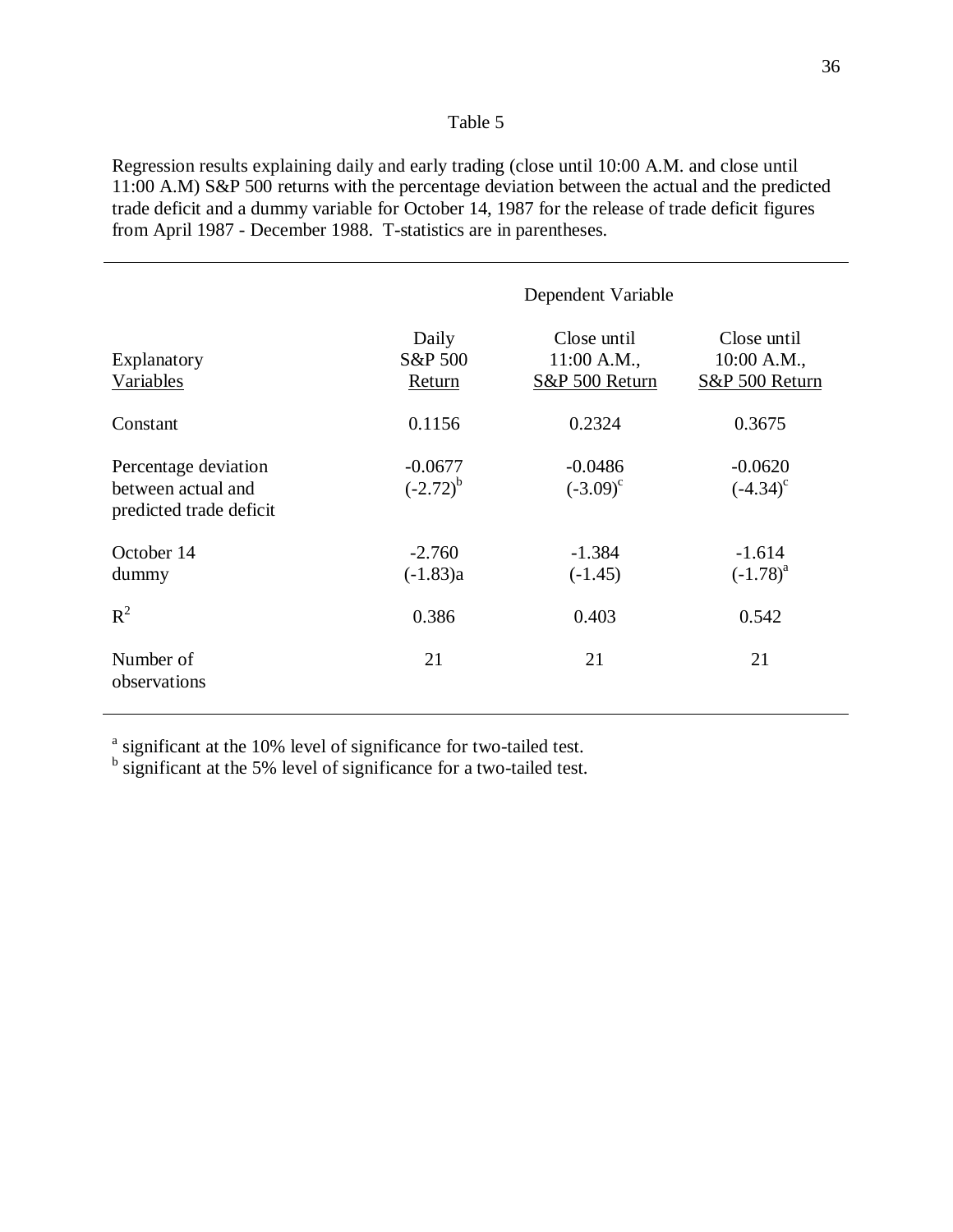Daily returns on various world indexes on the takeover tax event dates in the week before the market crash. The t-values based on variance from 150 trading days ending October 13 are in parentheses and based on double the pre-event period variance are in brackets.

| <b>Index</b>          | Oct. 14                        | Oct. 15       | Oct. 16           | Oct. 14-16    |
|-----------------------|--------------------------------|---------------|-------------------|---------------|
| US (S&P 500)          | $-2.95$                        | $-2.33$       | $-5.16$           | $-10.44$      |
|                       | $(-2.86)^c$<br>$\{-2.02\}^{b}$ | $(-2.26)^{b}$ | $(-5.00)^{\circ}$ | $(-5.84)^c$   |
|                       |                                | $\{-1.60\}$   | $\{-3.54\}^c$     | $\{-4.13\}^c$ |
| World (denominated in | 0.29                           | $-1.24$       | $-0.40$           | $-1.34$       |
| local currency)       | (0.35)                         | $(-1.50)$     | $(-0.48)$         | $(-0.94)$     |
|                       | ${0.25}$                       | $\{-1.06\}$   | $\{-0.34\}$       | $\{-0.66\}$   |
| US-World              | $-3.24$                        | $-1.09$       | $-4.76$           | $-9.05$       |
| (denominated in       | $(-2.45)^{b}$                  | $(-0.82)$     | $(-3.60)^c$       | $(-3.95)^{c}$ |
| local currency)       | $\{-1.73\}^a$                  | $\{-0.58\}$   | $\{-2.55\}^{b}$   | $\{-2.79\}^c$ |
| World (denominated    | 0.84                           | $-0.77$       | $-0.67$           | $-0.60$       |
| in US dollars)        | (0.87)                         | $(-0.79)$     | $(-0.70)$         | $(-0.35)$     |
|                       | ${0.61}$                       | $\{-0.56\}$   | $\{-0.47\}$       | $\{-0.25\}$   |
| US-World              | $-3.79$                        | $-1.56$       | $-4.49$           | $-9.84$       |
| (denominated in US    | $(-2.68)^c$                    | $(-1.10)$     | $(-3.16)^c$       | $(-4.01)^c$   |
| dollars)              | $\{-1.89\}^a$                  | $\{-0.78\}$   | $\{-2.24\}^{b}$   | $\{-2.83\}^c$ |

<sup>a</sup> significant at the 10% level of significance for two-tailed test.  $\frac{b}{c}$  significant at the 1% level of significance for two-tailed test.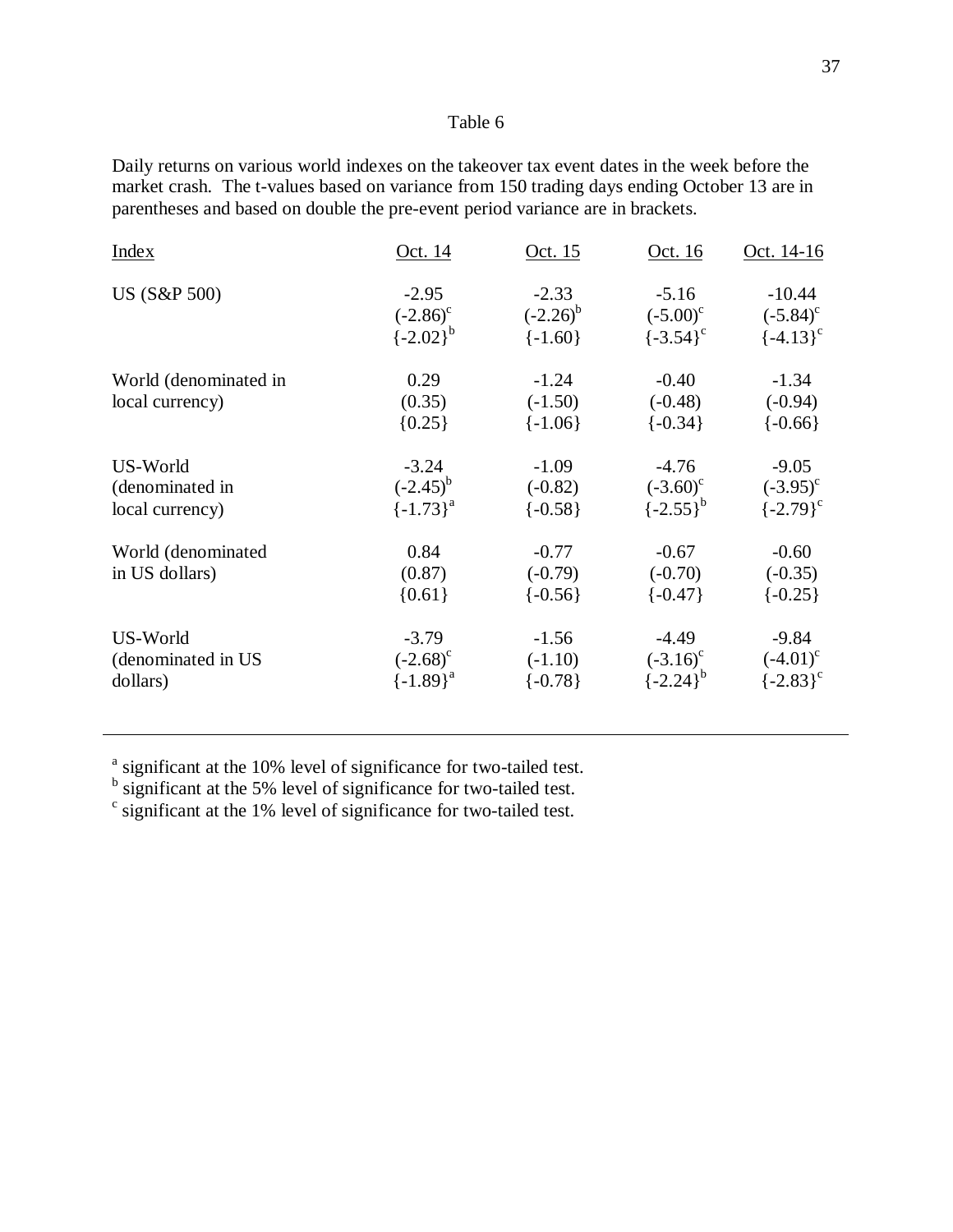## Appendix

## Takeover Portfolio

Alexanders Bell & Howell Dayton Hudson Decision Industries Dyncorp GAF Gillette Hudson General Irving Bank Kansas City Southern Mead Newmont Mining Santa Fe Southern Singer Std. Brands Paint Telex Tesoro Petroleum US Gypsum Zayre

Reasons firms in play on October 14, 1987 were excluded totally or partially from takeover portfolio.

\_\_\_\_\_\_\_\_\_\_\_\_\_\_\_\_\_\_\_\_\_\_\_\_\_\_\_\_\_\_\_\_\_\_\_\_\_\_\_\_\_\_\_\_\_\_\_\_\_\_\_\_\_\_\_\_\_\_\_\_\_\_\_\_\_\_\_\_\_\_\_\_\_\_\_\_\_\_

| <b>Excluded Firm</b>         | <b>Reason for Exclusion and Exclusion Dates</b>                          |
|------------------------------|--------------------------------------------------------------------------|
| Allegis $a$                  | Its restructuring was substantially completed by<br>October 14.          |
| Argonaut Group <sup>a</sup>  | Terms already set by October 13.                                         |
| Bell & Howell                | Agree to buyout on December 15; excluded on<br>December 16.              |
| <b>Brockway</b> <sup>a</sup> | Terms already set by October 13.                                         |
| <b>Bundy</b> <sup>a</sup>    | Terms already set by October 13.                                         |
| Canrad <sup>a</sup>          | Terms already set by October 13.                                         |
| Decision Industries          | Bidder agrees to raise offer on December 16;<br>excluded on December 16. |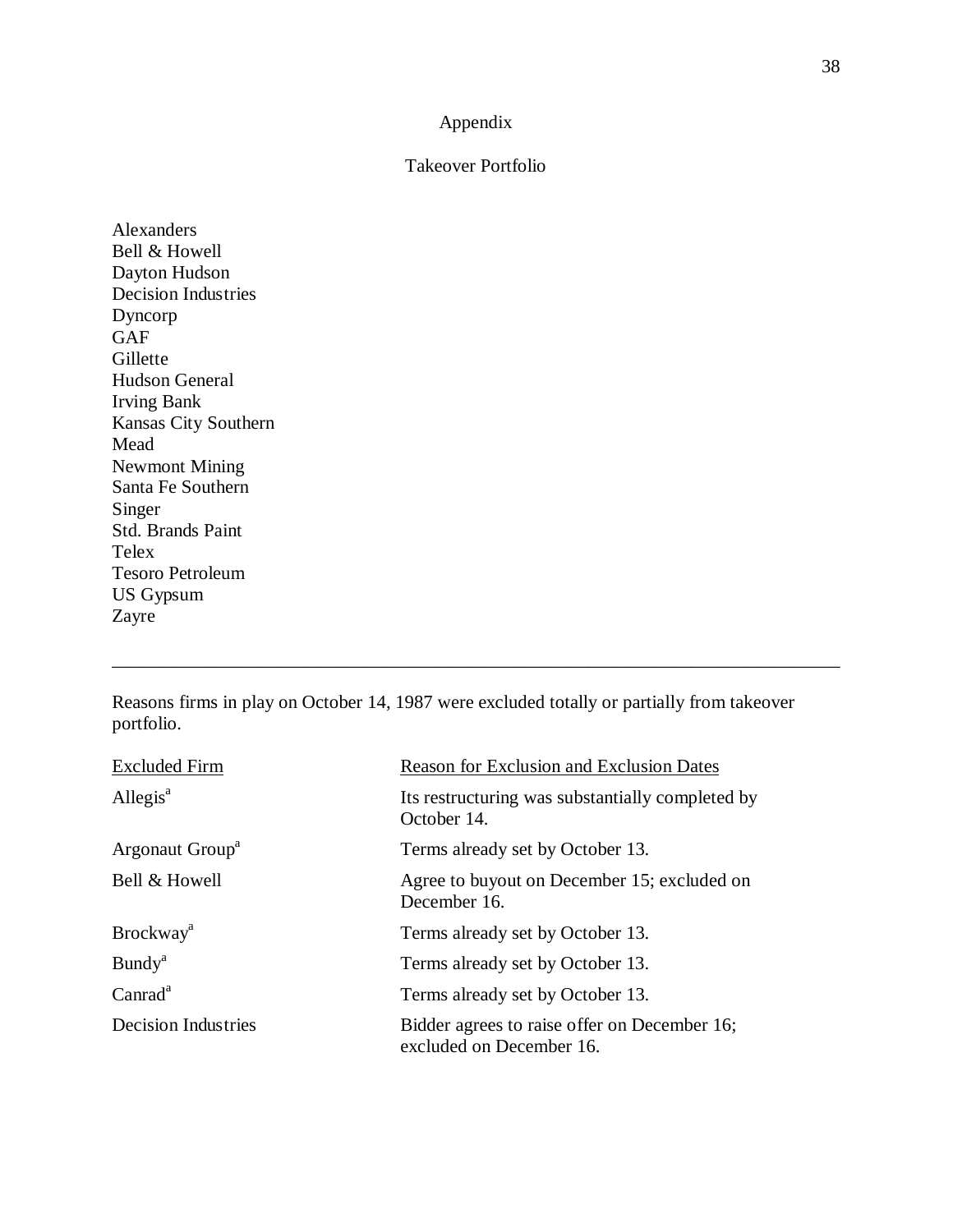| Dyn Corp.                               | Received several proposals to be acquired in week<br>of October 26. In early November the Board<br>agreed to an LBO. Thus, only October 14-16 event<br>dates were included.                                                               |
|-----------------------------------------|-------------------------------------------------------------------------------------------------------------------------------------------------------------------------------------------------------------------------------------------|
| Financial Corp. of America <sup>a</sup> | Terms already set by October 13.                                                                                                                                                                                                          |
| Gates Learjet <sup>a</sup>              | Terms already set by October 13.                                                                                                                                                                                                          |
| G. Heilemen Brewing <sup>a</sup>        | Terms already set by October 13.                                                                                                                                                                                                          |
| Gillette                                | Revlon Group announces on October 14 it will let<br>bid expire. Thus October 14-16 were excluded.<br>However, the firm remained in play.                                                                                                  |
| Hawaiian Air <sup>a</sup>               | Terms already set by October 13.                                                                                                                                                                                                          |
| Holly Sugar <sup>a</sup>                | Numerous confounding events occurred throughout<br>the periods around each of the event dates.                                                                                                                                            |
| Hubbard Milling <sup>a</sup>            | Terms already set by October 13.                                                                                                                                                                                                          |
| <b>Newmont Mining</b>                   | Delaware court decision on October 15 deals a<br>heavy blow to Pickens' bid. Thus, only included<br>on October 14.                                                                                                                        |
| $R$ exham <sup>a</sup>                  | Rexham agrees to acquisition on October 15.                                                                                                                                                                                               |
| Salomon Brothers <sup>a</sup>           | Several confounding events throughout the event<br>periods. In addition, Salomon Brothers was<br>directly affected by the takeover-tax proposals<br>since they are a player in the takeover market and<br>was thus excluded on all dates. |
| Singer                                  | Bilzerian Partners announces on October 29 they<br>have a stake and are considering takeover. Thus,<br>only included on October 14-16 and December 16.                                                                                    |
| Southland <sup>a</sup>                  | Terms already set by October 13.                                                                                                                                                                                                          |
| <b>Tesoro Petroleum</b>                 | On October 14 there were two large block purchase<br>of Tesoro stock by potential bidders. Thus Tesoro<br>is excluded on October 14.                                                                                                      |
| TWA <sup>a</sup>                        | This is a cleanup offer by Icahn for the<br>approximately 26 percent of the shares he did not<br>already own. Thus, there is no control premium in<br>the share price.                                                                    |

<sup>a</sup> Denotes excluded on all event dates.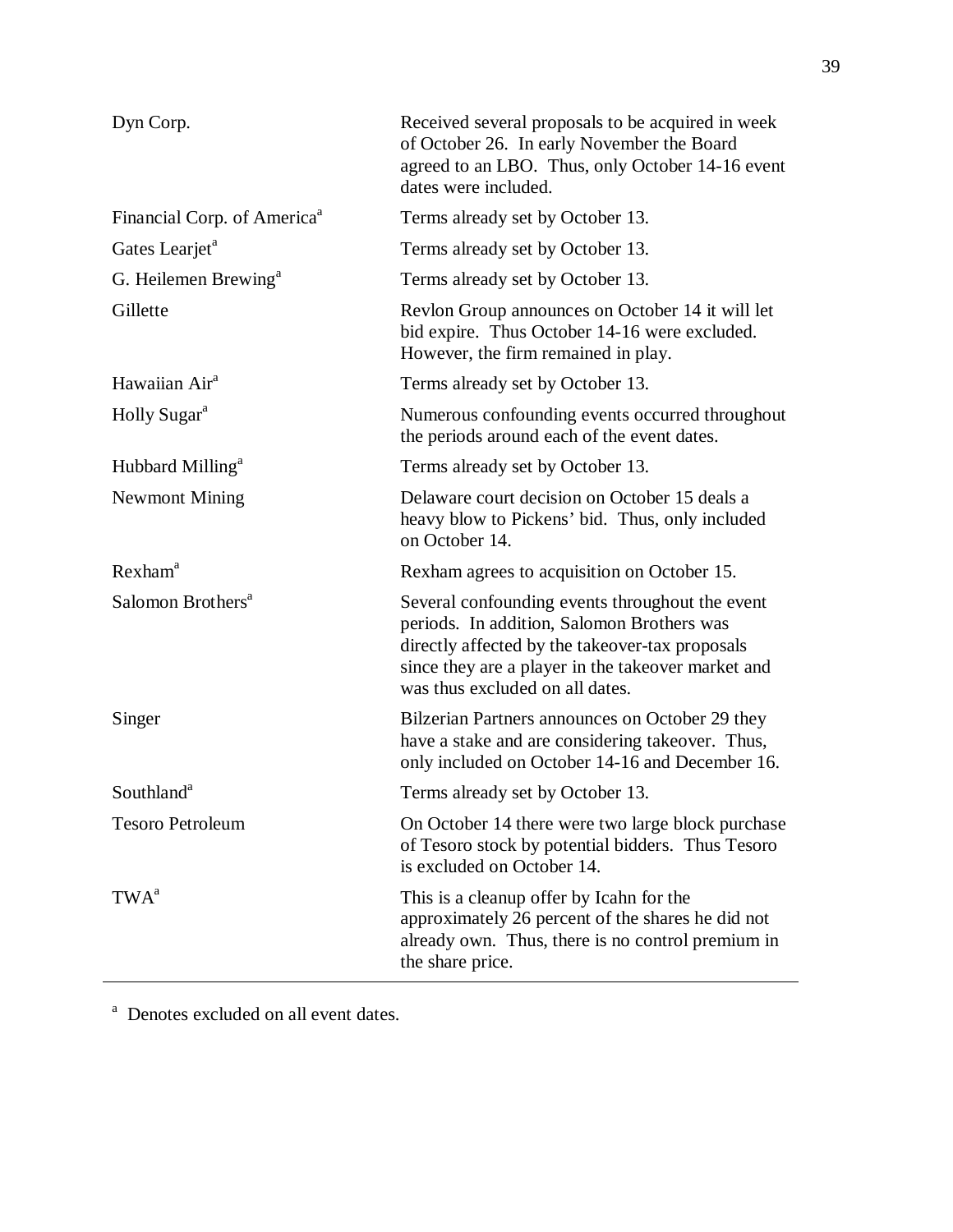### **References**

- Bennett, Paul and Jeanette Kelleher, 1988, The international transmission of stock price disruption in October 1987, Federal Reserve Bank of New York Quarterly Review 13, 17-33.
- Bradley Michael, Desai, Amand, and E. Han Kim, 1988, Synergistic gains from corporate acquisitions and their division between the stockholders of target firms and acquiring firms, Journal of Financial Economics 21, 3-40.
- Brady, Nicholas F., 1988, Report of the Presidential Task Force on Market Mechanisms, Washington D.C.: U.S. Government Printing Office.
- Burrough, Bryan and Thomas E. Ricks, 1987, Wall street fears of proposed tax bill, interest rates spark takeover caution, Wall Street Journal, October 16, 3.
- Cantrell, Steve, Michael T. Maloney, and Mark L. Mitchell, 1989, On estimating the variance of abnormal performance, working paper.
- Commodity Futures Trading Commission, Division of Economic Analysis and Division of Trading and Markets, 1988, Final Report on Stock Index Futures and Cash Market Activity During October 1987, Washington D.C.: U.S. Government Printing Office.
- Fama, Eugene F., 1988, Perspectives on October 1987 or what did we learn from the crash?, working paper.
- Gammill, James F. Jr., and Terry A. Marsh, 1988, Trading activity and price behavior in the stock and stock index futures markets in October 1987, Journal of Economic Perspectives 2, 25-44.
- Grossman, Sanford J., 1988, An analysis of the implications for stock and futures price volatility of program trading and dynamic hedging strategies, Journal of Business 61, 275-298.
- Grossman, Sanford J. and Merton H. Miller, 1988, Liquidity and market structure, Journal of Finance 33, 617-637.
- Harris, Lawrence, 1988b, The dangers of regulatory overreaction to the October 1987 crash, Cornell Law Review, forthcoming.
- Jaim, Prem C., 1988, Response of hourly stock prices and trading volume to economic news, Journal of Business 61, 219-231.
- Jarrell, Gregg A., Brickley, James A., and Jeffry M. Netter, 1988, The market for corporate control: the empirical evidence since 1980, Journal of Economic Perspectives 2, 49-68.